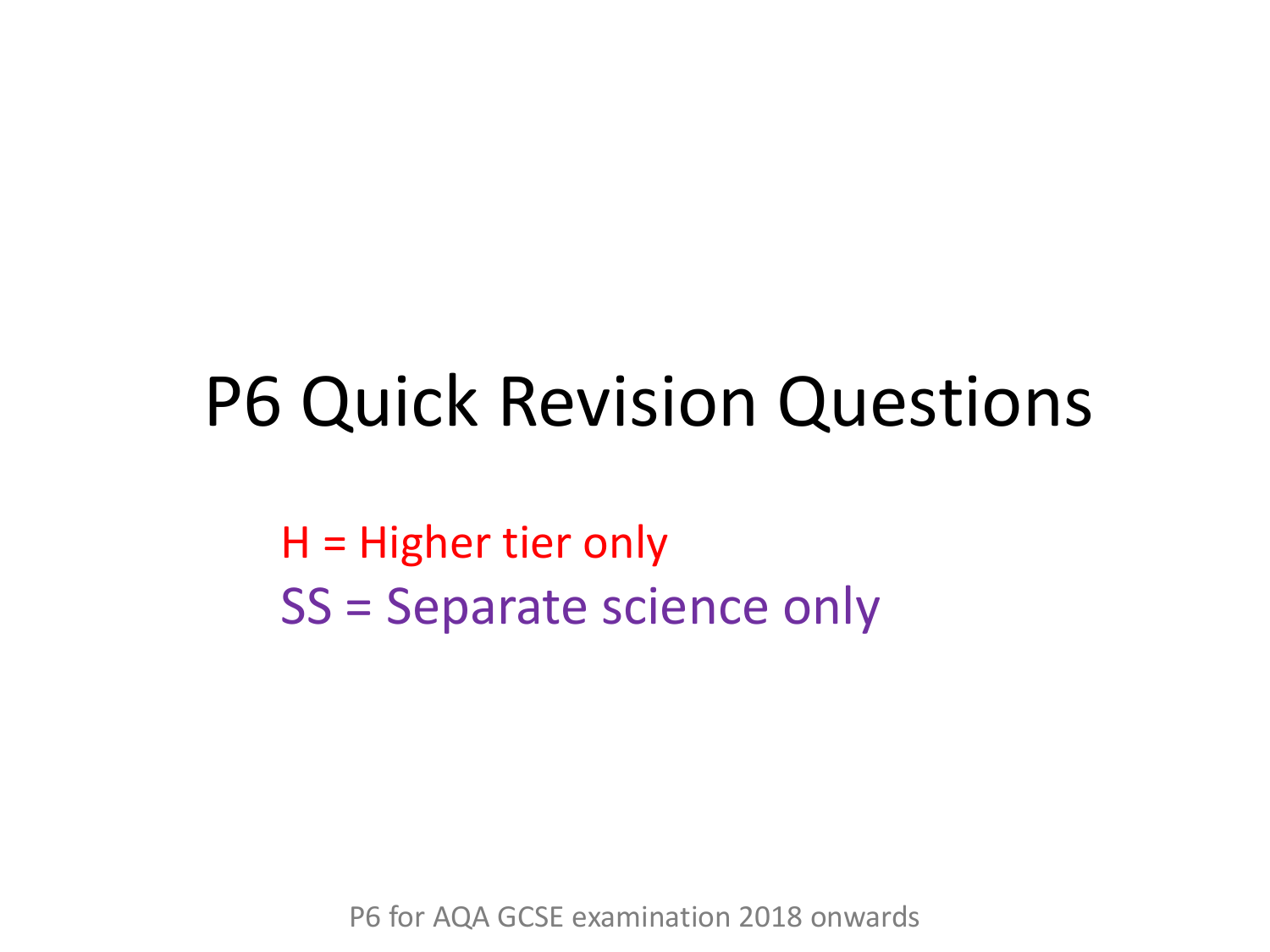## Question 1

### .... of 50

• Define wavelength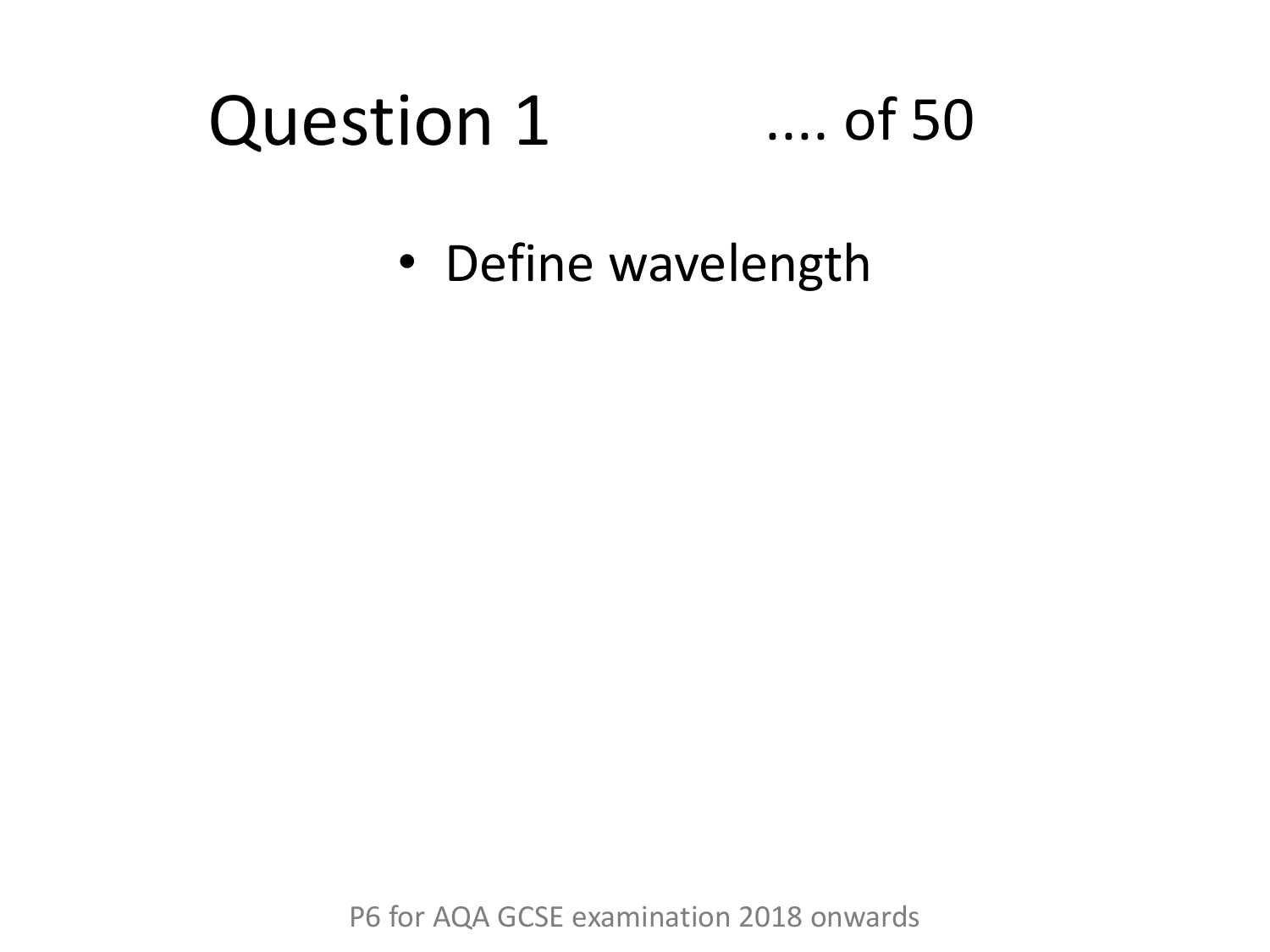# Answer 1 .... of 50

• The distance from a point on one wave to the equivalent point on the adjacent wave. Measured in m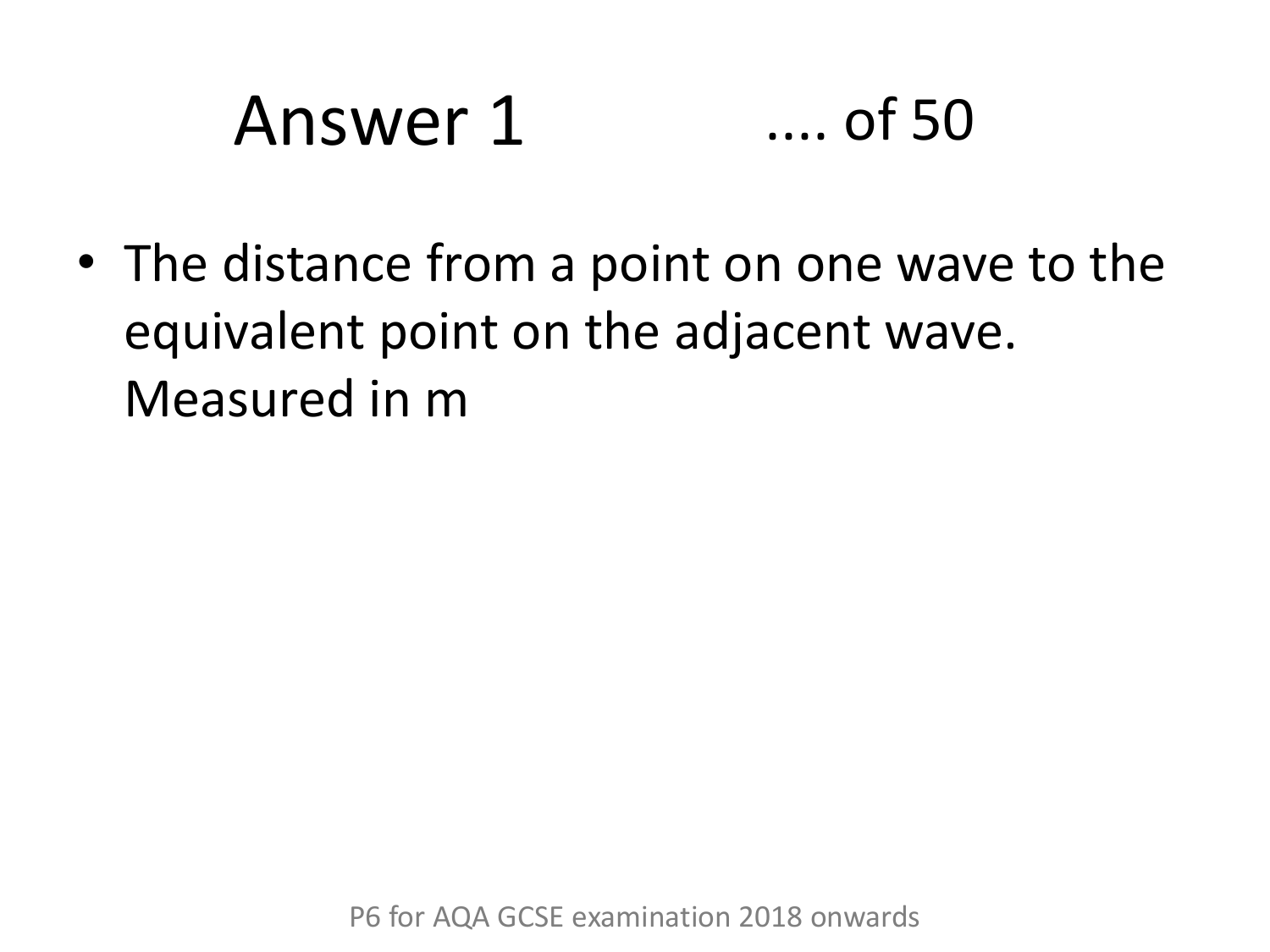### Question 2

#### .... of 50

Define frequency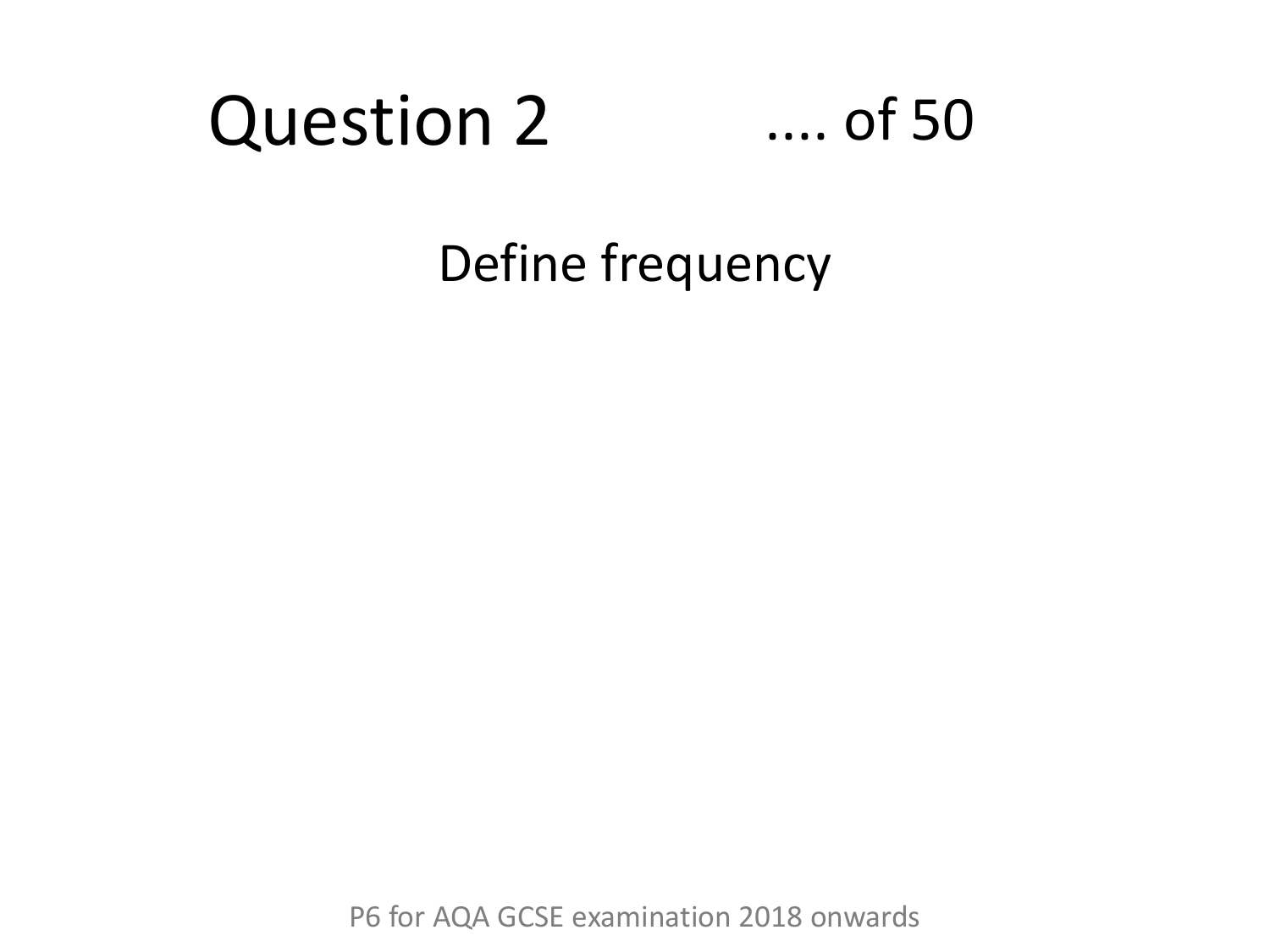# Answer 2 .... of 50

• The number of complete waves passing a point in 1 second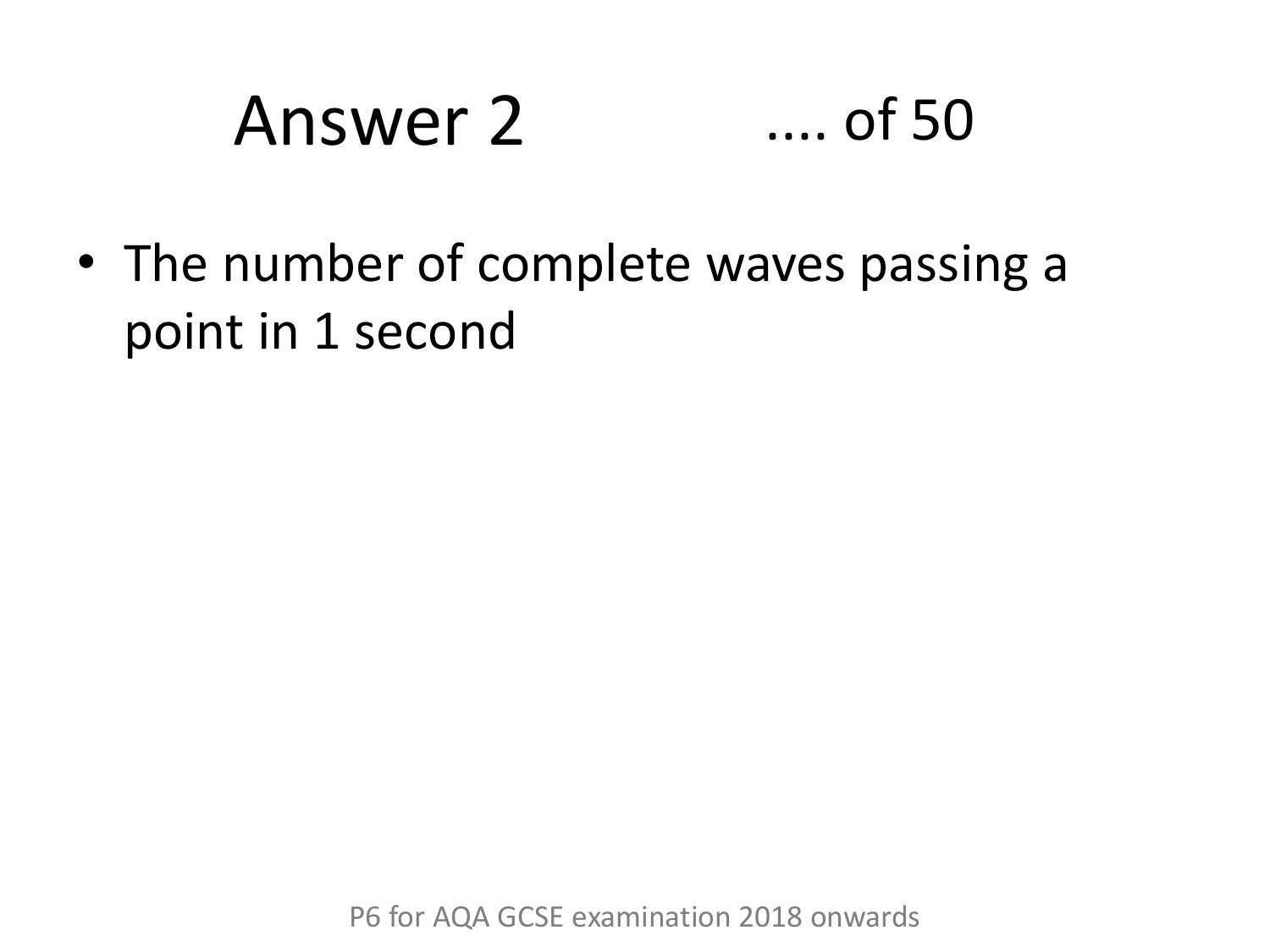#### Question 3 .... of 50

• Give the wave equation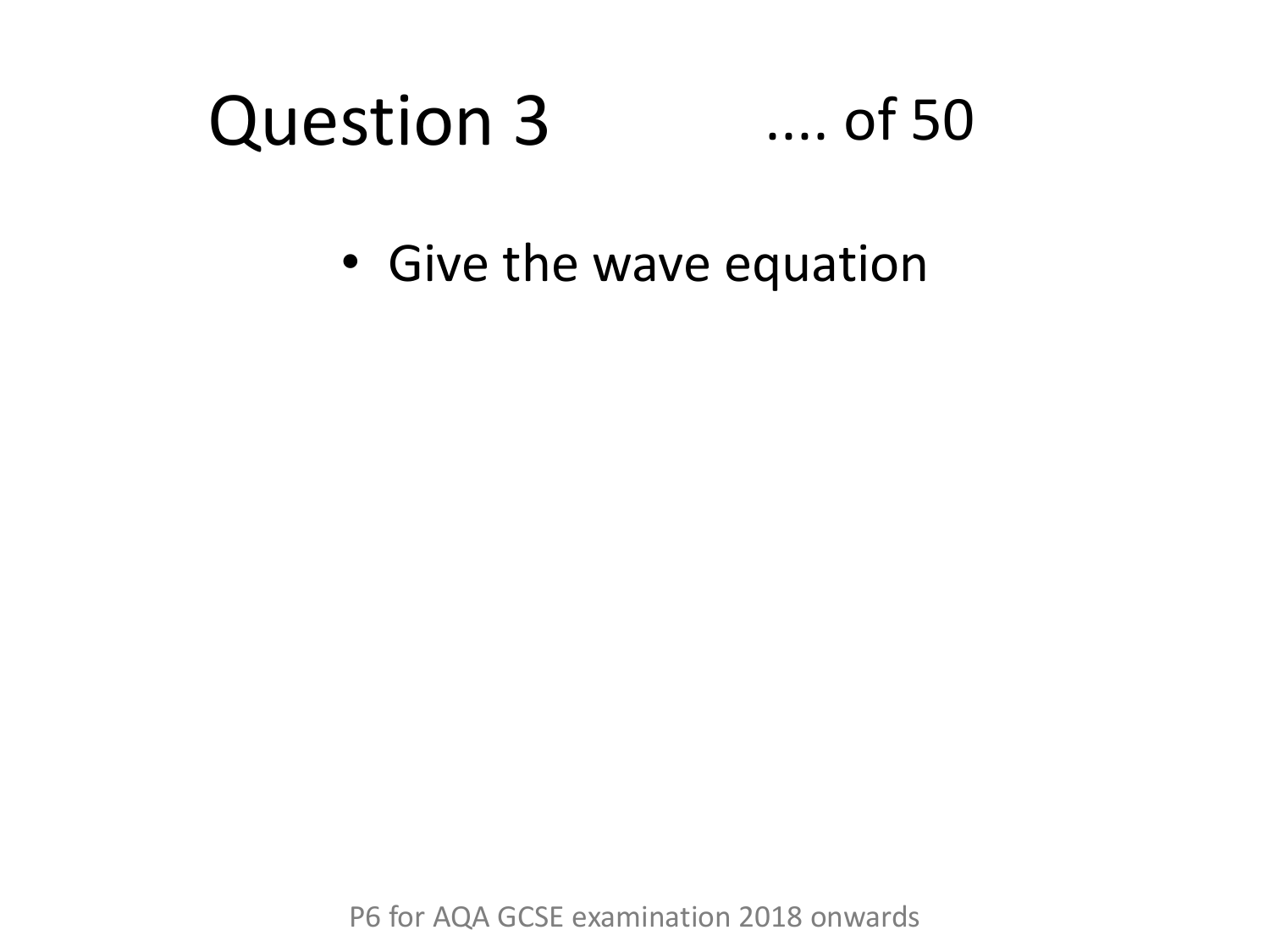## Answer 3 .... of 50

$$
v=f\,\lambda
$$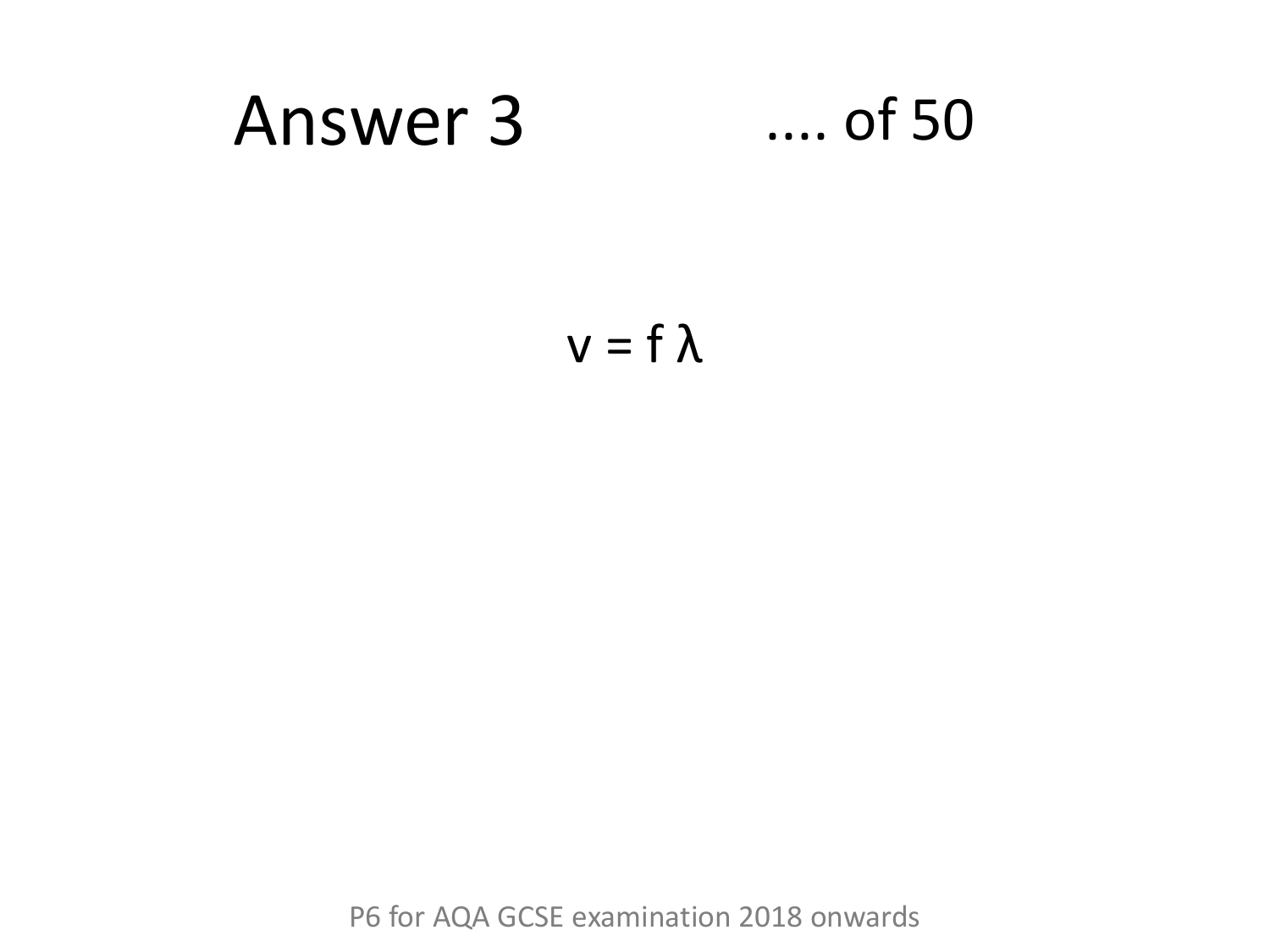### Question 4 .... of 50

What type of waves are ripples on water?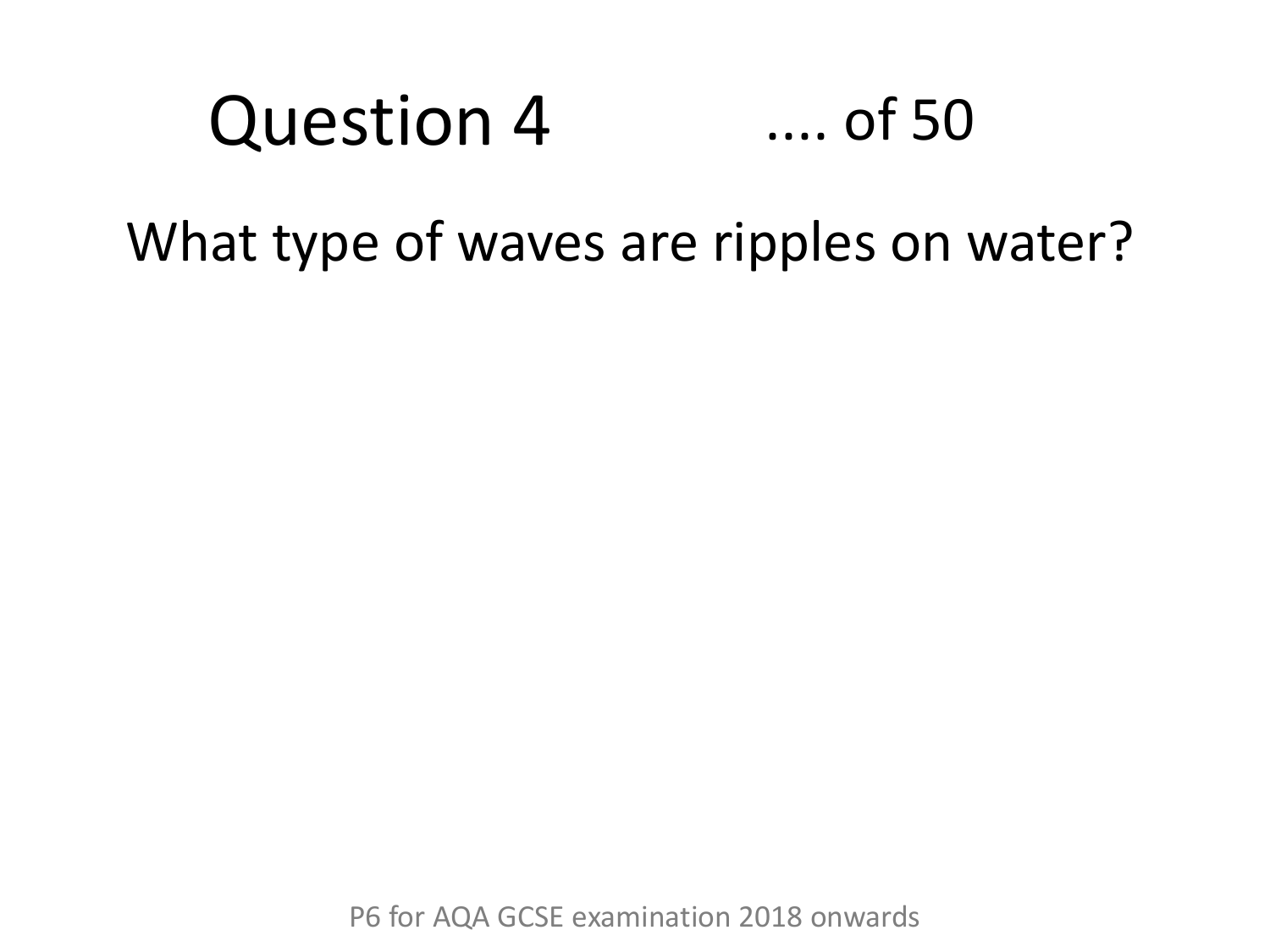### Answer 4 .... of 50

Transverse wave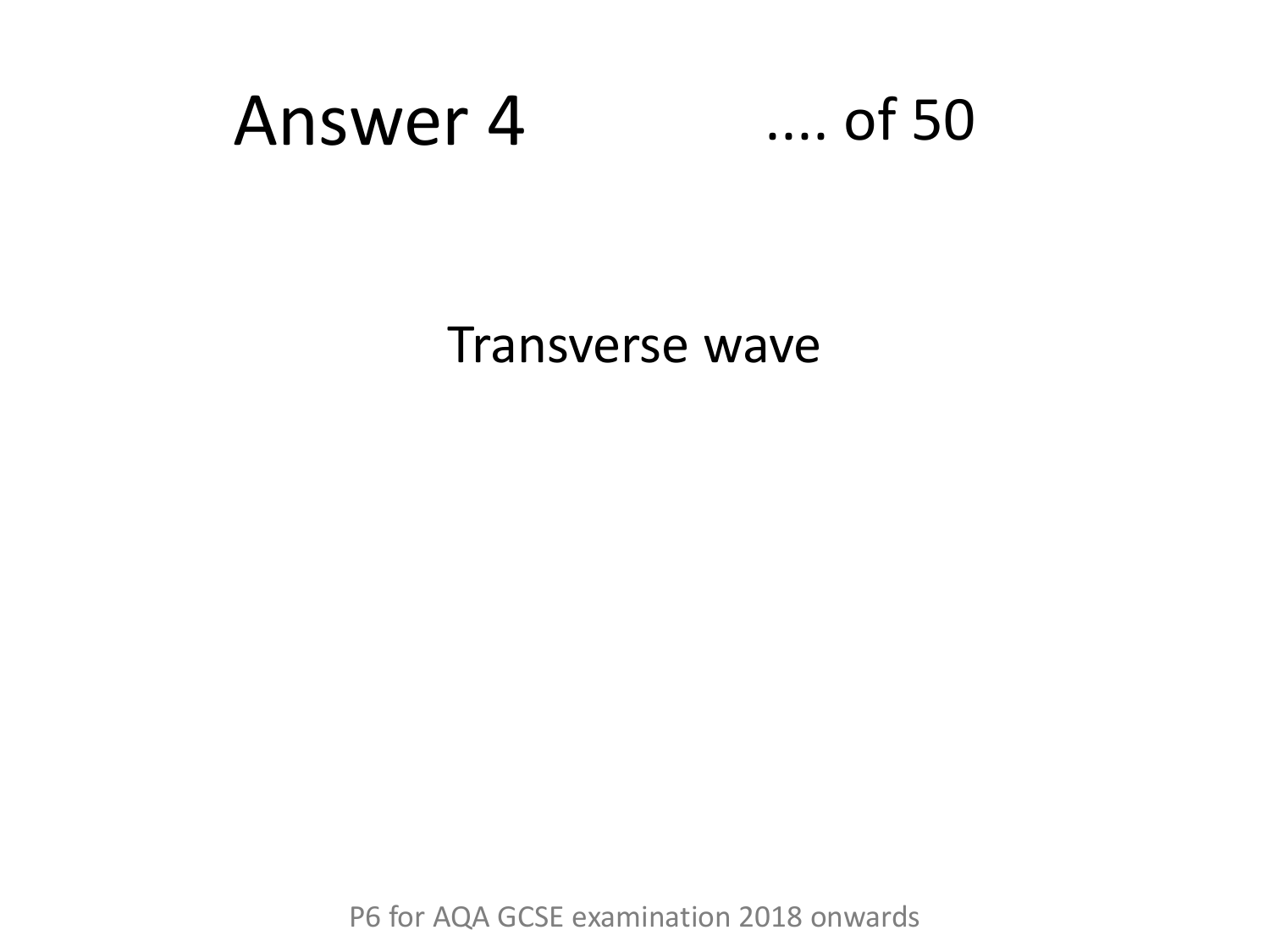#### Question 5 .... of 50

• Describe a longitudinal wave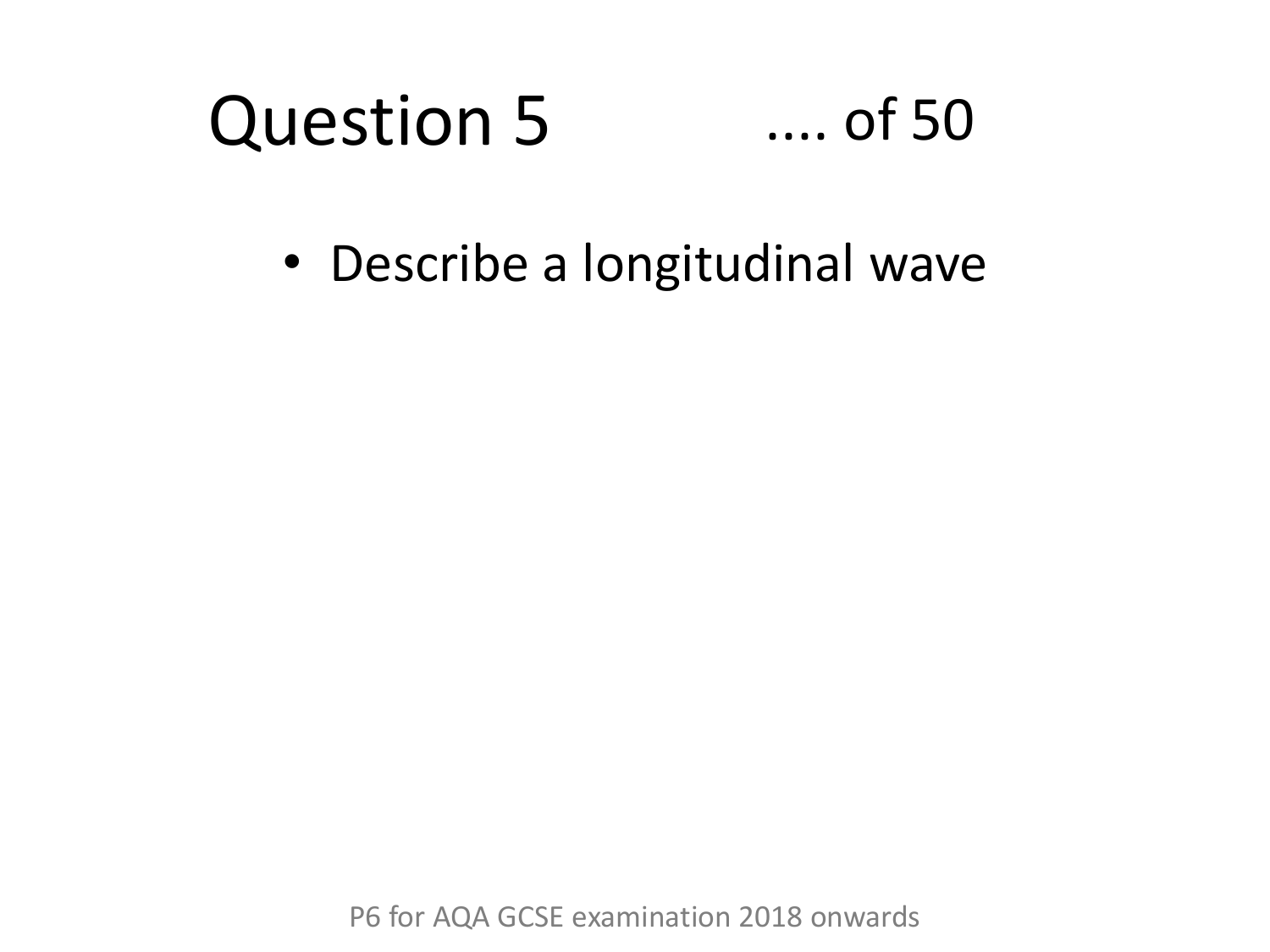# Answer 5 .... of 50

• The vibrations of the particles are parallel to the direction of the energy transfer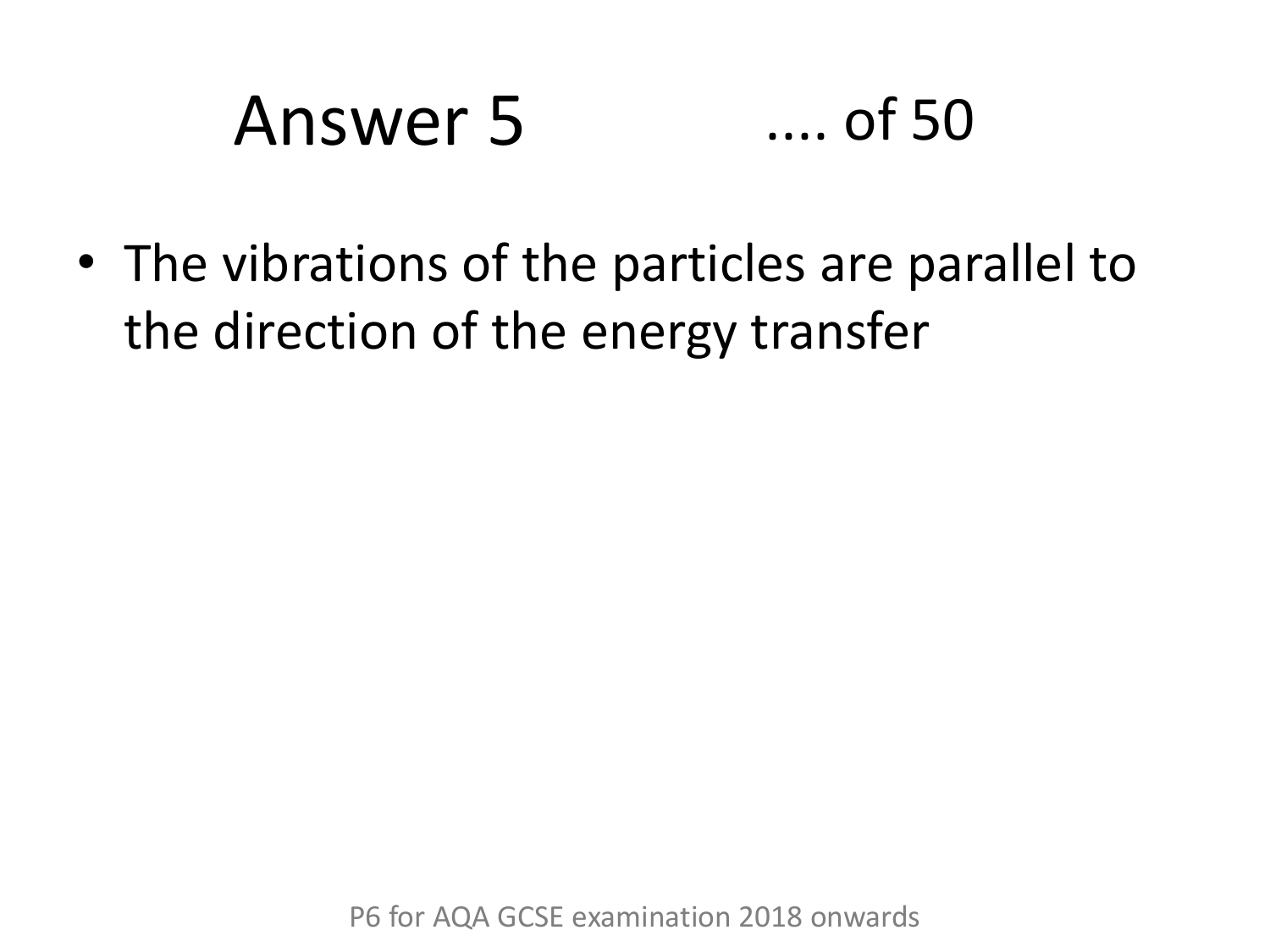### Question 6

### .... of 50 **SS**

• Describe compressions and rarefractions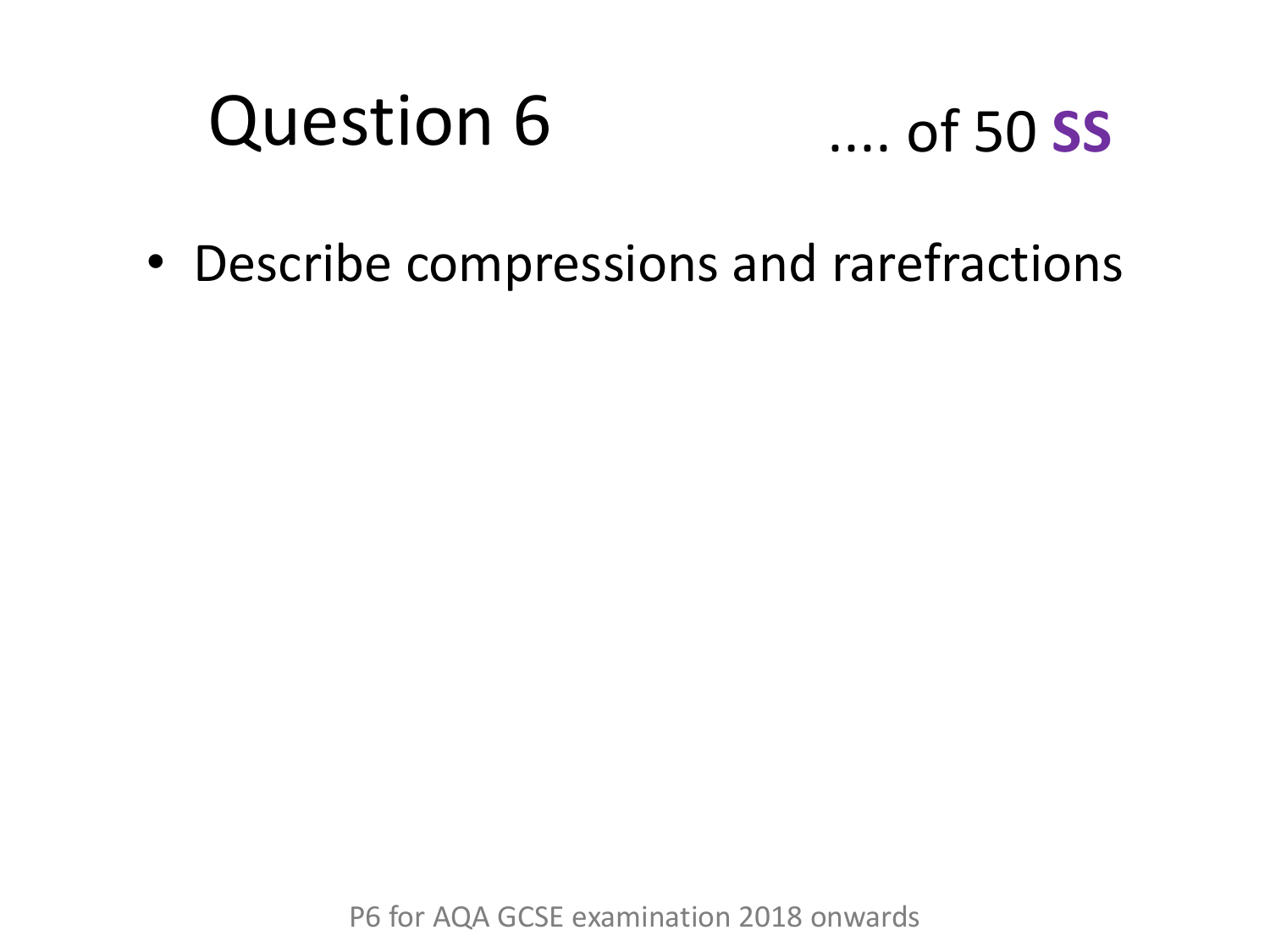

Compression – waves bunch up Rarefraction – waves spread out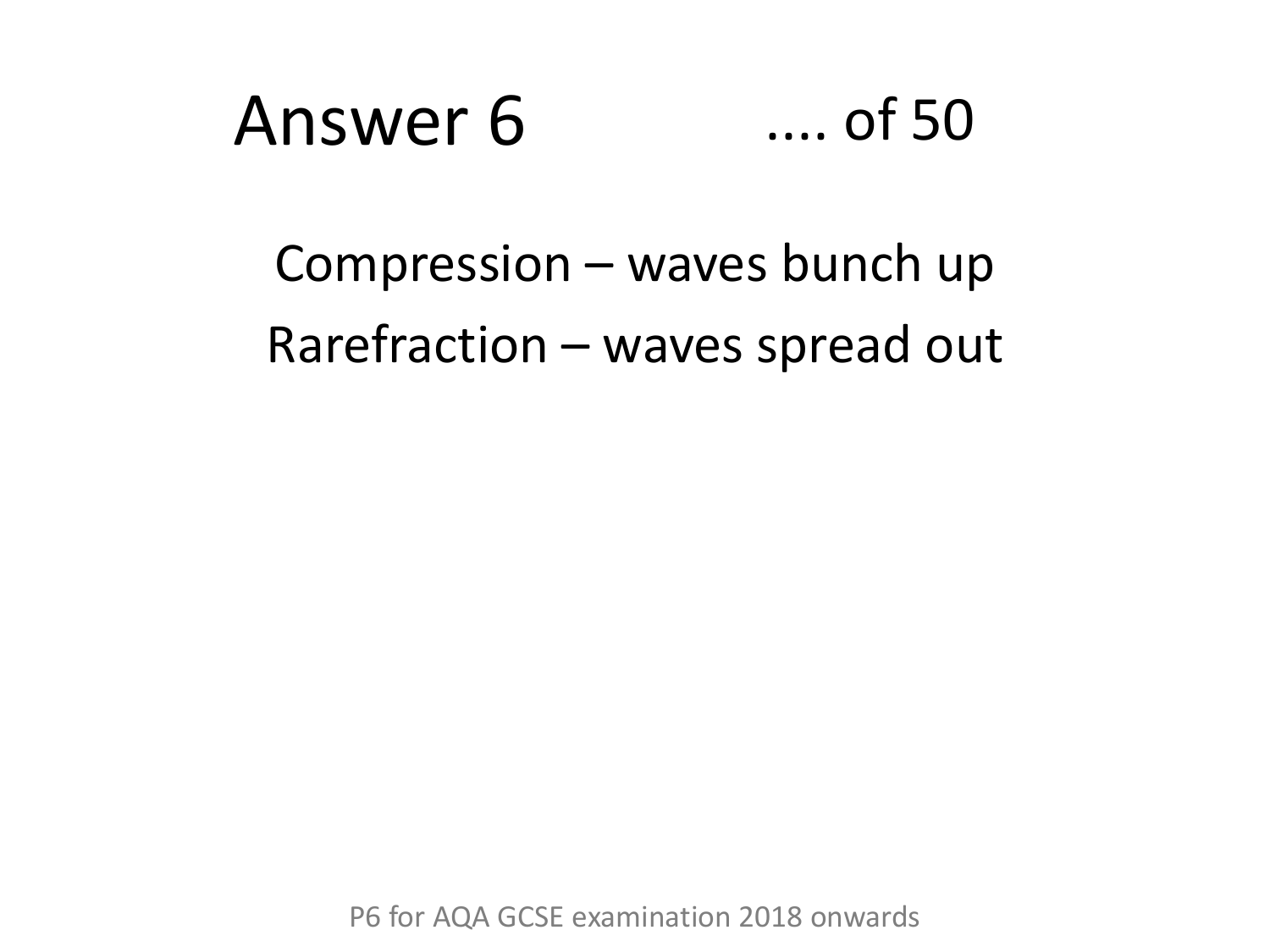#### Question 7 .... of 50 **SS**

• Why can't sound waves travel in a vacuum?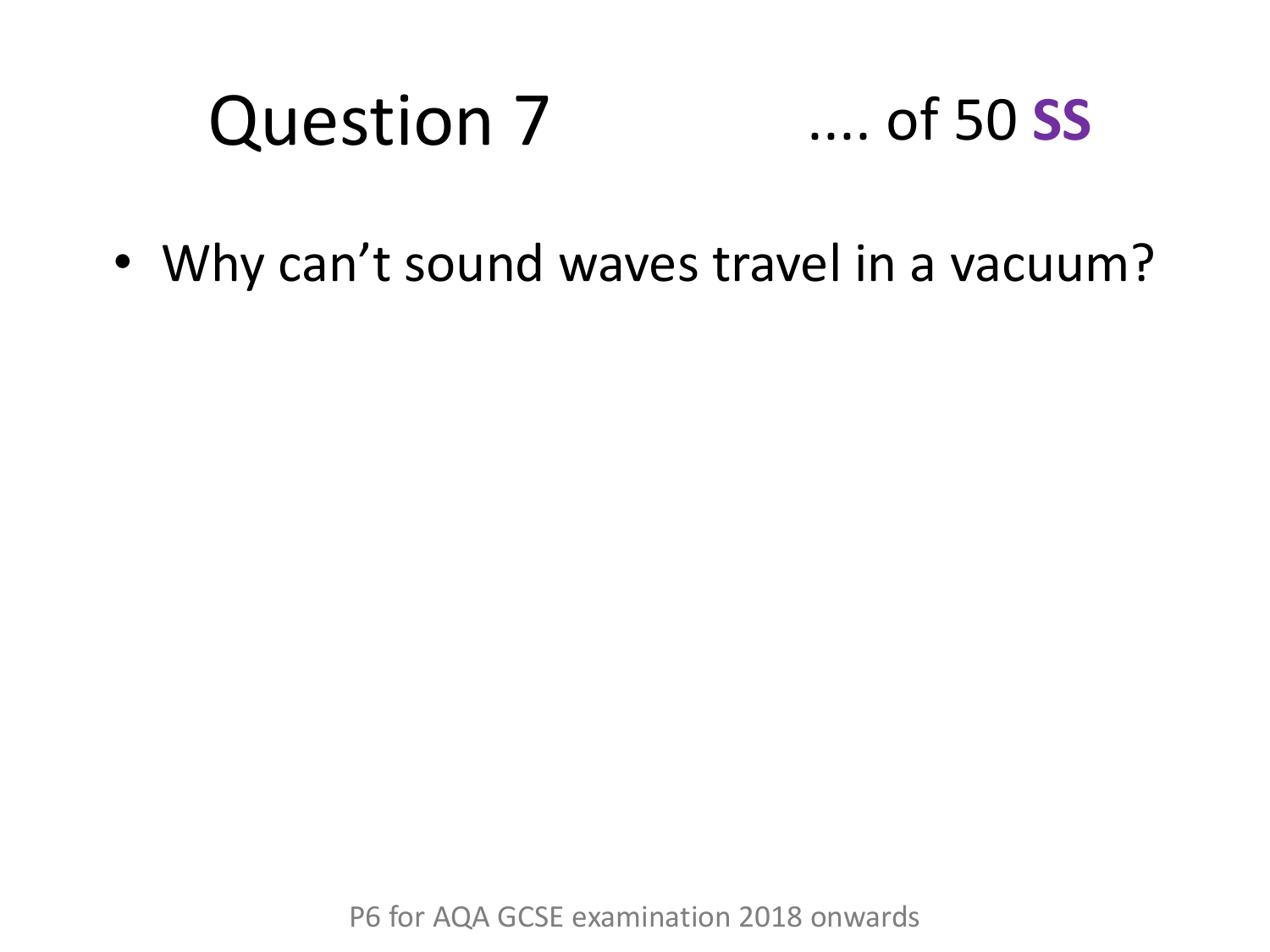# Answer 7 .... of 50

### Longitudinal waves travel by passing the vibrations from one particle to another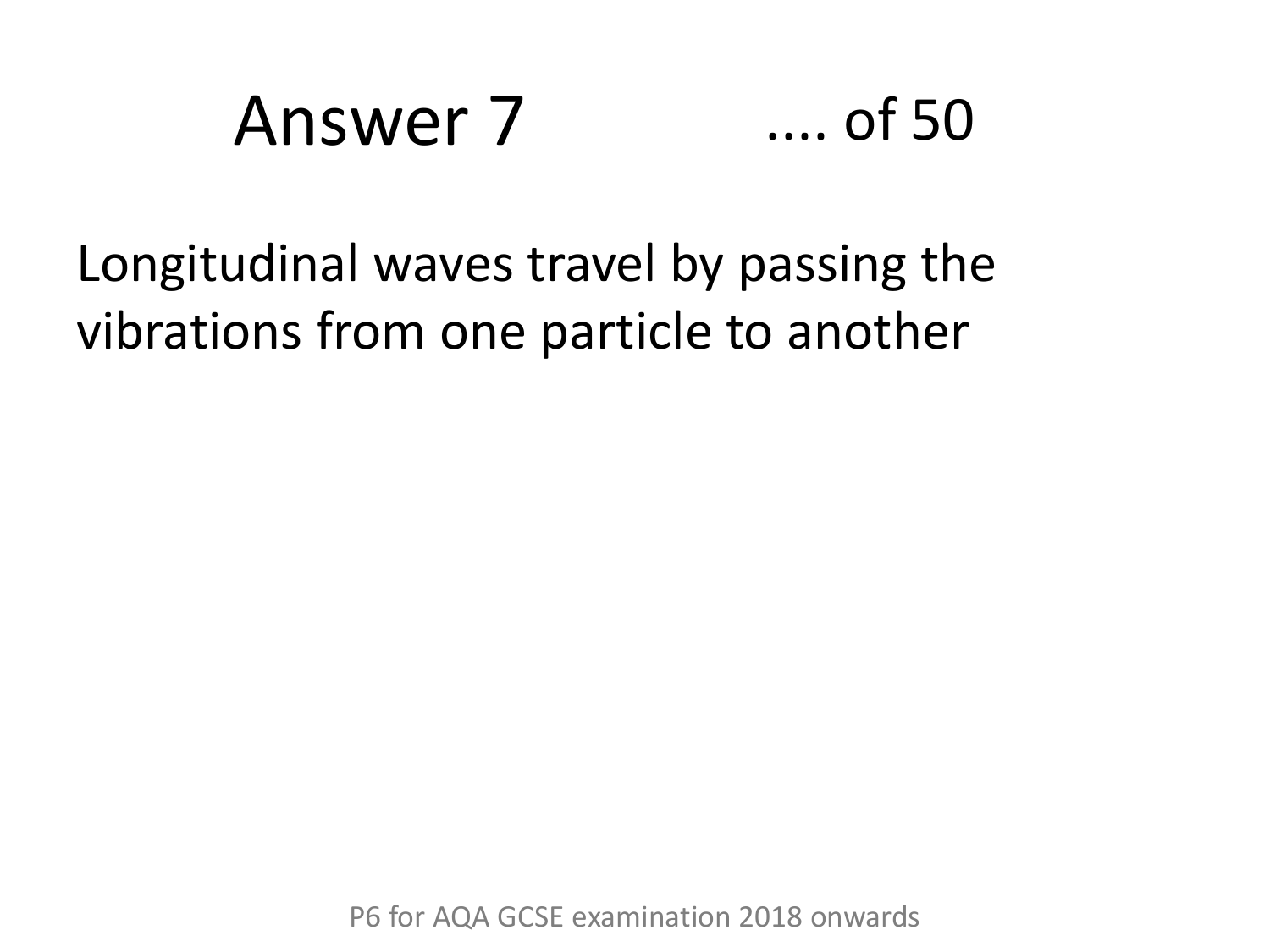#### Question 8 .... of 50

• What does amplitude measure?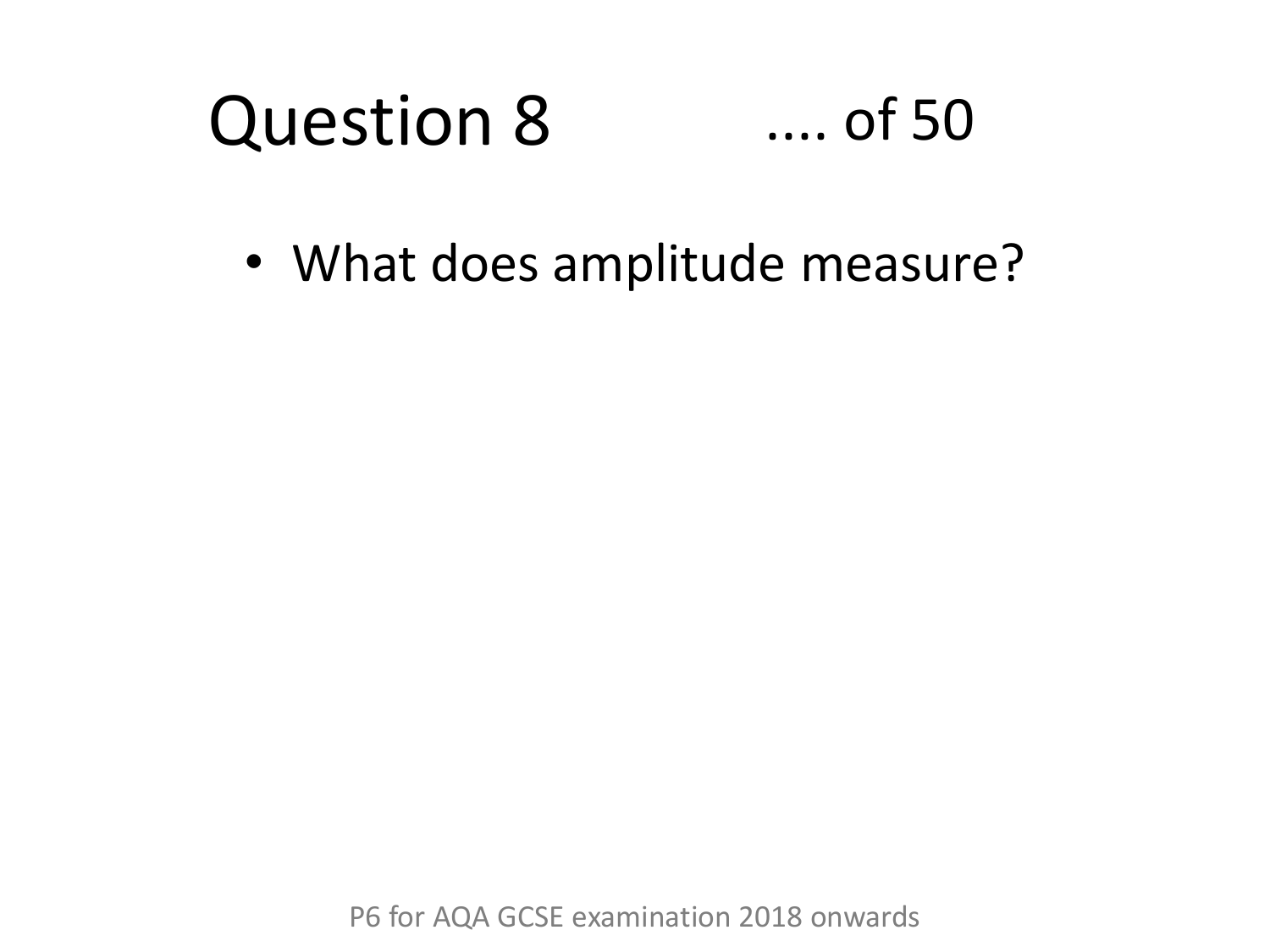# Answer 8 .... of 50

• The height of a wave above or below its rest point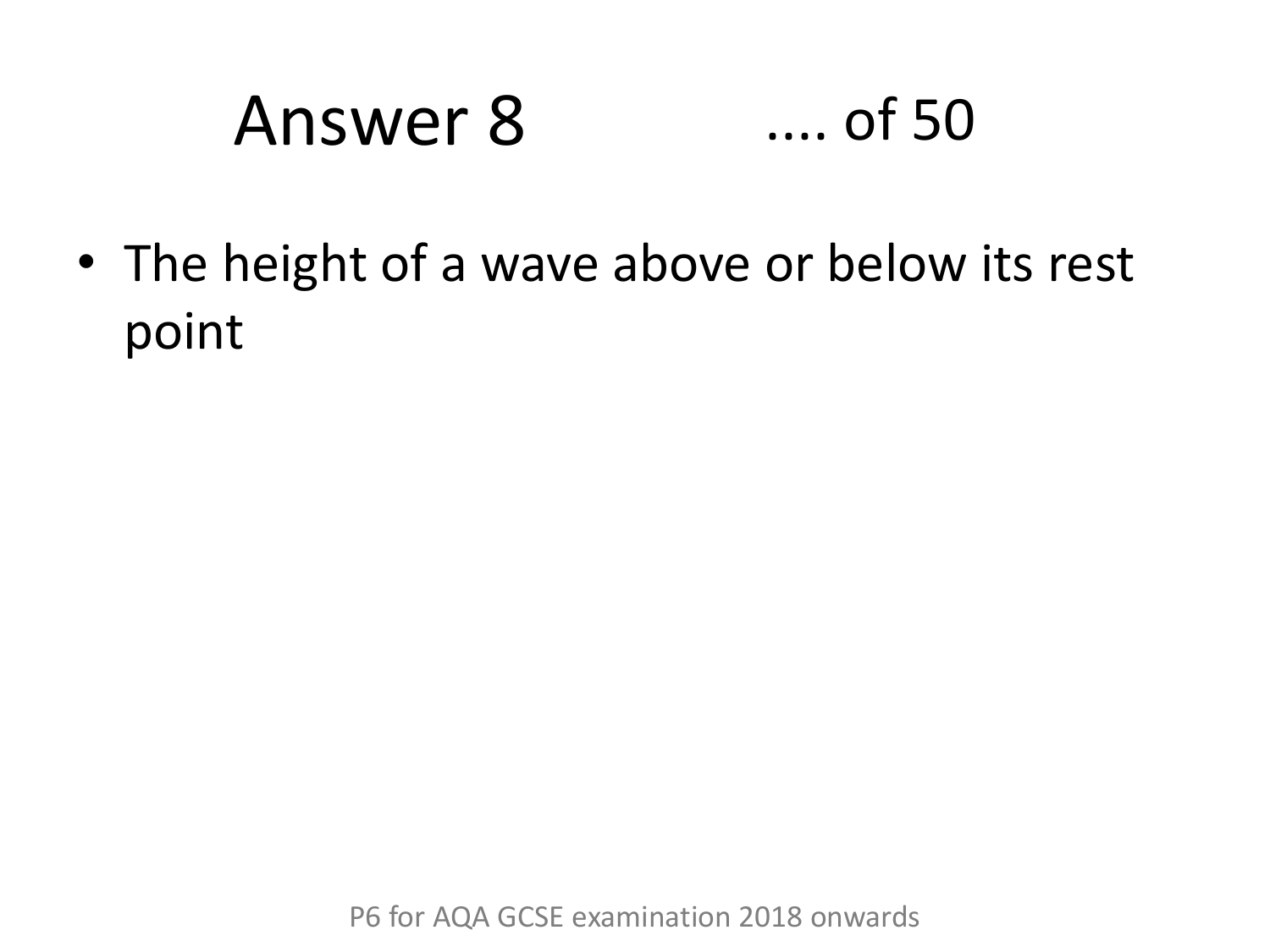#### Question 9 .... of 50

• Give an example of echo sounding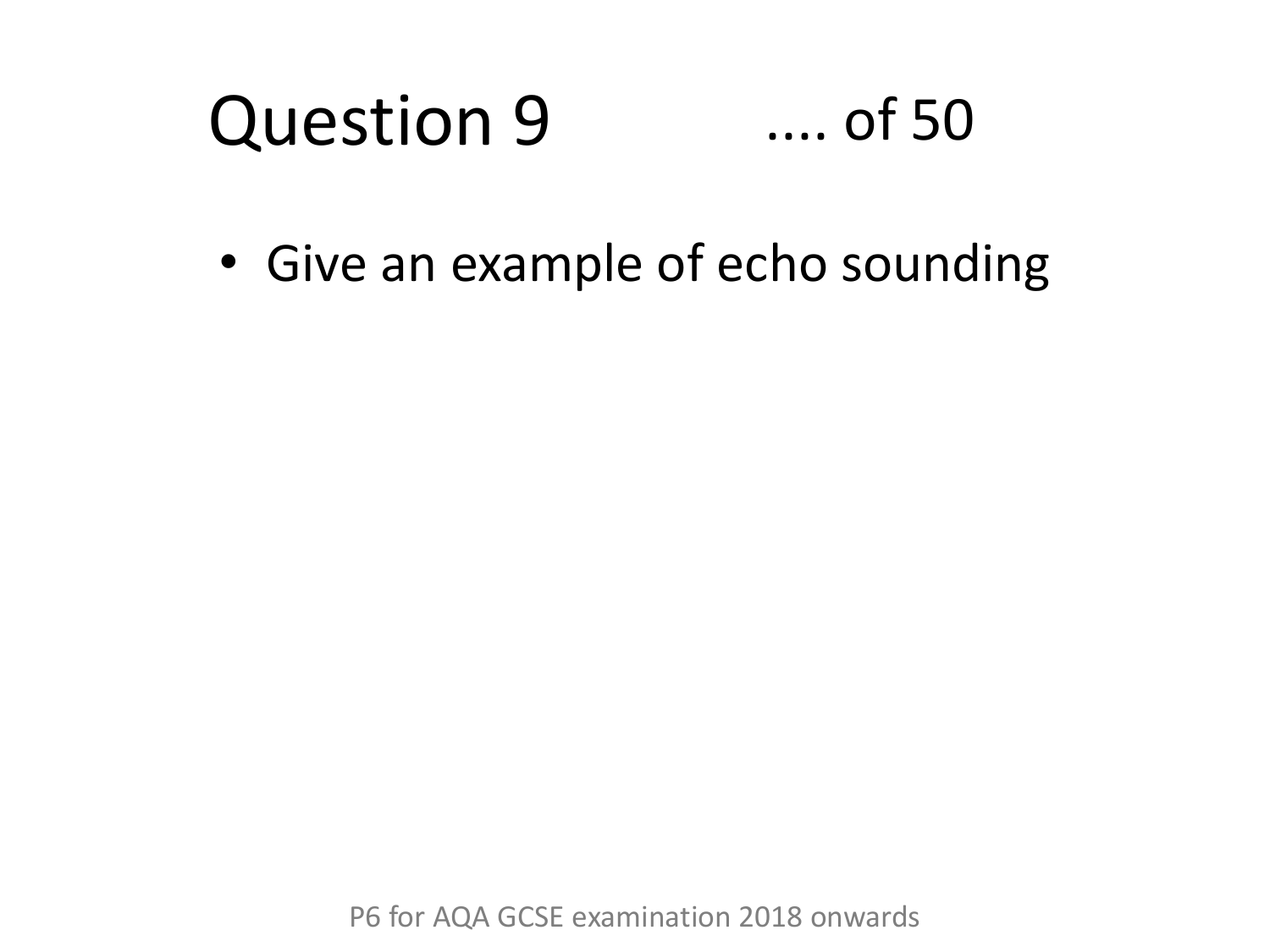## Answer 9 .... of 50

### Ships using high frequency sound waves to find the depth of the seabed or to locate a shoal of fish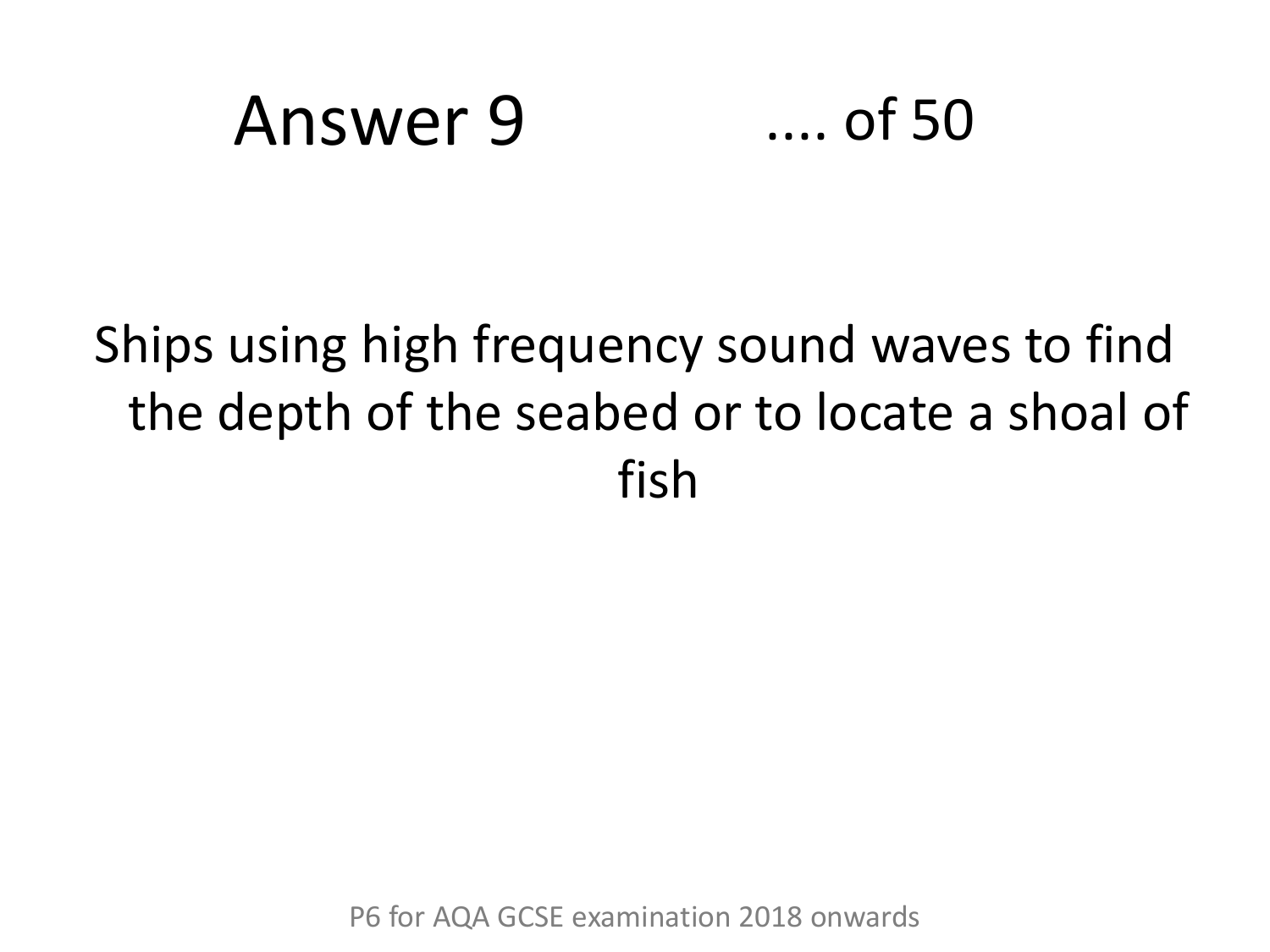#### Question 10 .... of 50

- A ship sends out a sound wave and receives an echo after 4 seconds. The speed of sound in water is 1500 m/s. How deep is the water?
	- Time for sound to reach the sea bed = 2 seconds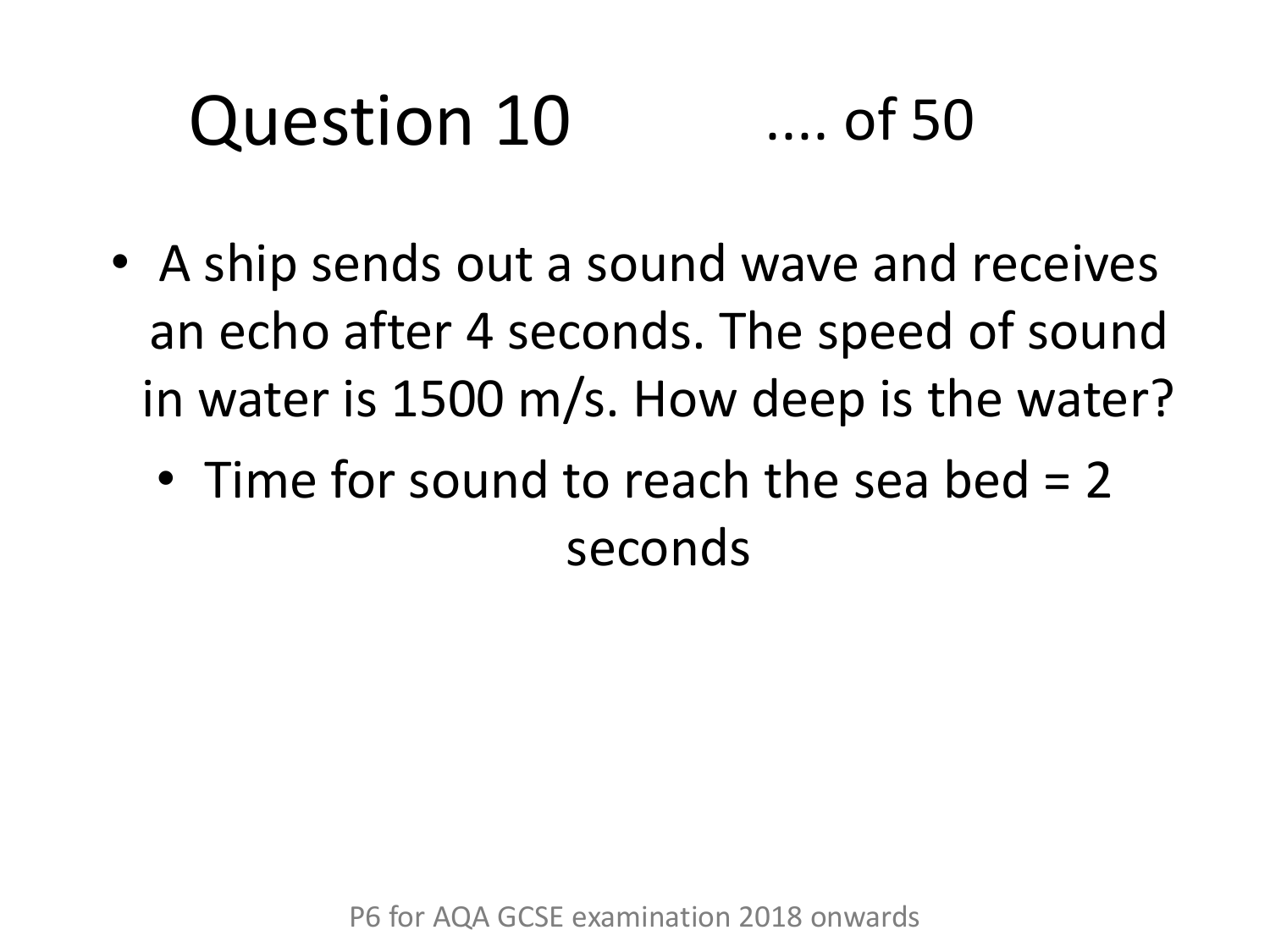# Answer 10 .... of 50

- Speed = distance/time
- Distance = speed x time
	- $= 1500 m/s x 2s$ 
		- $= 3000 \text{ m}$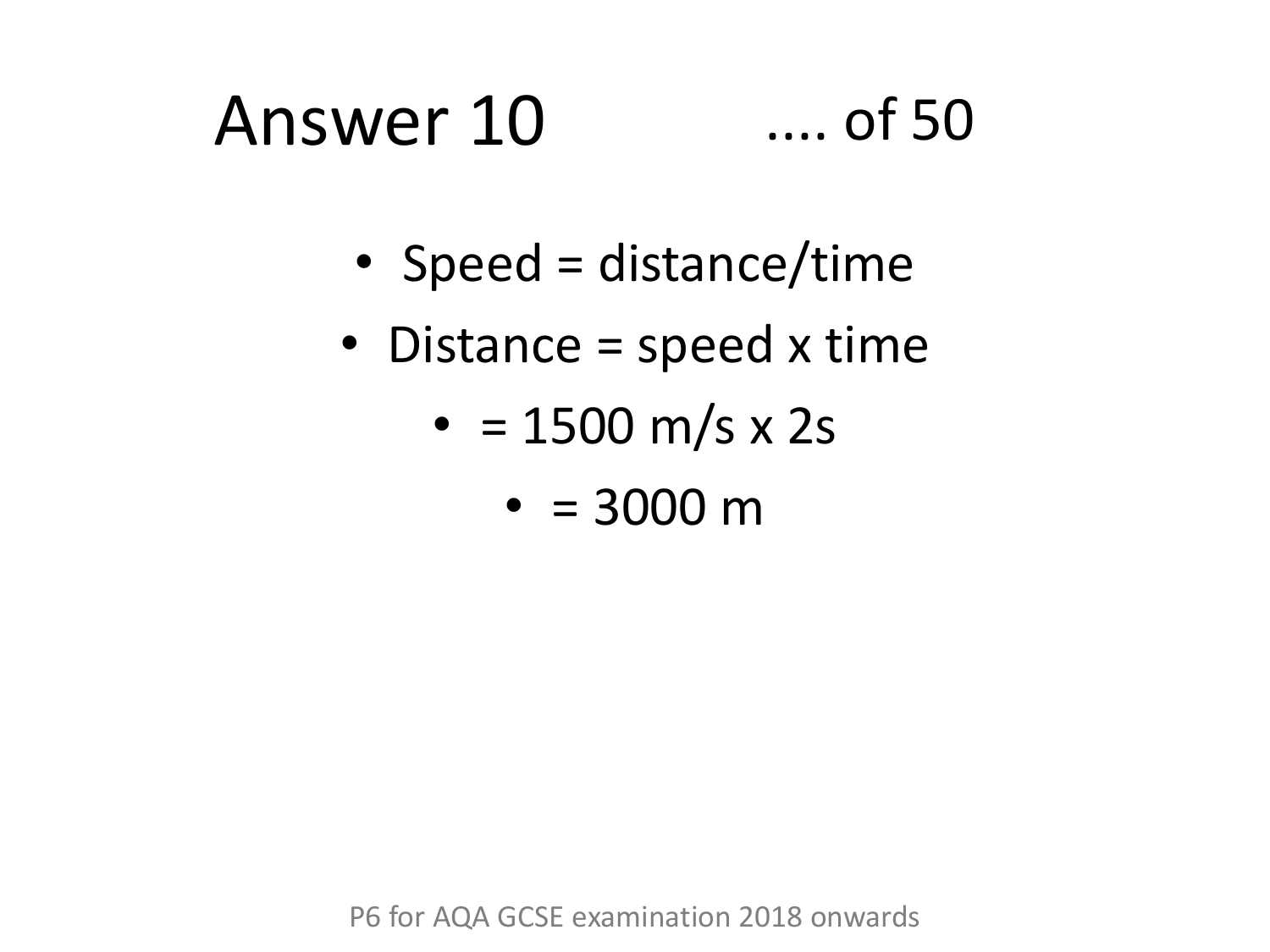#### Question 11 .... of 50

• What piece of equipment is used to study waves?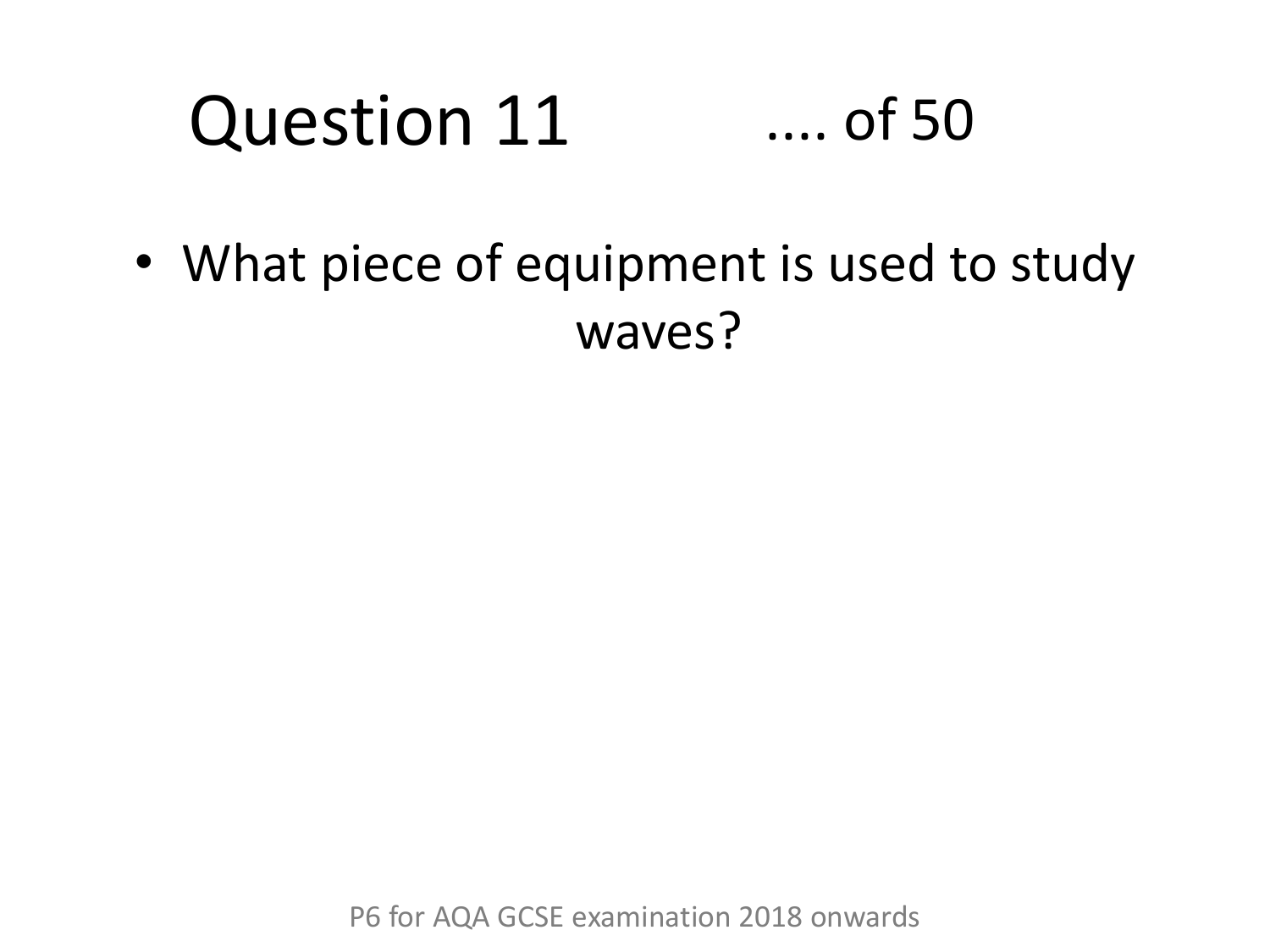## Answer 11 .... of 50

• A ripple tank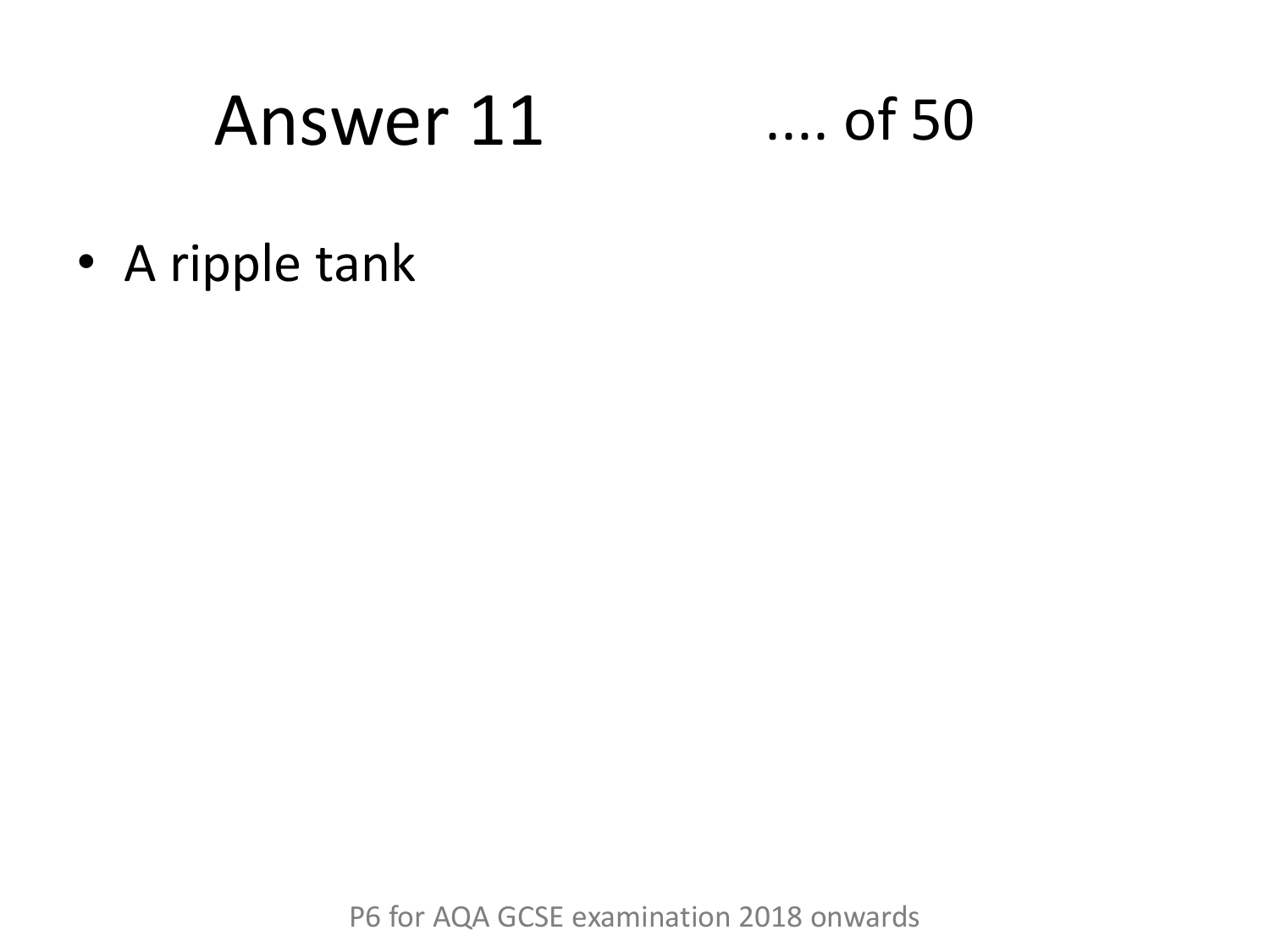#### Question 12 .... of 50

• Define the incident ray and the reflected ray on a ray diagram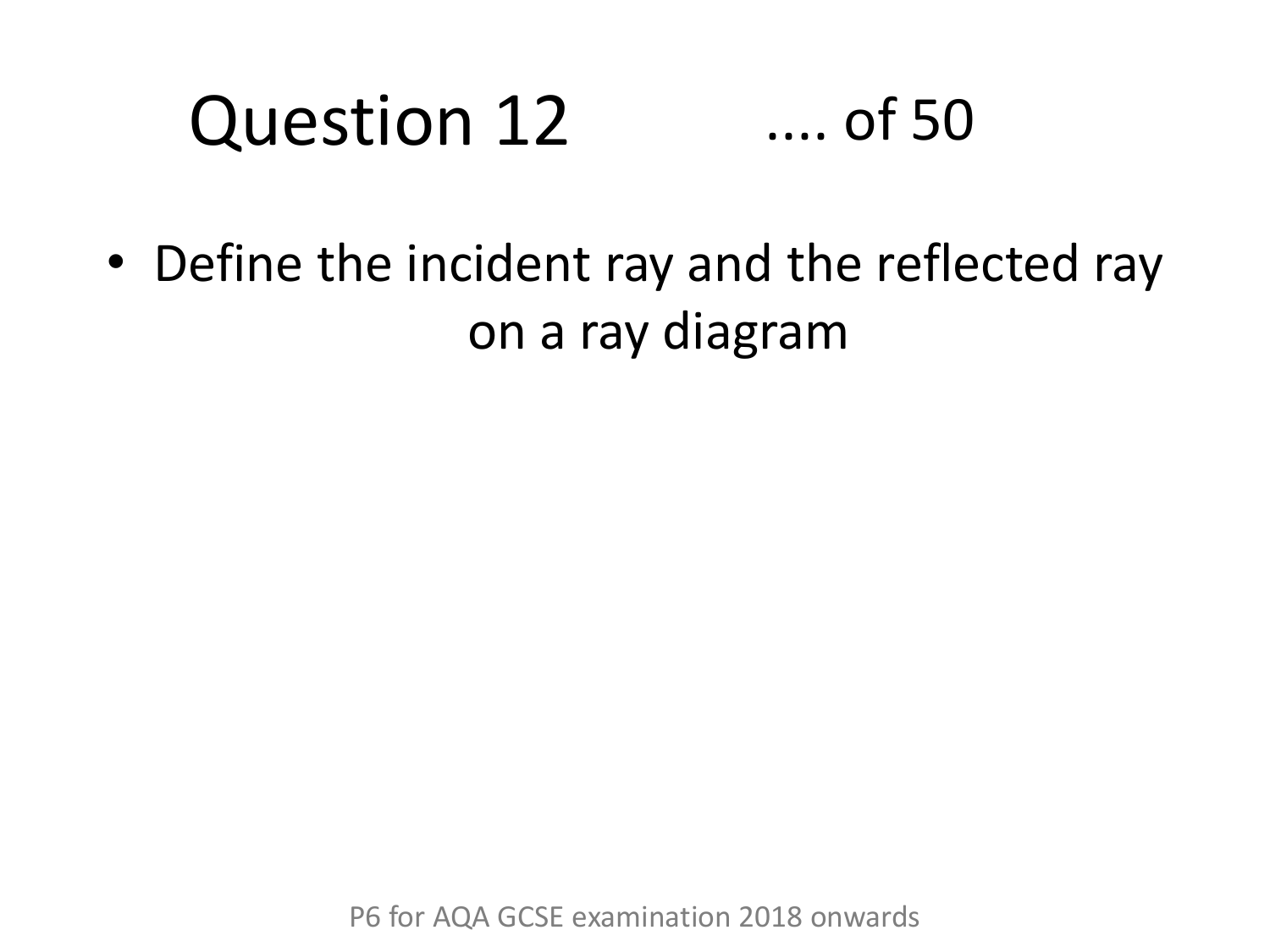# Answer 12 .... of 50

Incident ray  $=$  the ray coming in from the wave source to the surface

Reflected ray  $=$  the ray coming away from the surface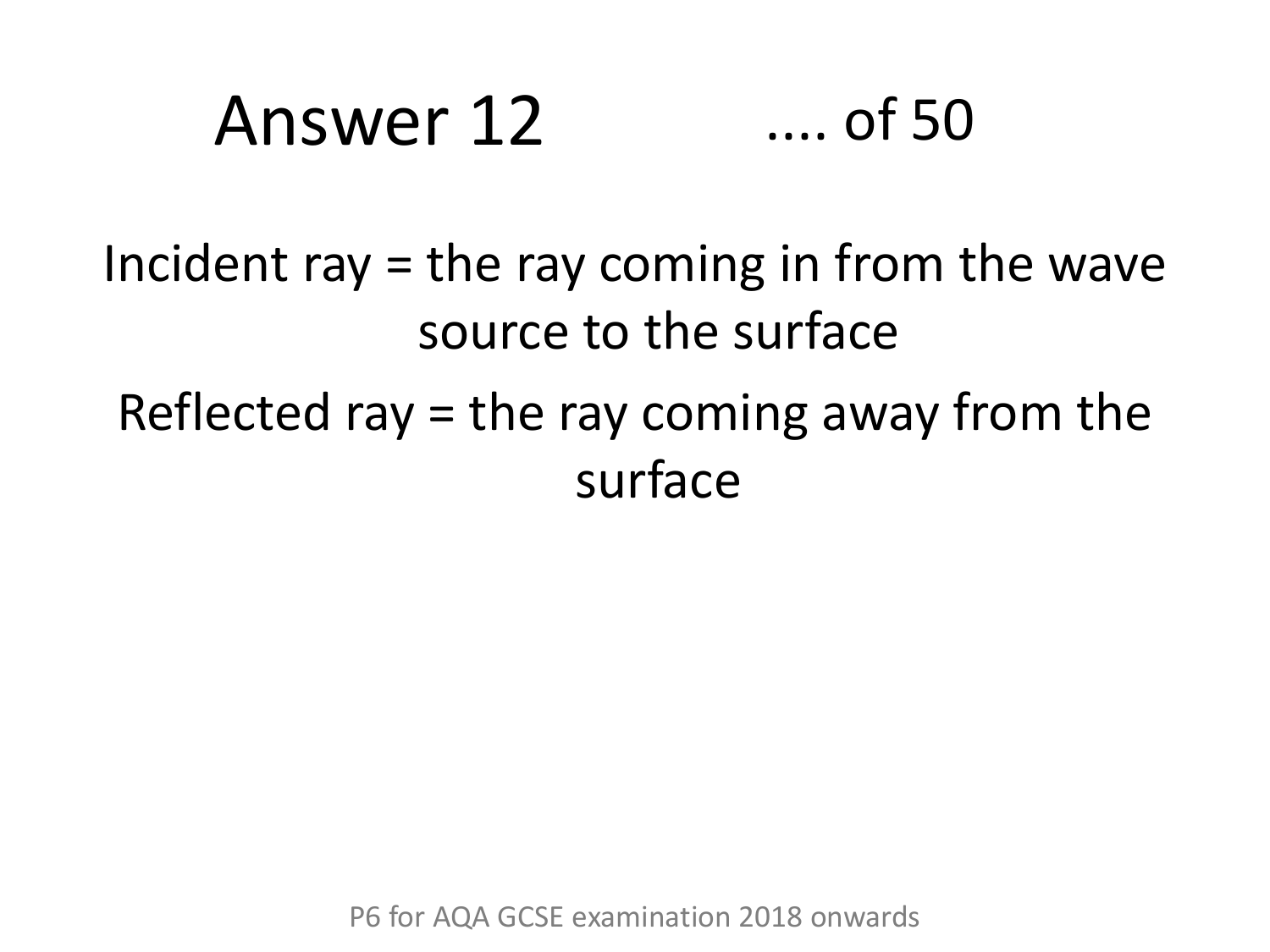#### Question 13 .... of 50

• Give the law of reflection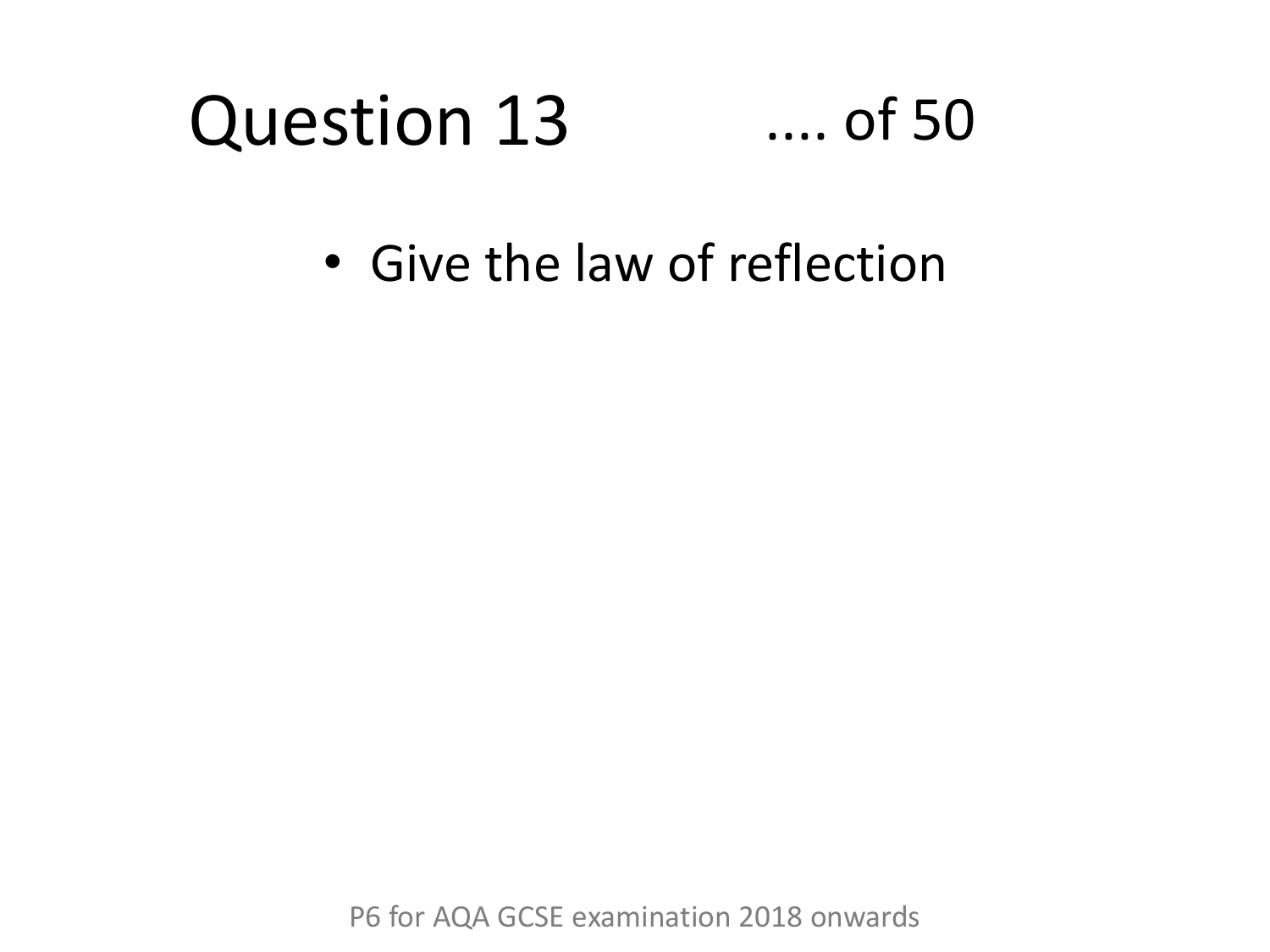# Answer 13 .... of 50

### When a wave is reflected off a surface, the angle of incidence is equal to the angle of reflection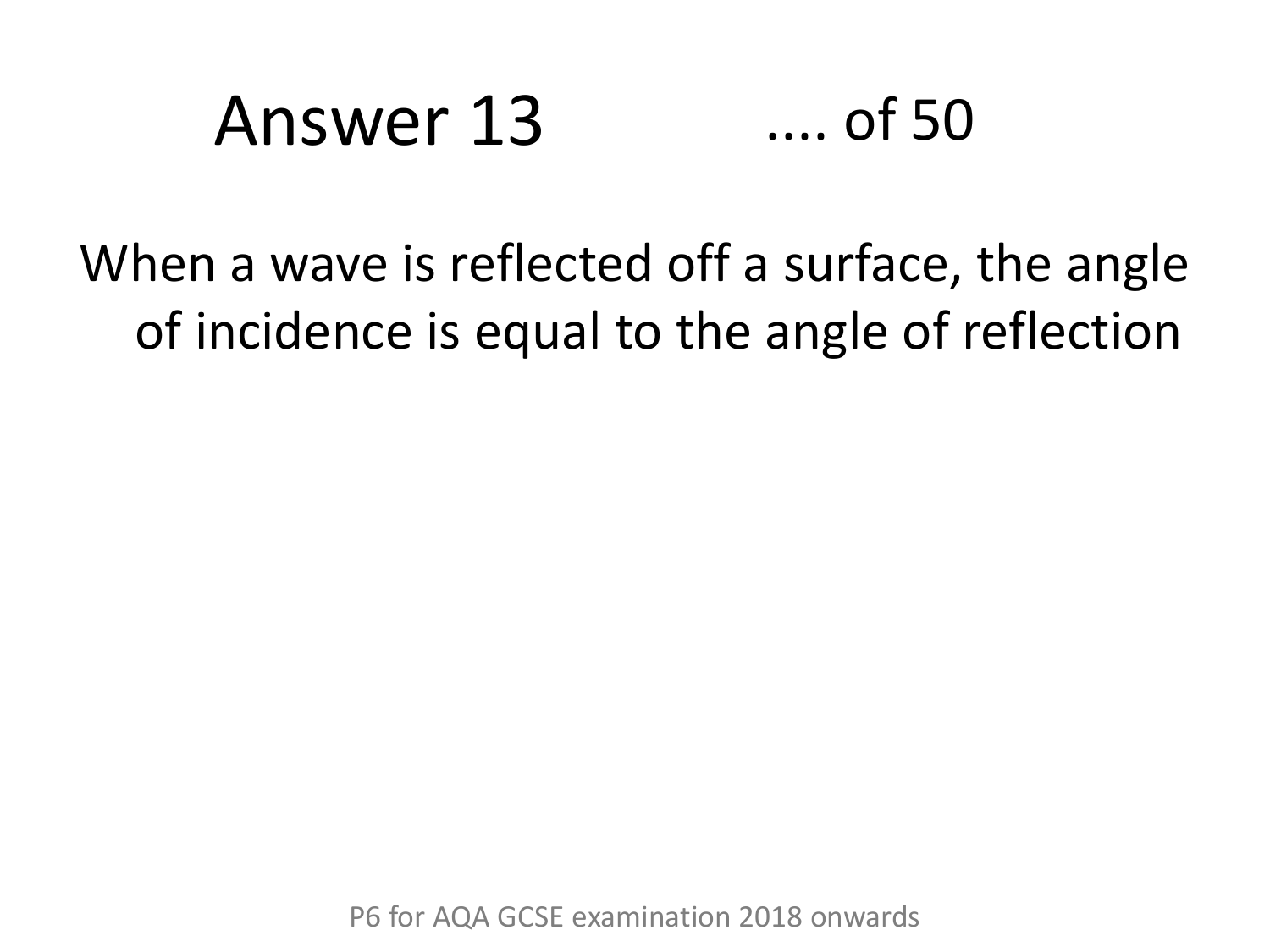# Question 14

### .... of 50

• Define refraction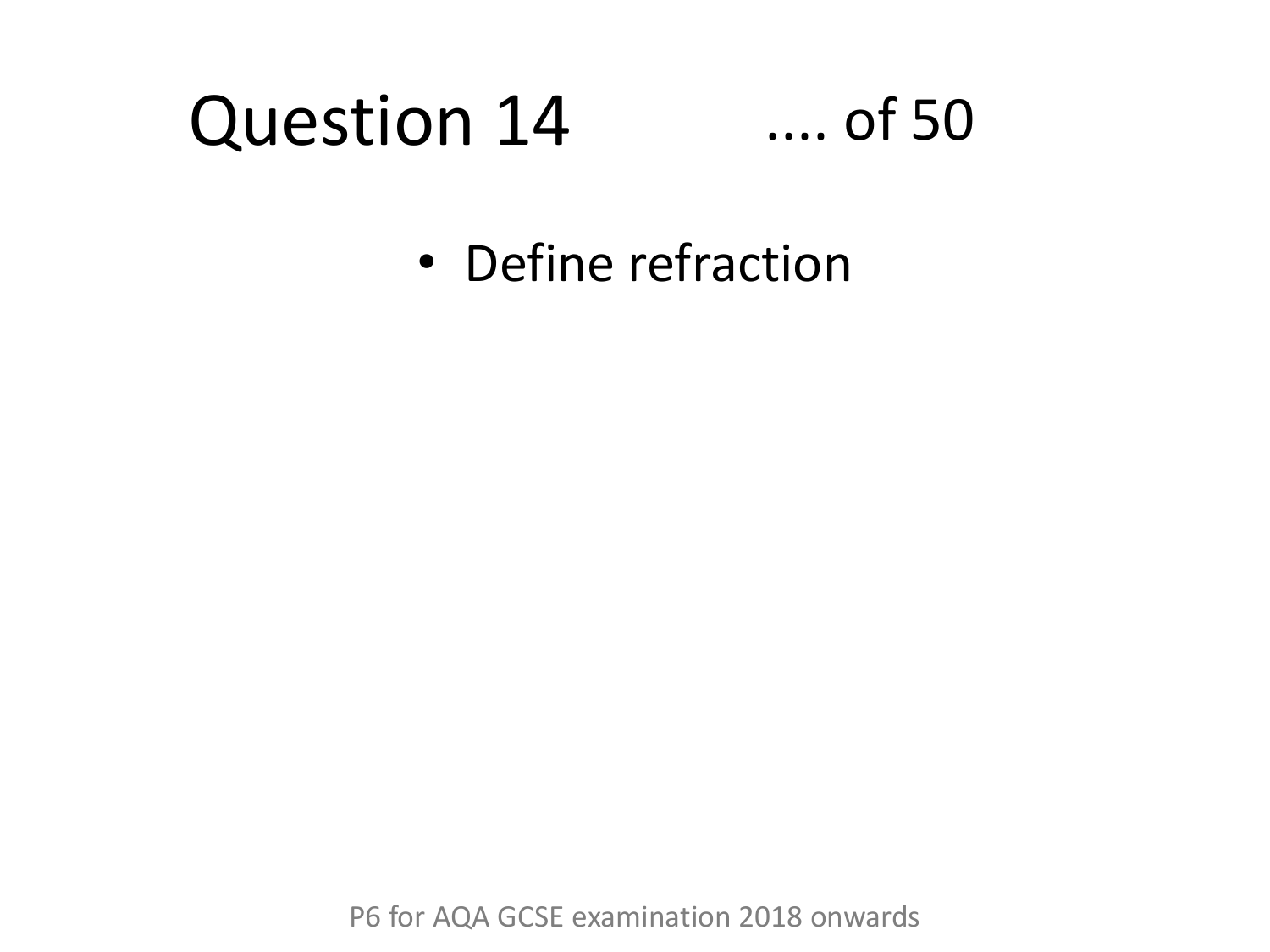## Answer 14 .... of 50

#### When a wave changes direction and enters a different medium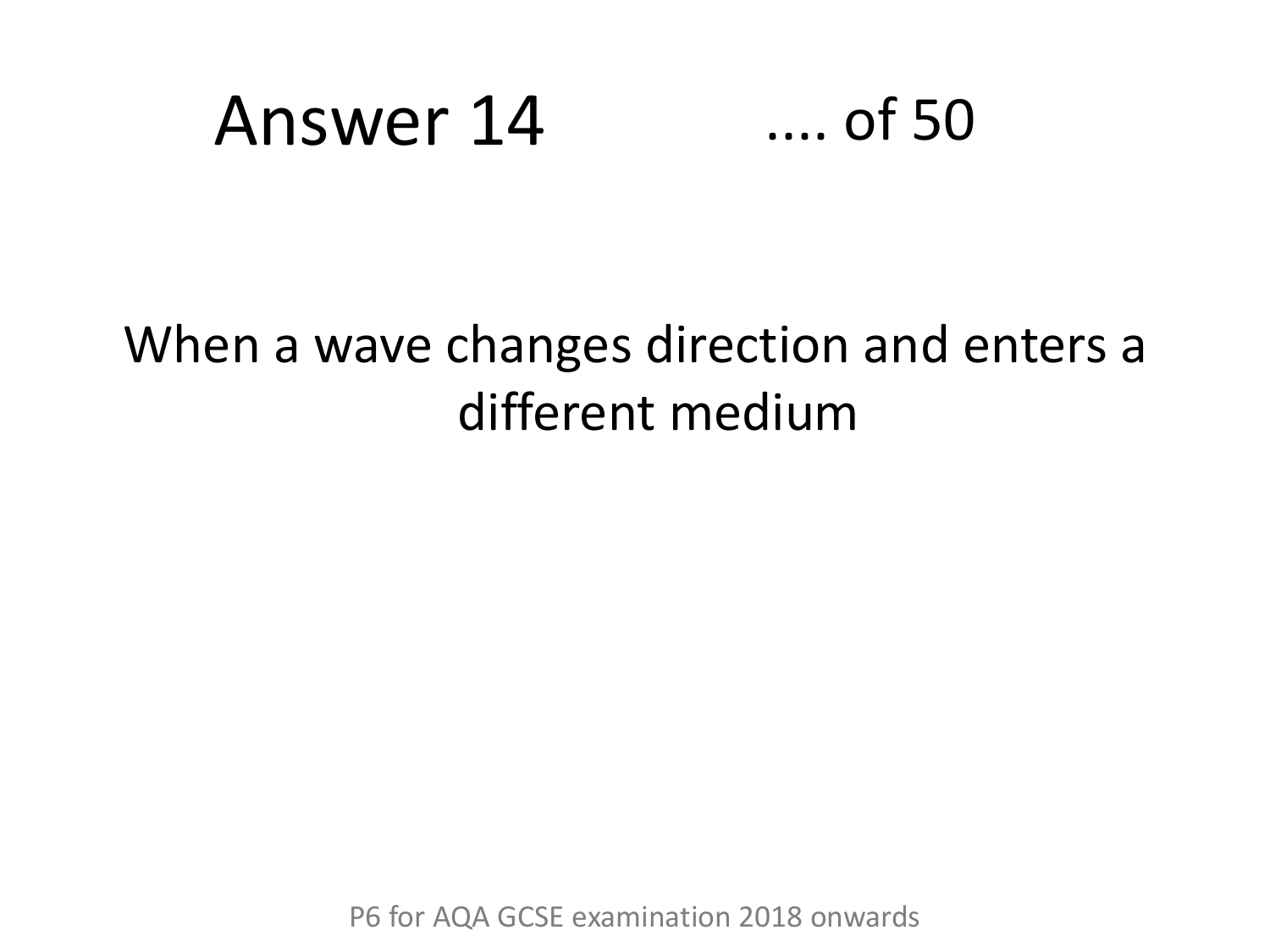#### Question 15 .... of 50

• What is the difference between a specular reflection and a diffuse reflection?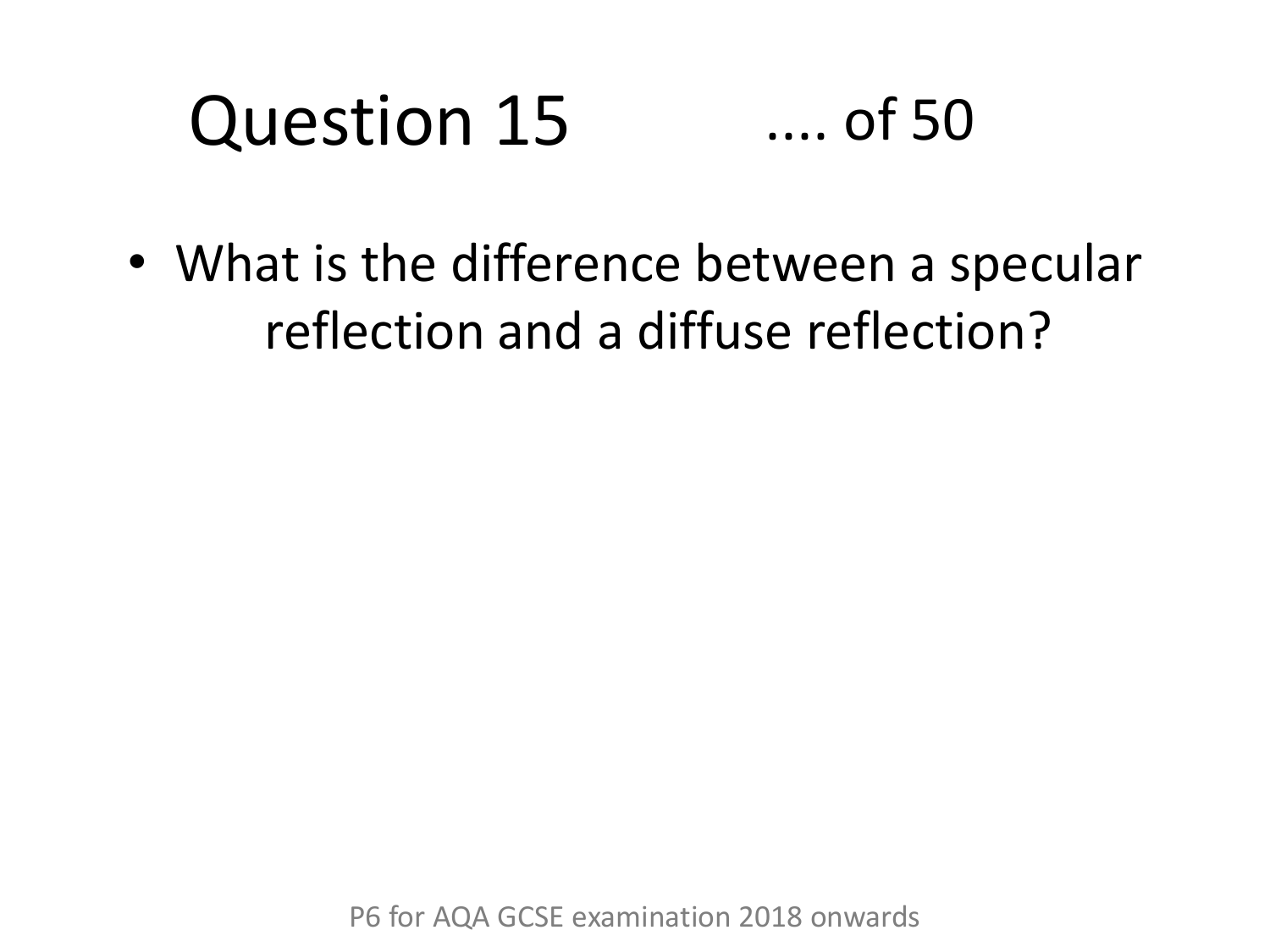# Answer 15 .... of 50

### Specular = smooth surfaces Diffuse = rough surfaces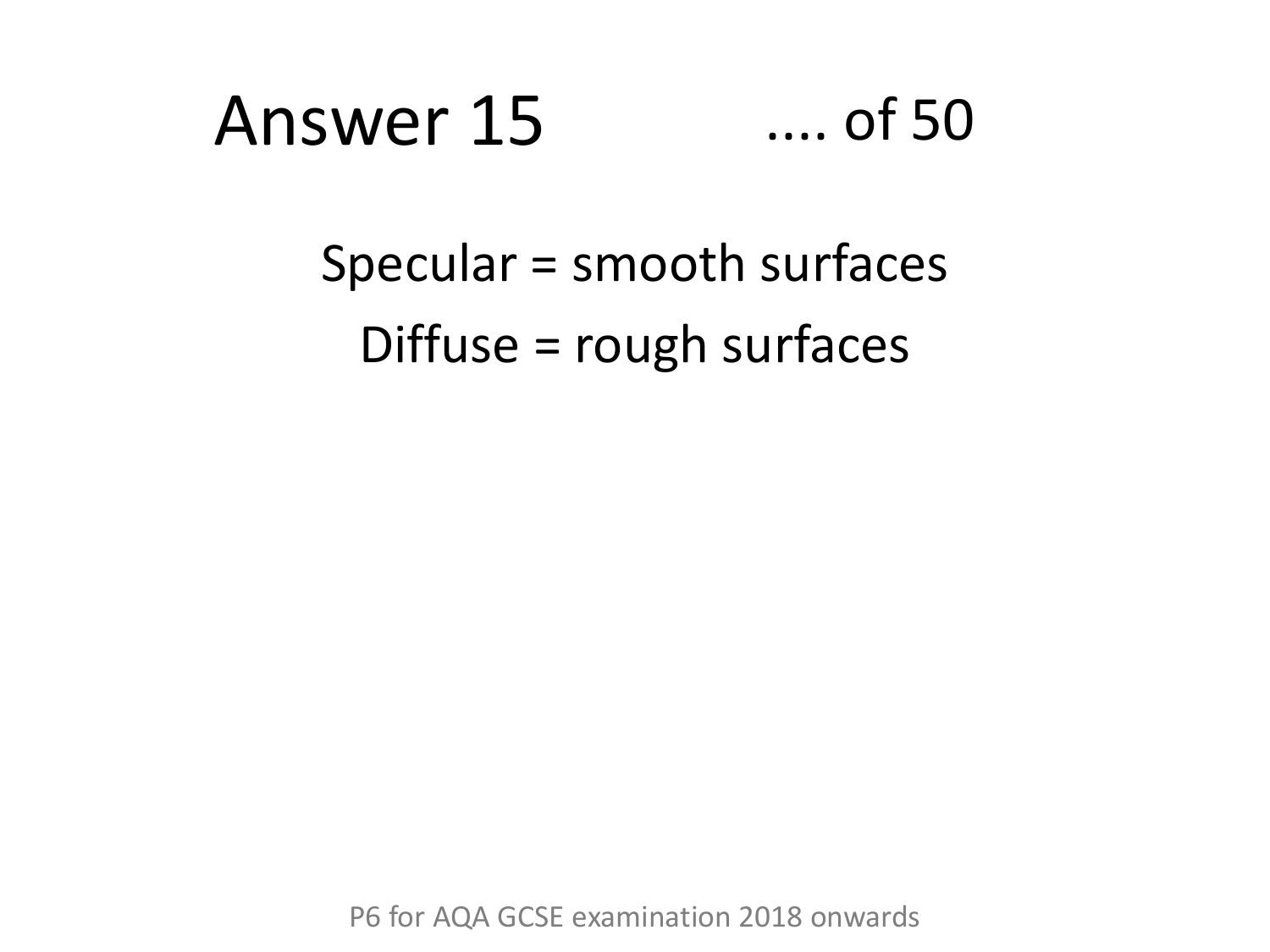#### Question 16 .... of 50 **SS**

• What is the typical range for human hearing?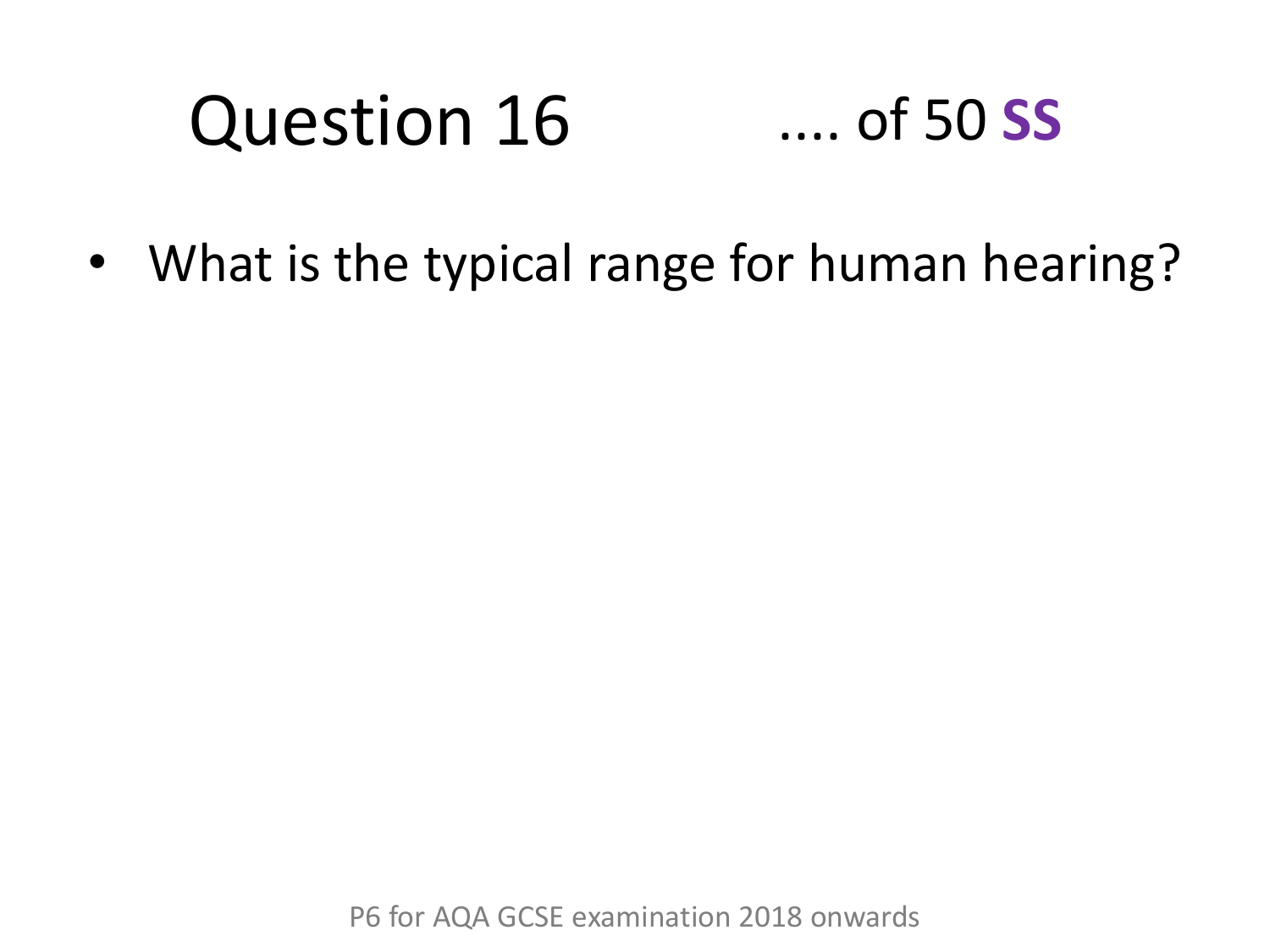## Answer 16 .... of 50

• 20Hz – 20kHz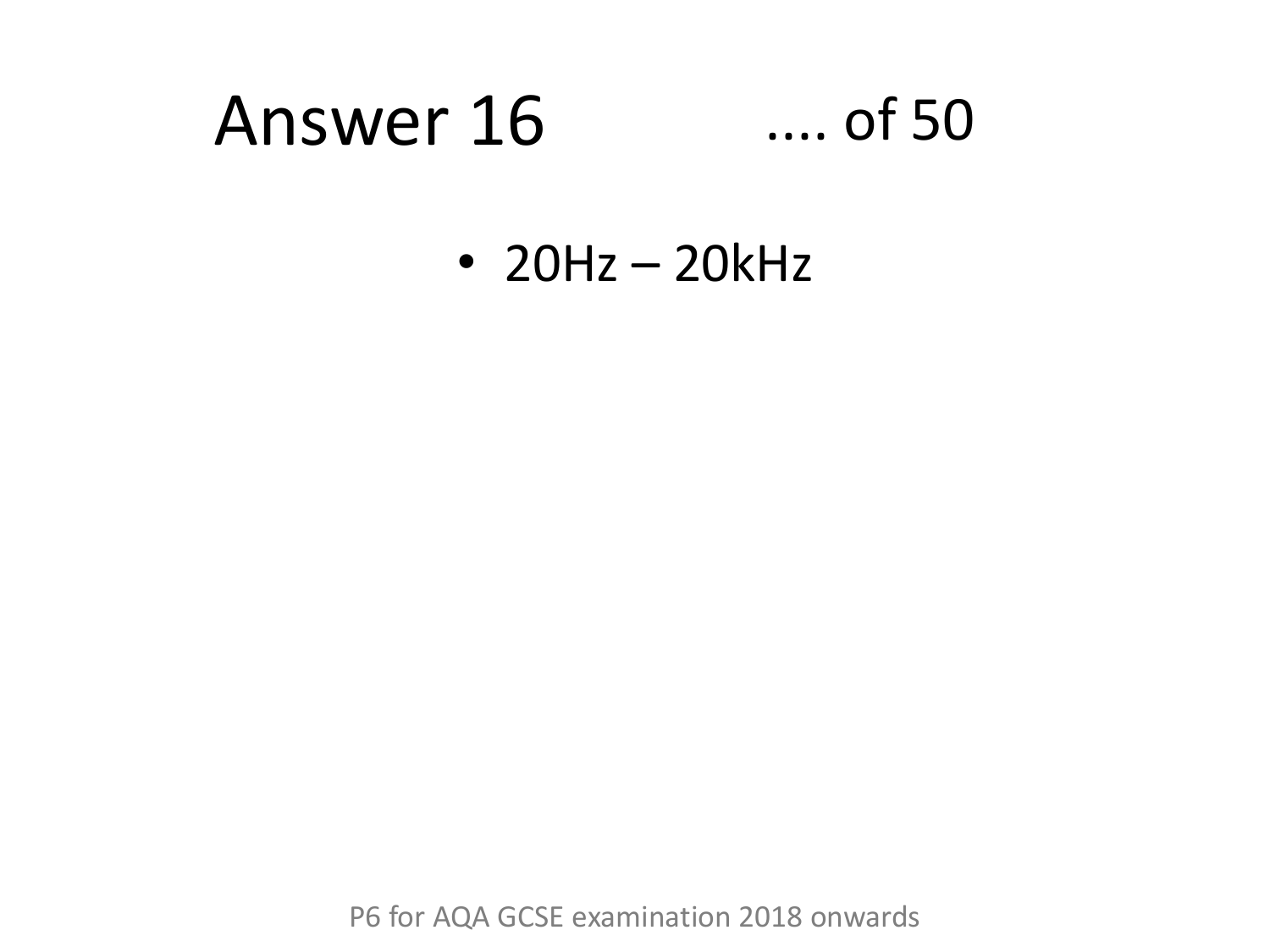#### Question 17 .... of 50

• Why does sound travel faster in solids?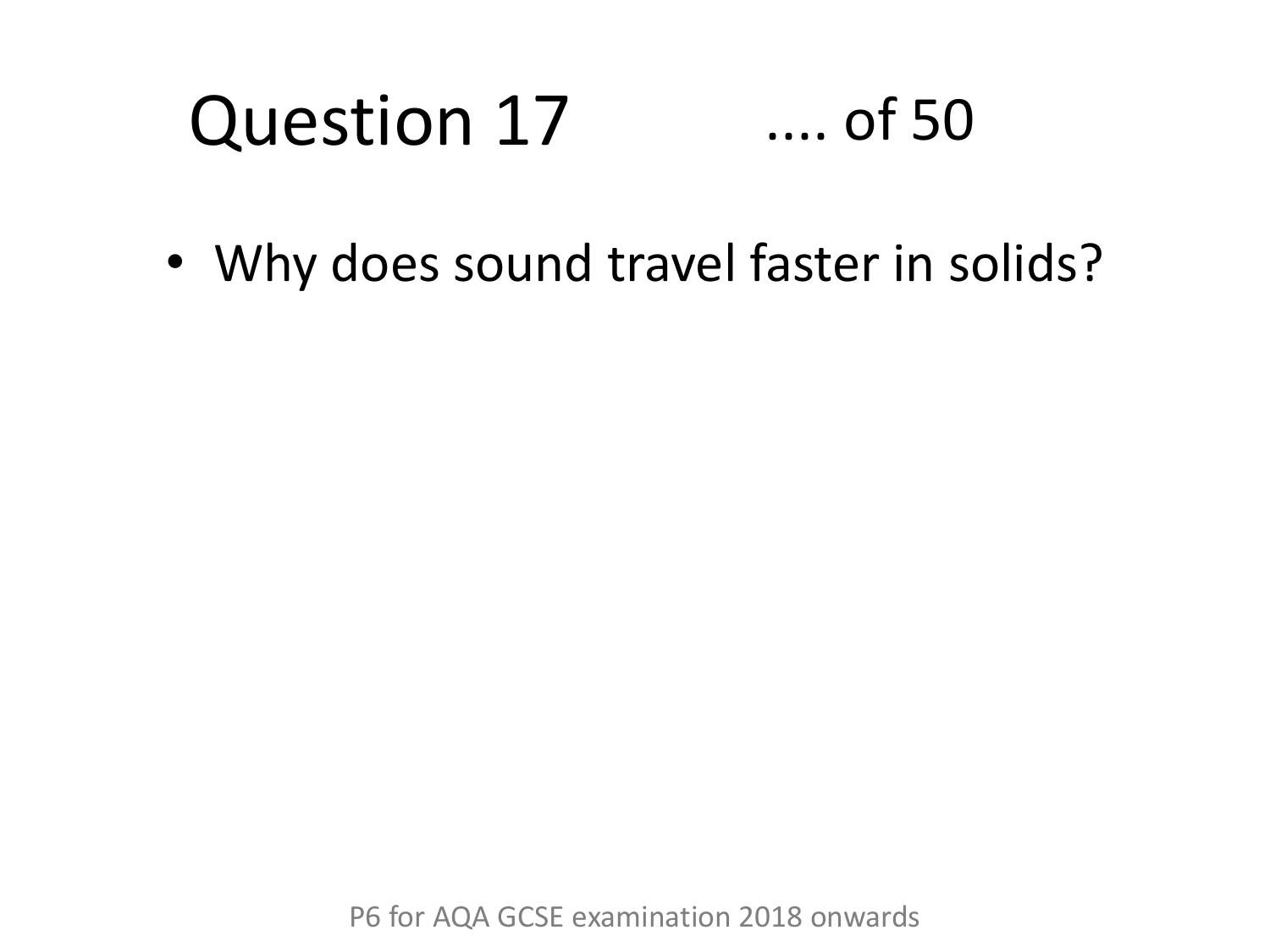# Answer 17 .... Of 50

• The particles are packed more tightly together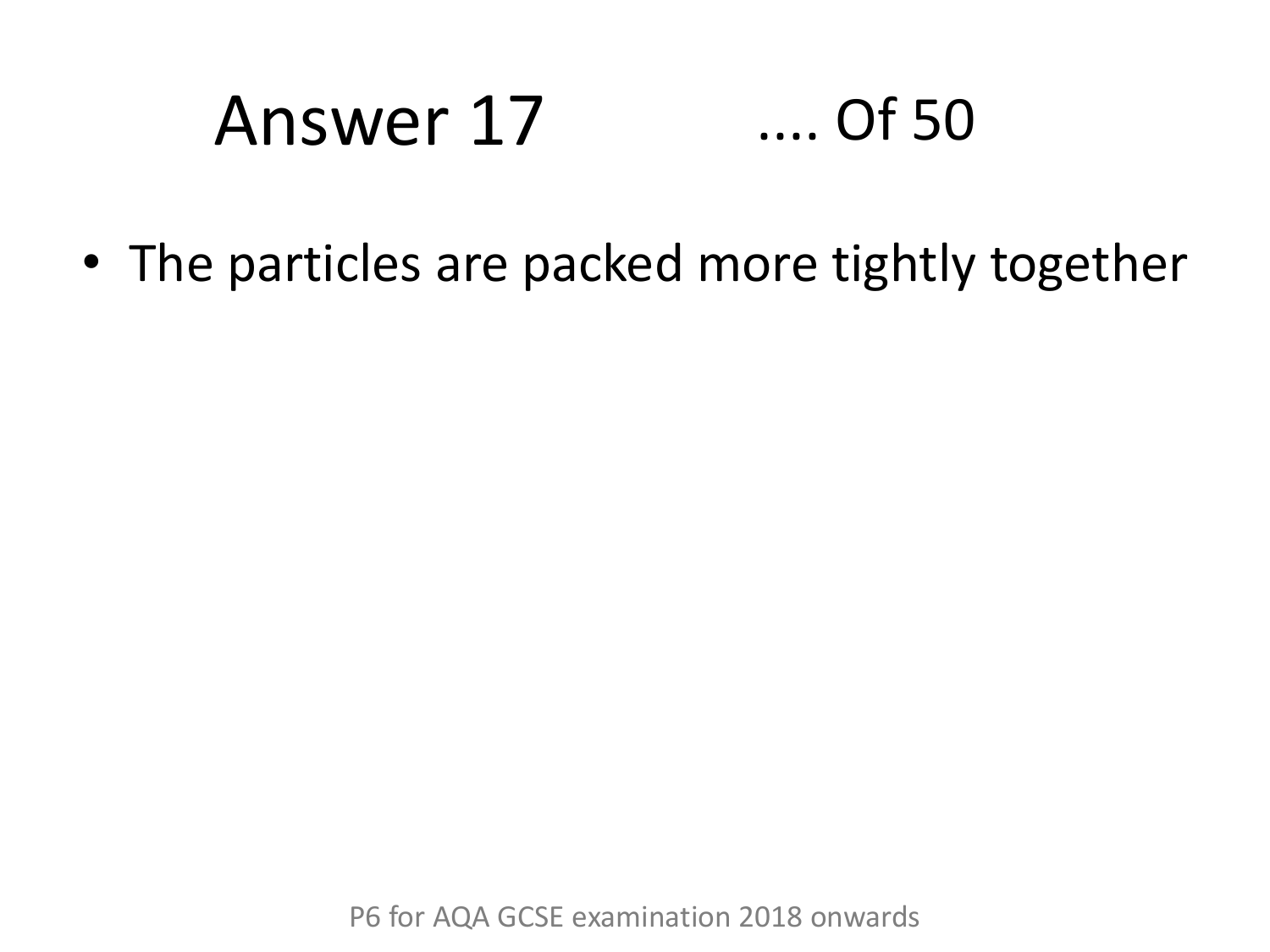# Question 18

### .... of 50 **SS**

• How do sound waves travel?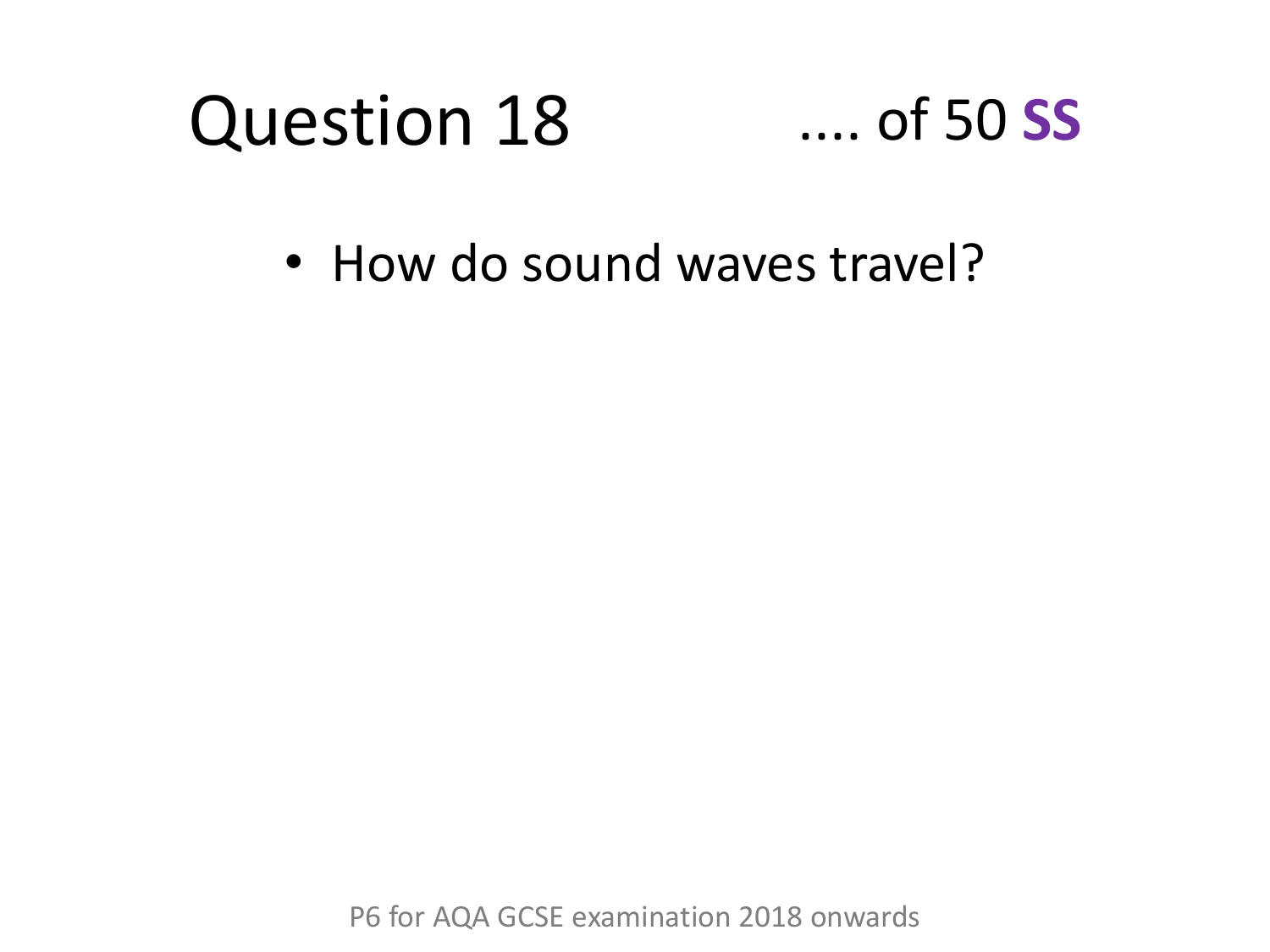### Answer 18 .... of 50

• As vibrations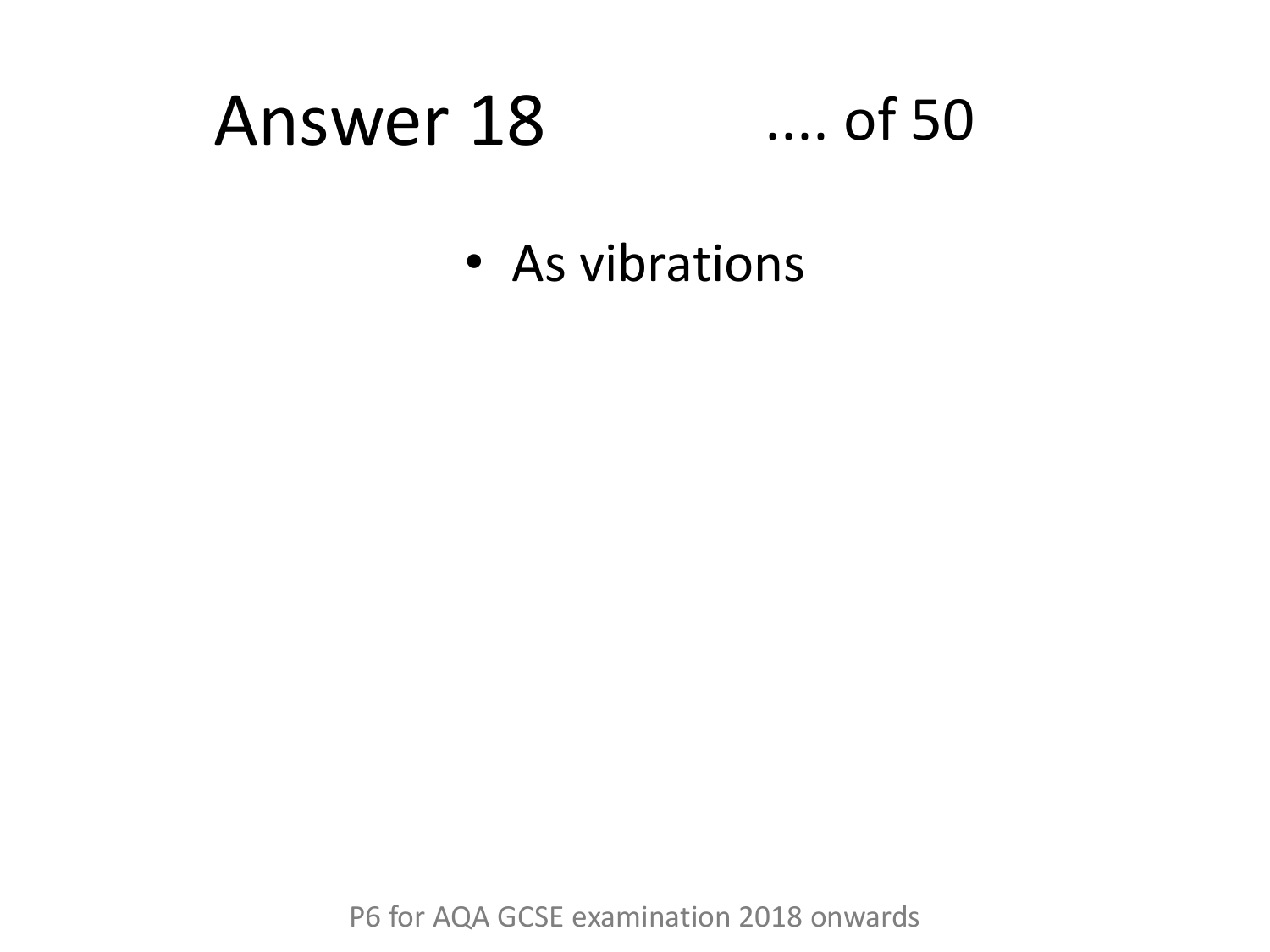### Question 19

### .... of 50 **SS**

• What is ultrasound?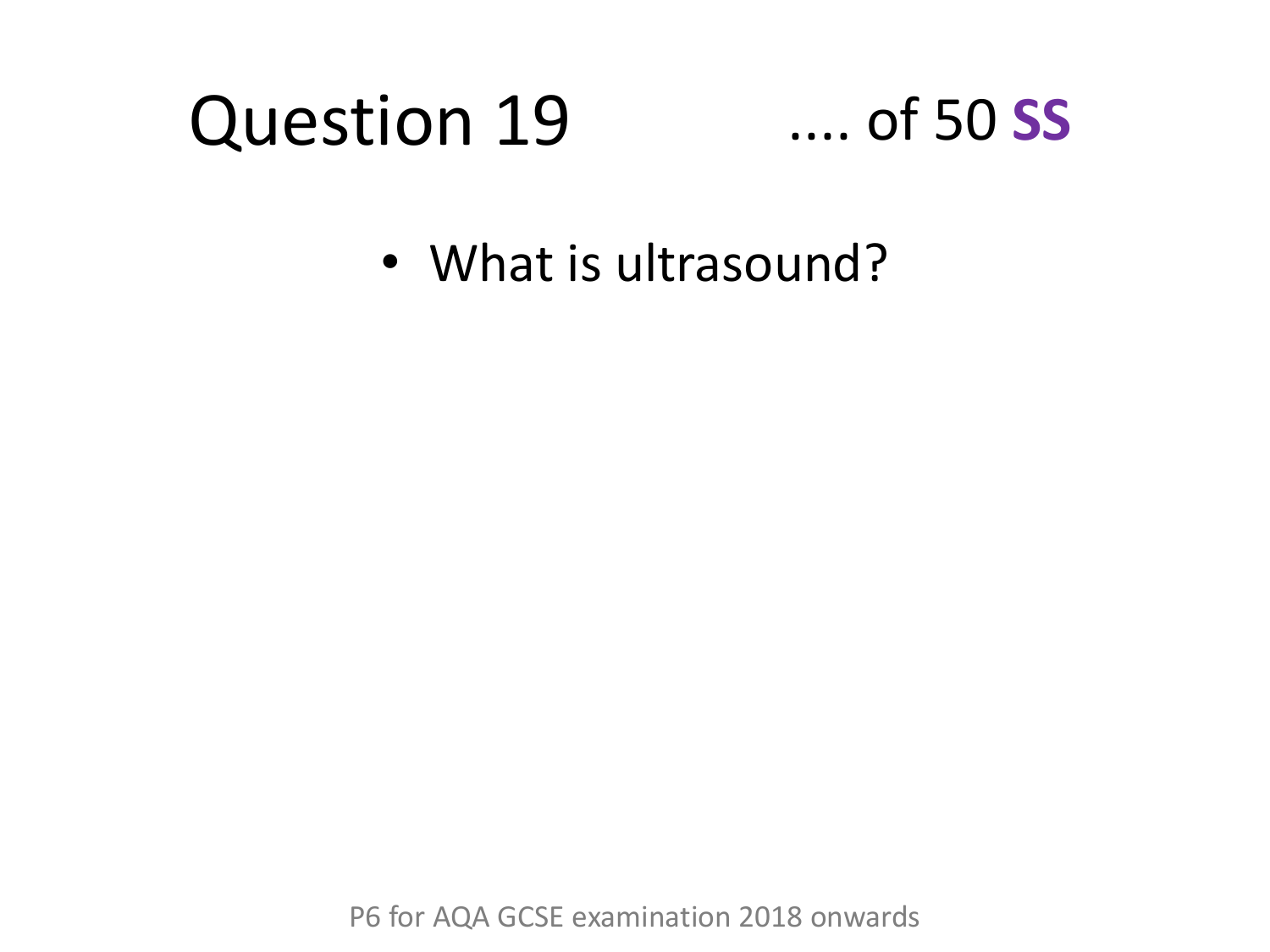### Answer 19 .... of 50

• Soundwaves with a frequency above 20kHz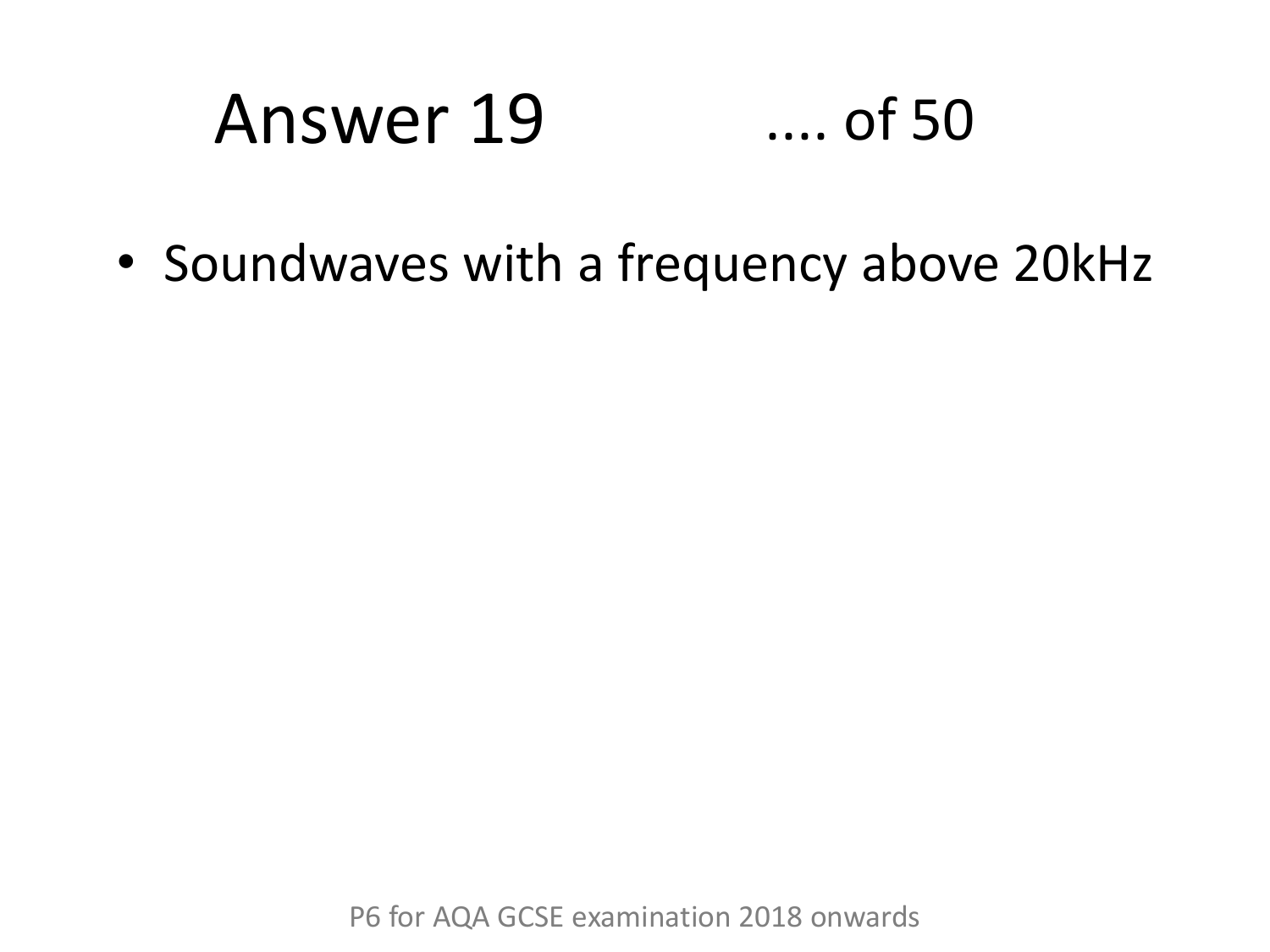### Question 20

### .... of 50 **SS**

• Why are ultrasound scans used in medicine?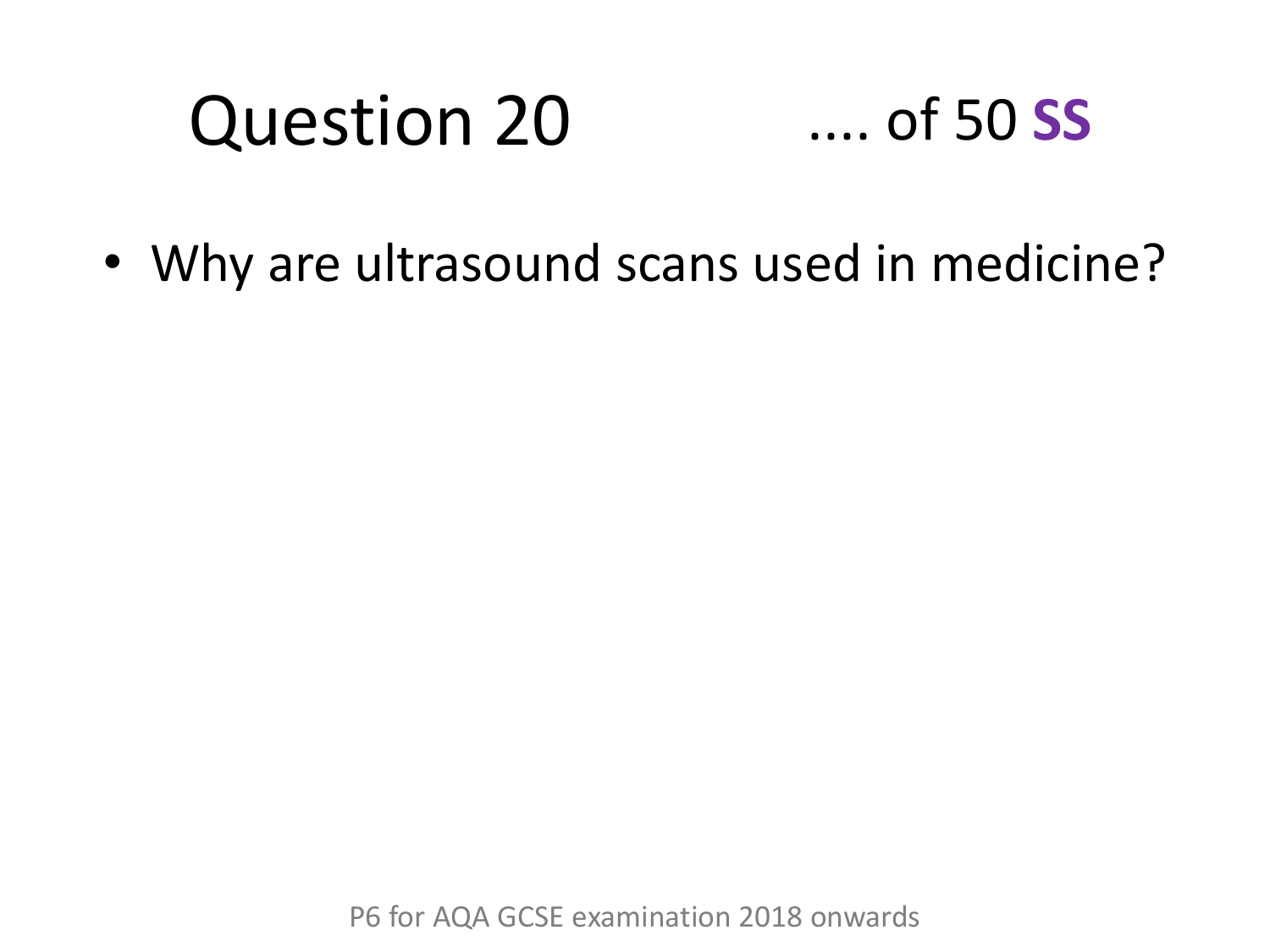### Answer 20 .... of 50

They have low energy and don't damage living cells (unlike x-rays)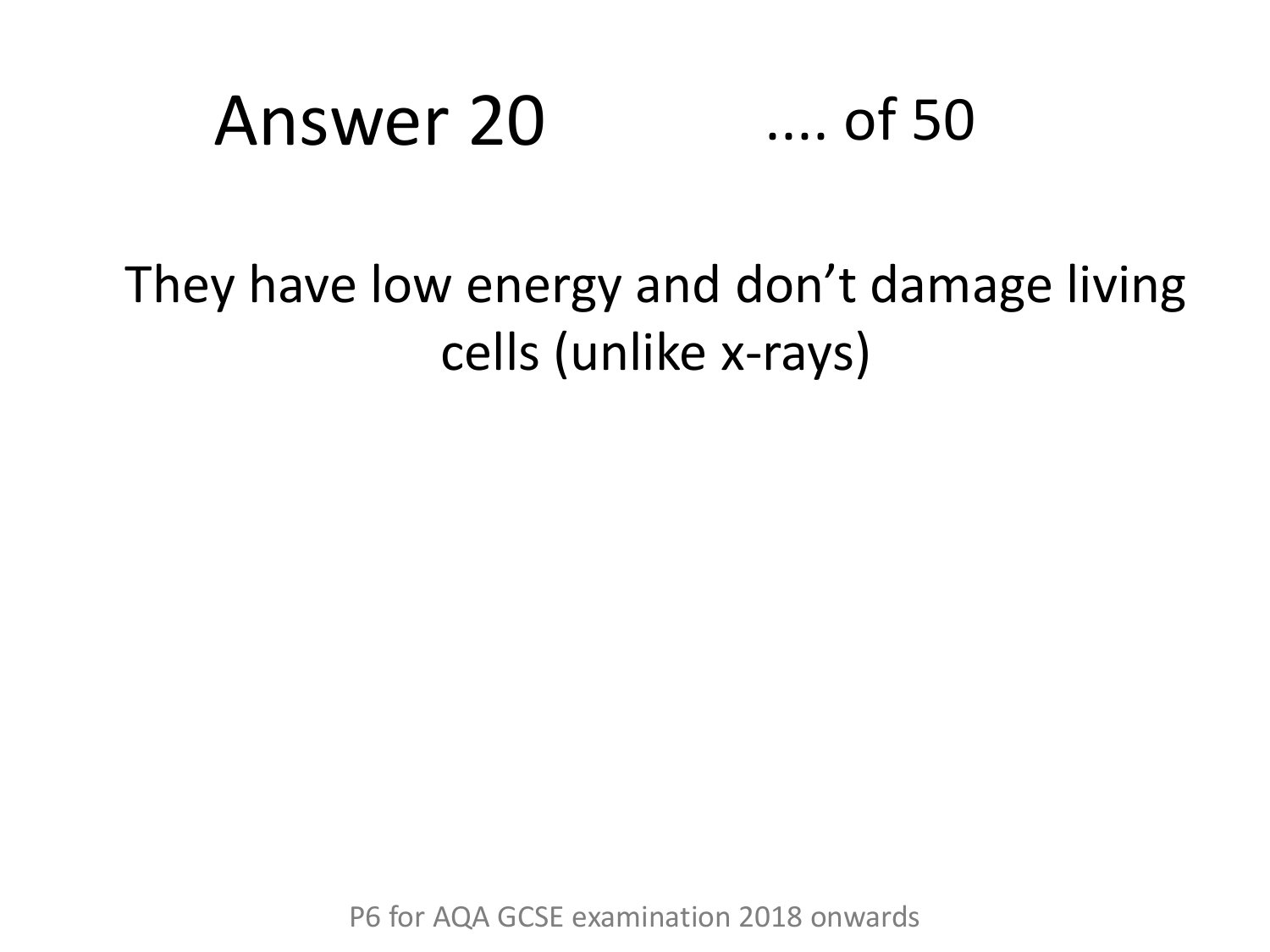#### Question 21 .... of 50 **SS**

• Why is gel used when a person has an ultrasound scan?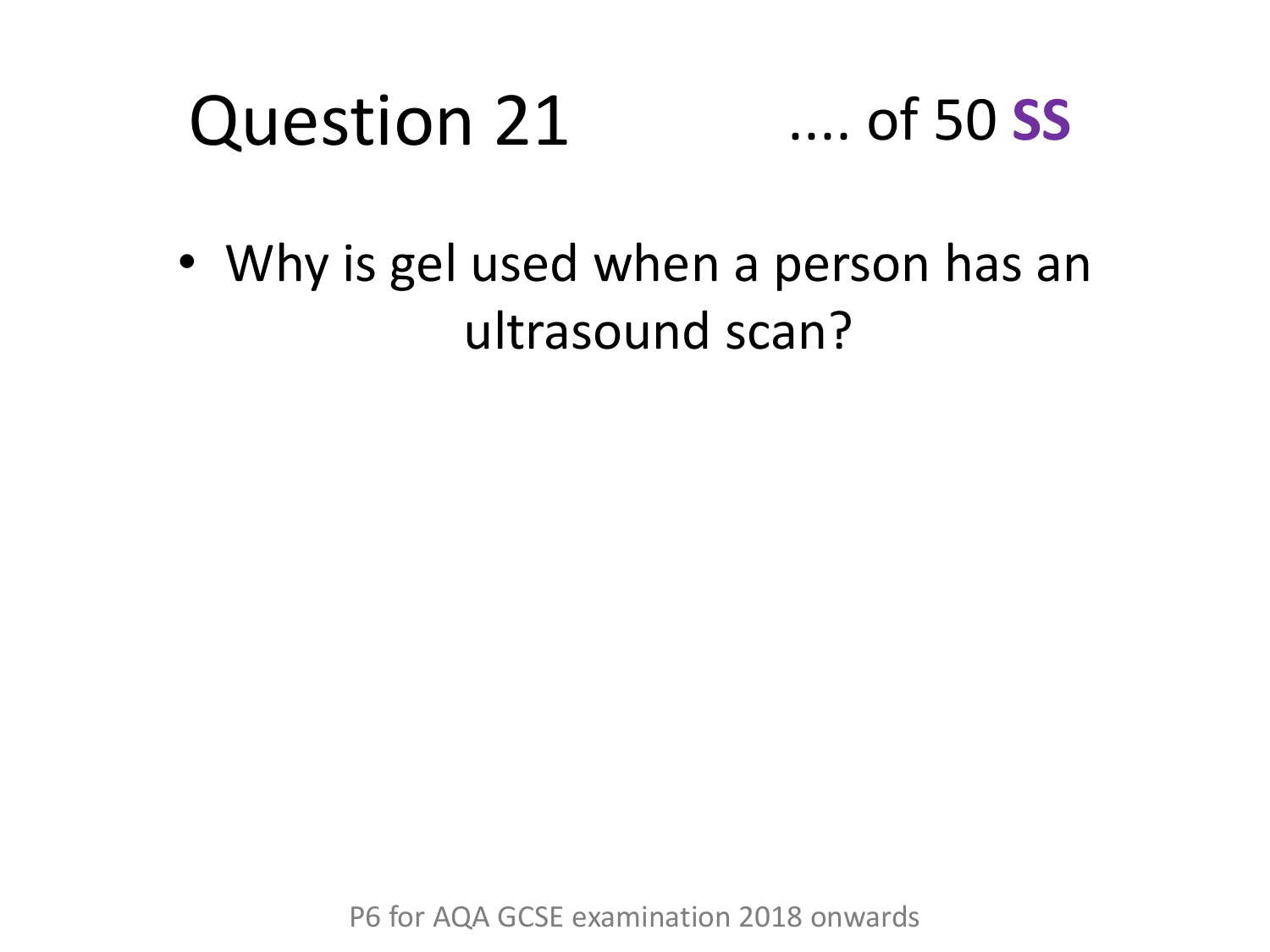# Answer 21 .... of 50

• To prevent the ultrasound being reflected at the skin, therefore giving a good image of the internal structure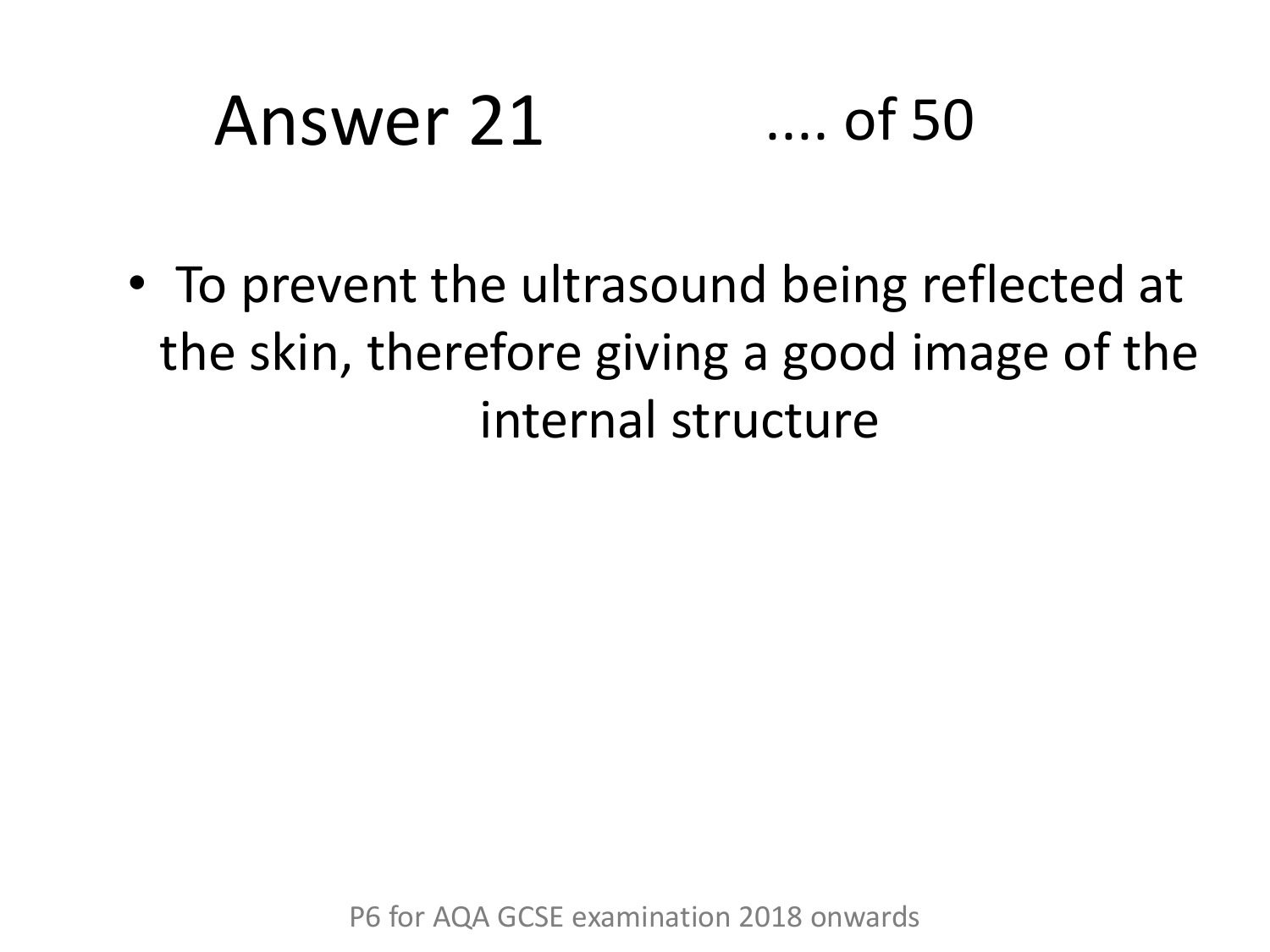#### Question 22 .... of 50 **SS**

• How do earthquakes happen? What are the shockwaves called that pass through the Earth and travel around its surface?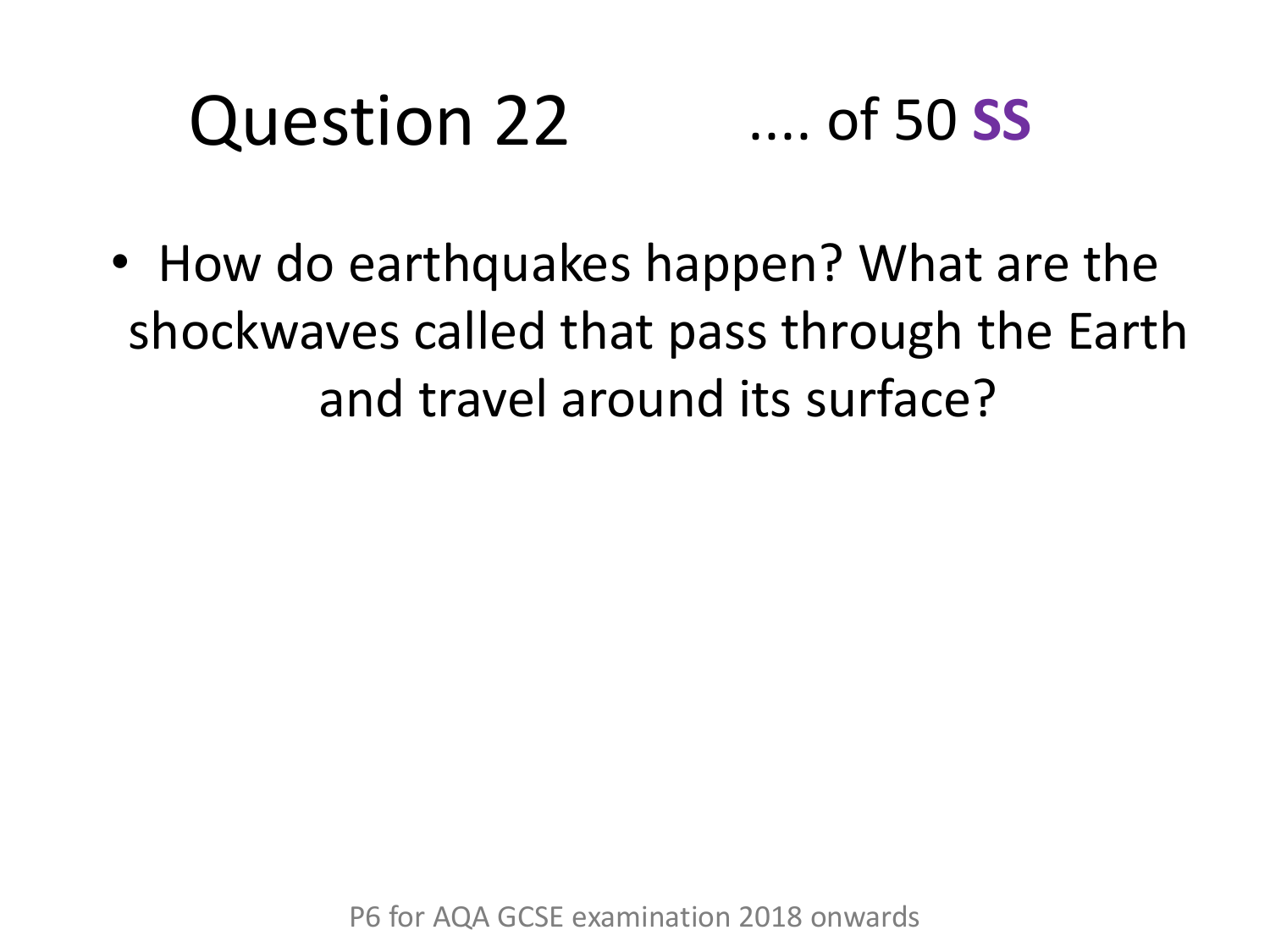# Answer 22 .... of 50

- When two parts of the Earth's crust slide past each other suddenly at a fault
	- Seismic waves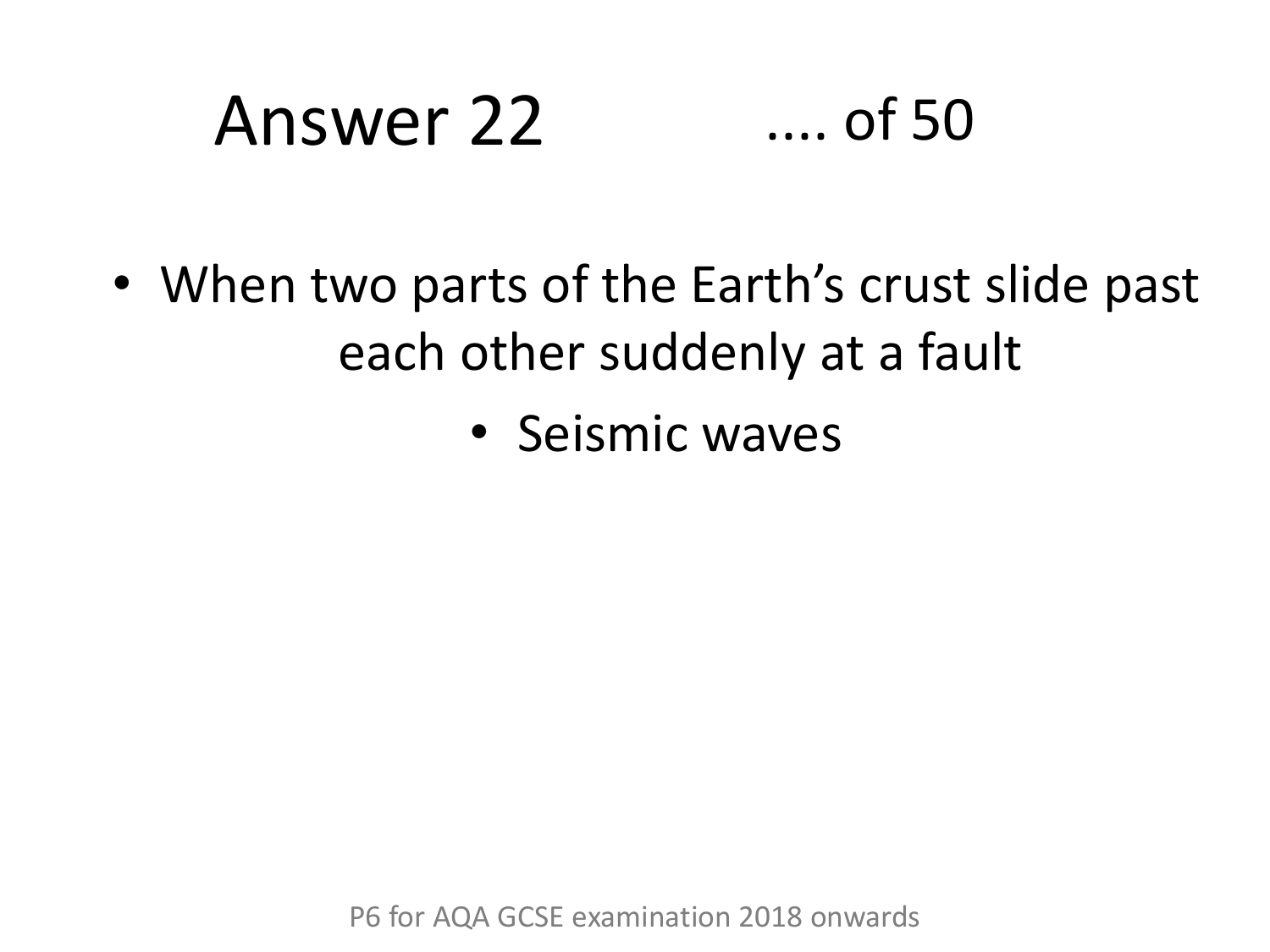#### Question 23 .... of 50 **SS**

• What are the two types of seismic waves?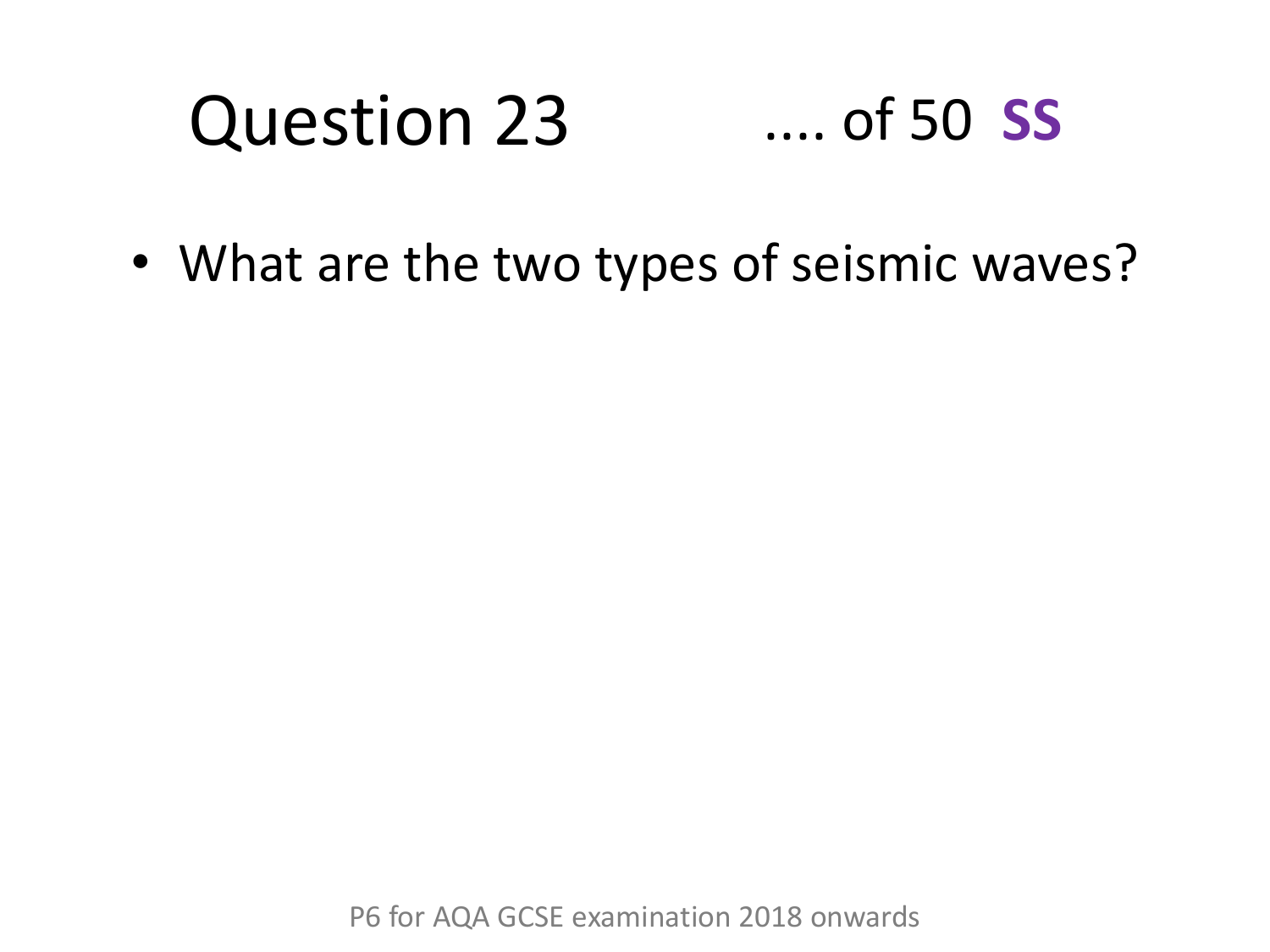# Answer 23 .... of 50

• P-wave = primary (pressure) wave, longitudinal, similar to a sound wave, speed increases with the depth in the Earth and is slower in liquids than solids

• S-wave = secondary (shear), transverse wave, speed increases with the depth in the Earth (always less than P waves) and cannot travel through liquids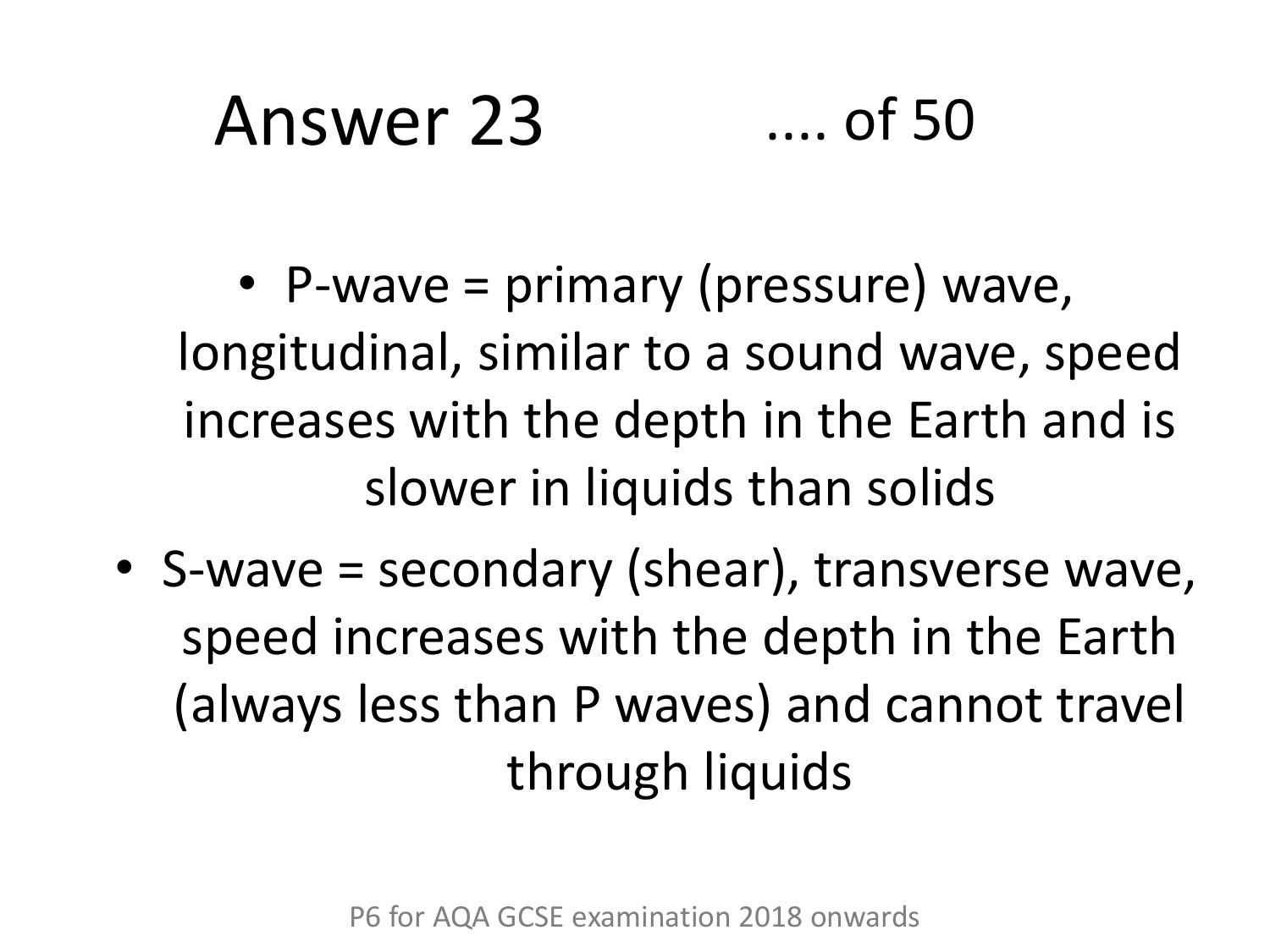#### Question 24 .... of 50

• Why are electromagnetic waves different from other waves?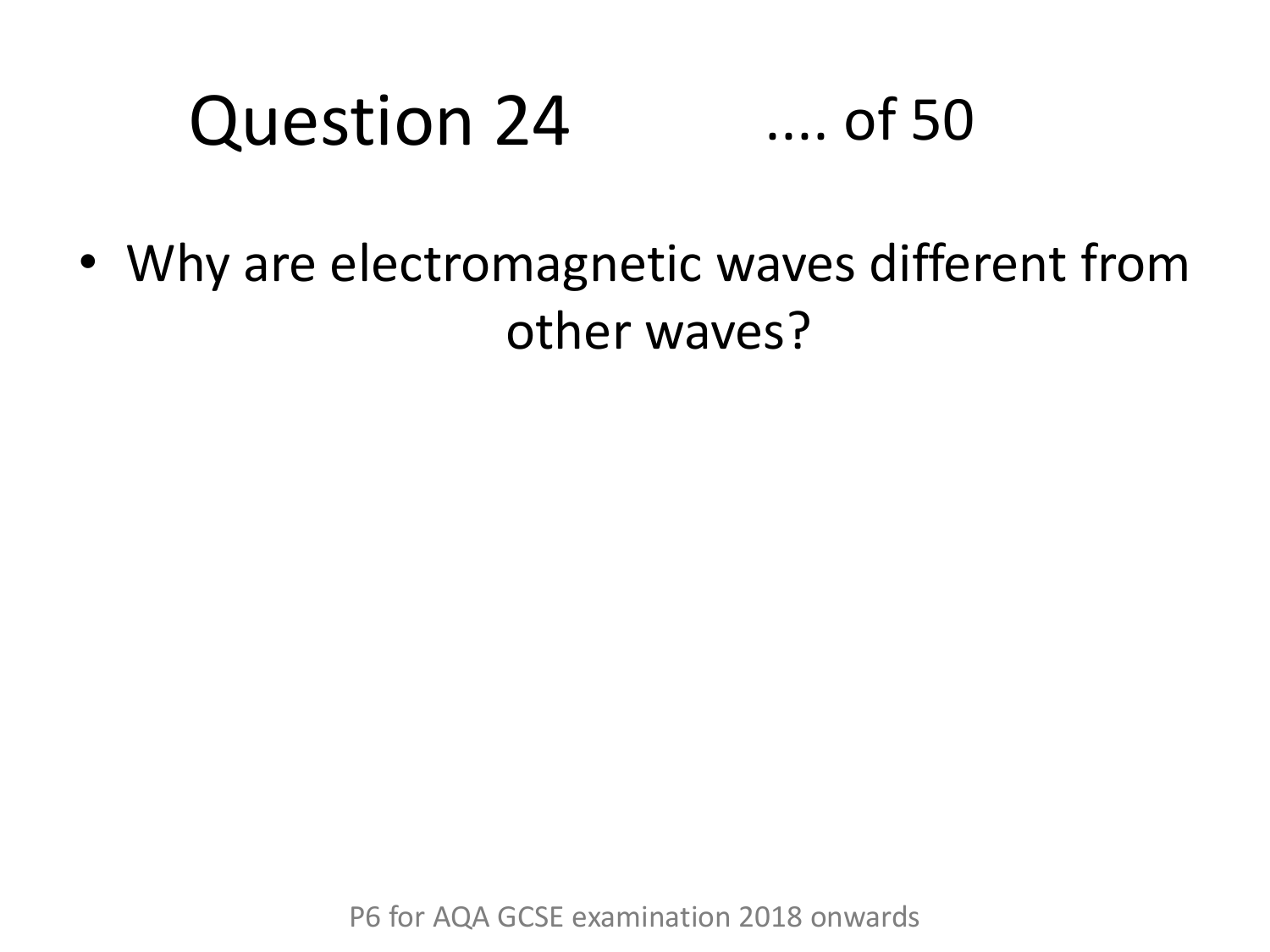# Answer 24 .... of 50

- They do not need a material
- Able to travel through a vacuum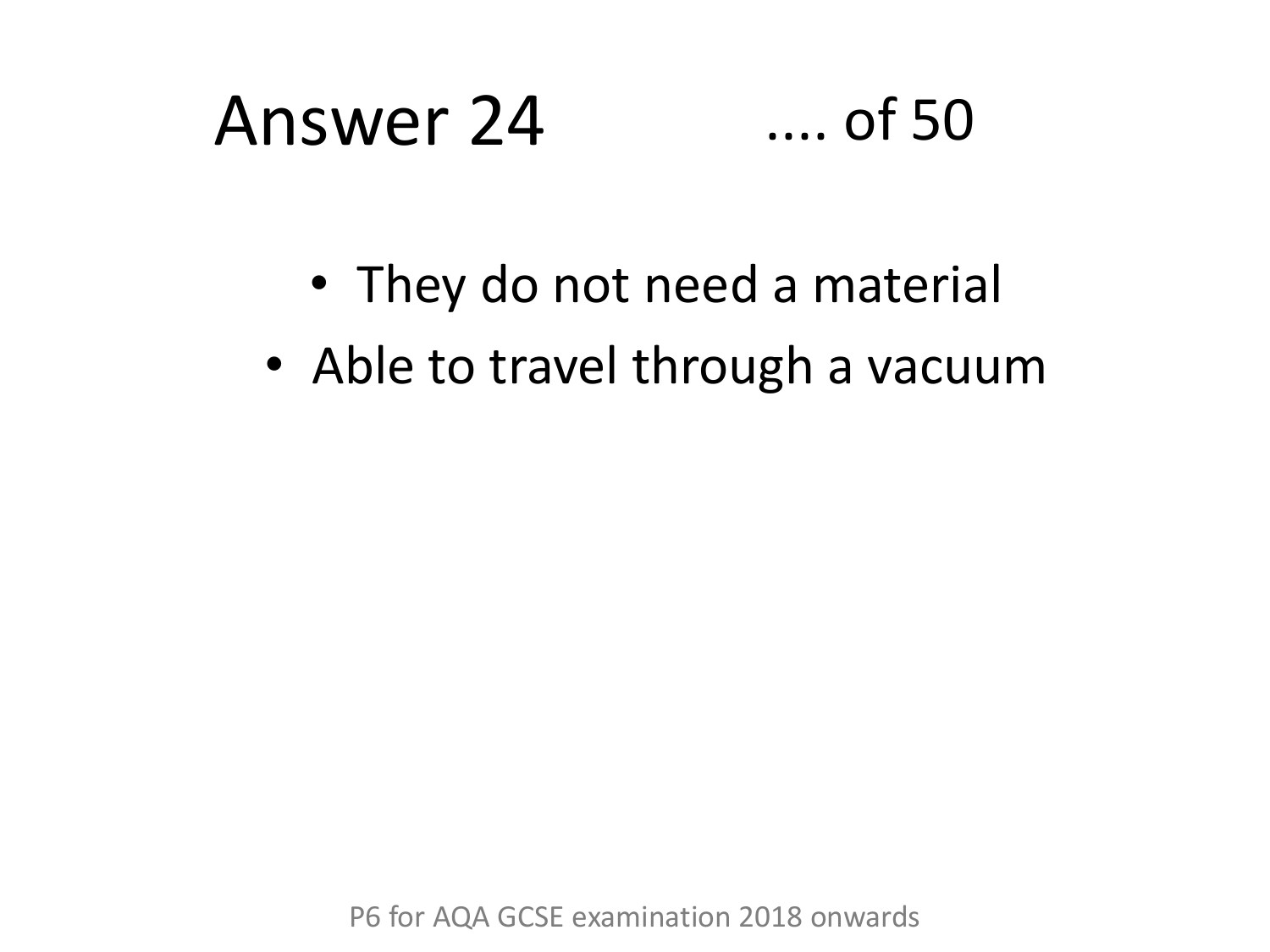#### Question 25 .... of 50

• What is the wave type with the shortest wavelength in the electromagnetic spectrum?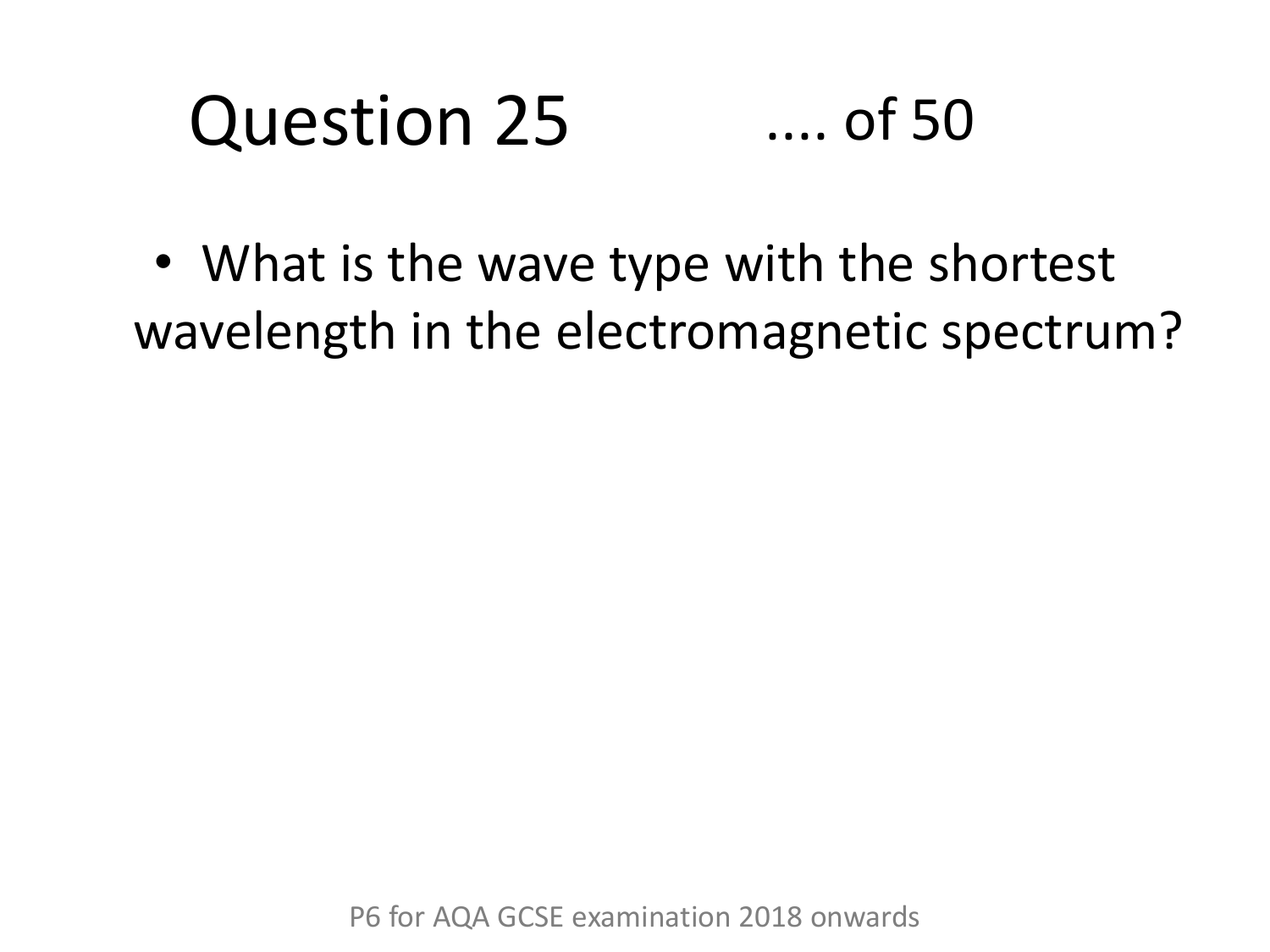### Answer 25 .... of 50

• Gamma rays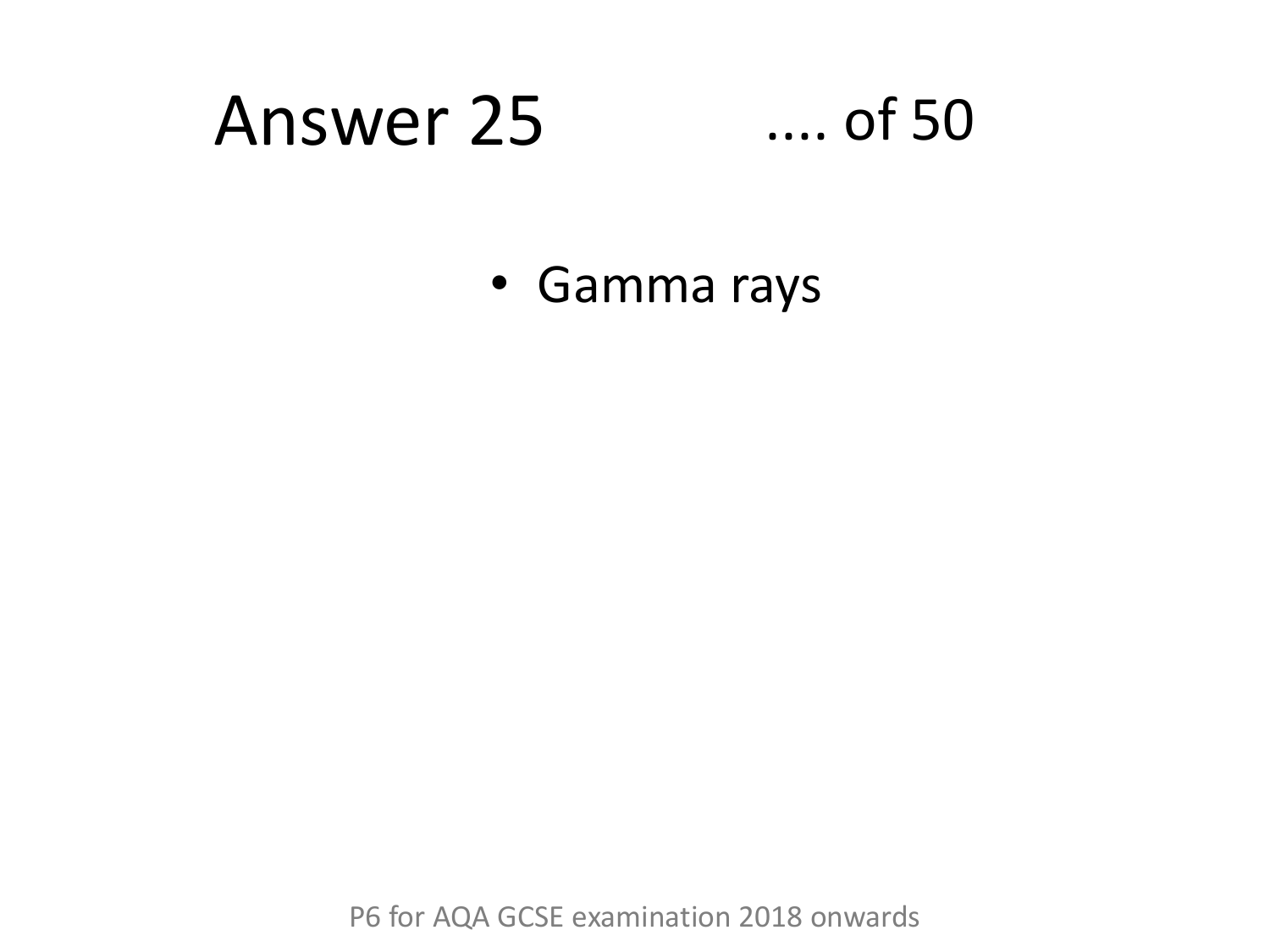#### Question 26 .... of 50

• What does it mean when a wave has a higher frequency?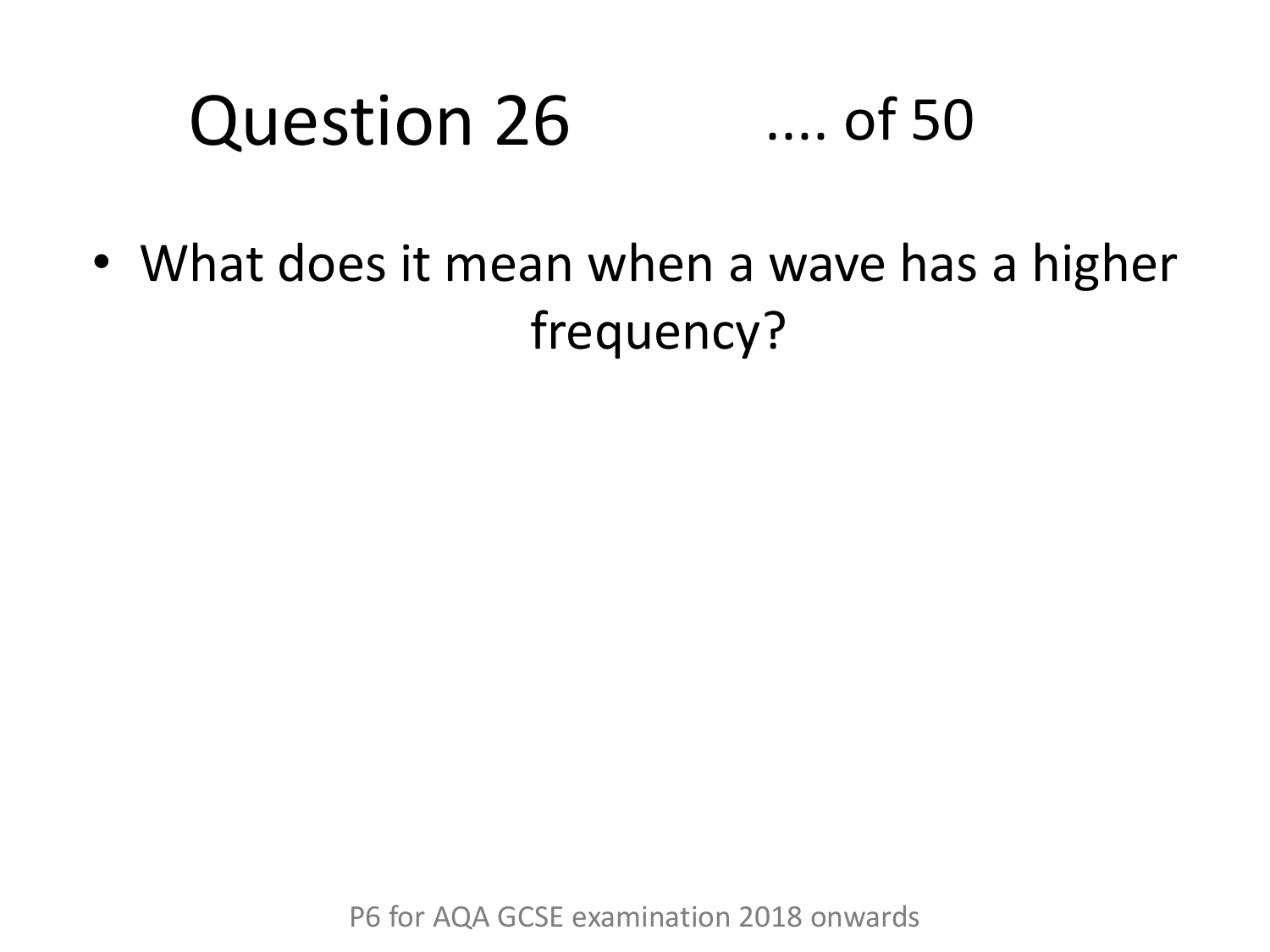# Answer 26 .... of 50

• It can transfer more energy to another object when the radiation is absorbed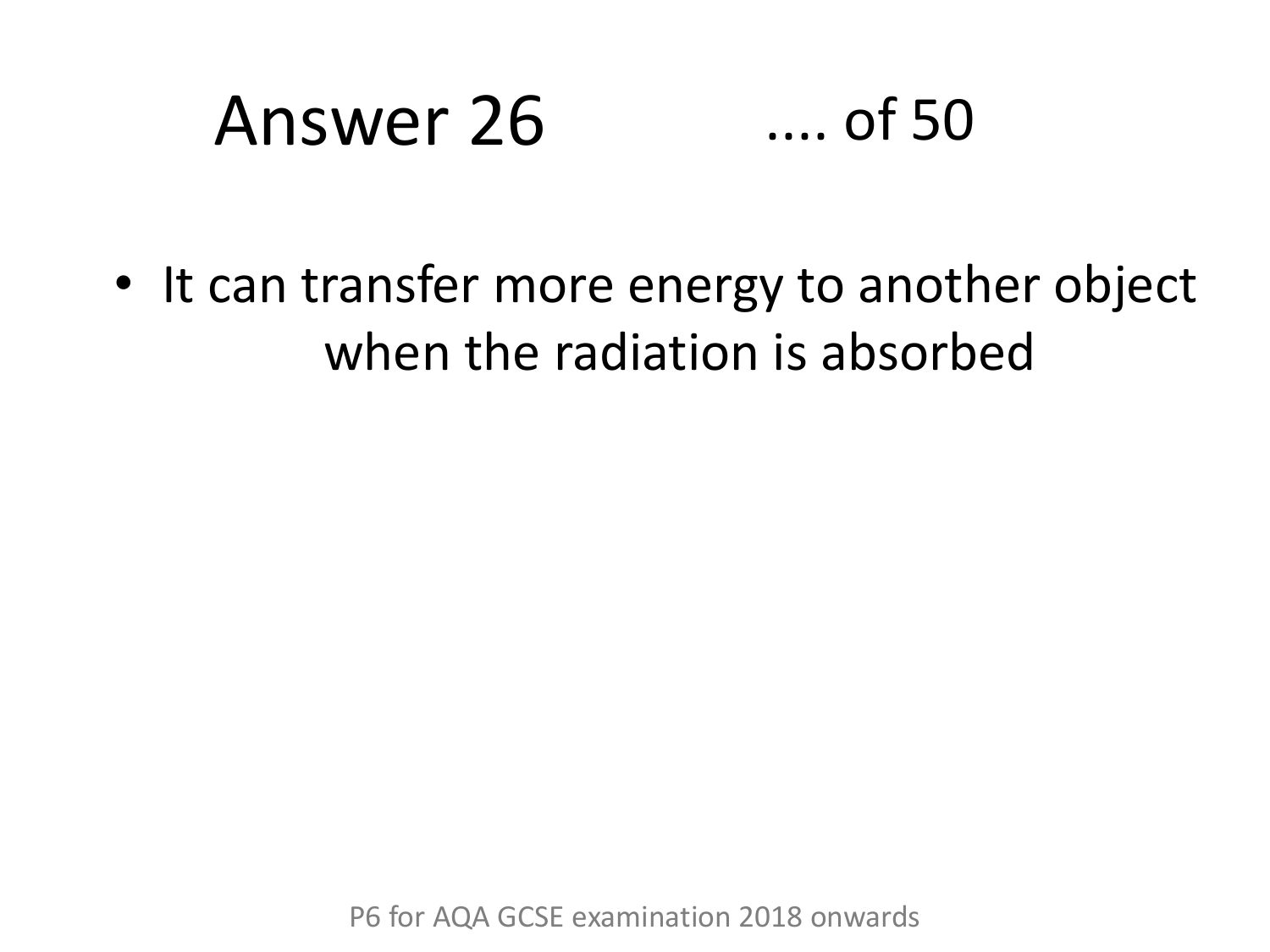#### Question 27 .... of 50

• Are shorter or longer wavelength waves more dangerous?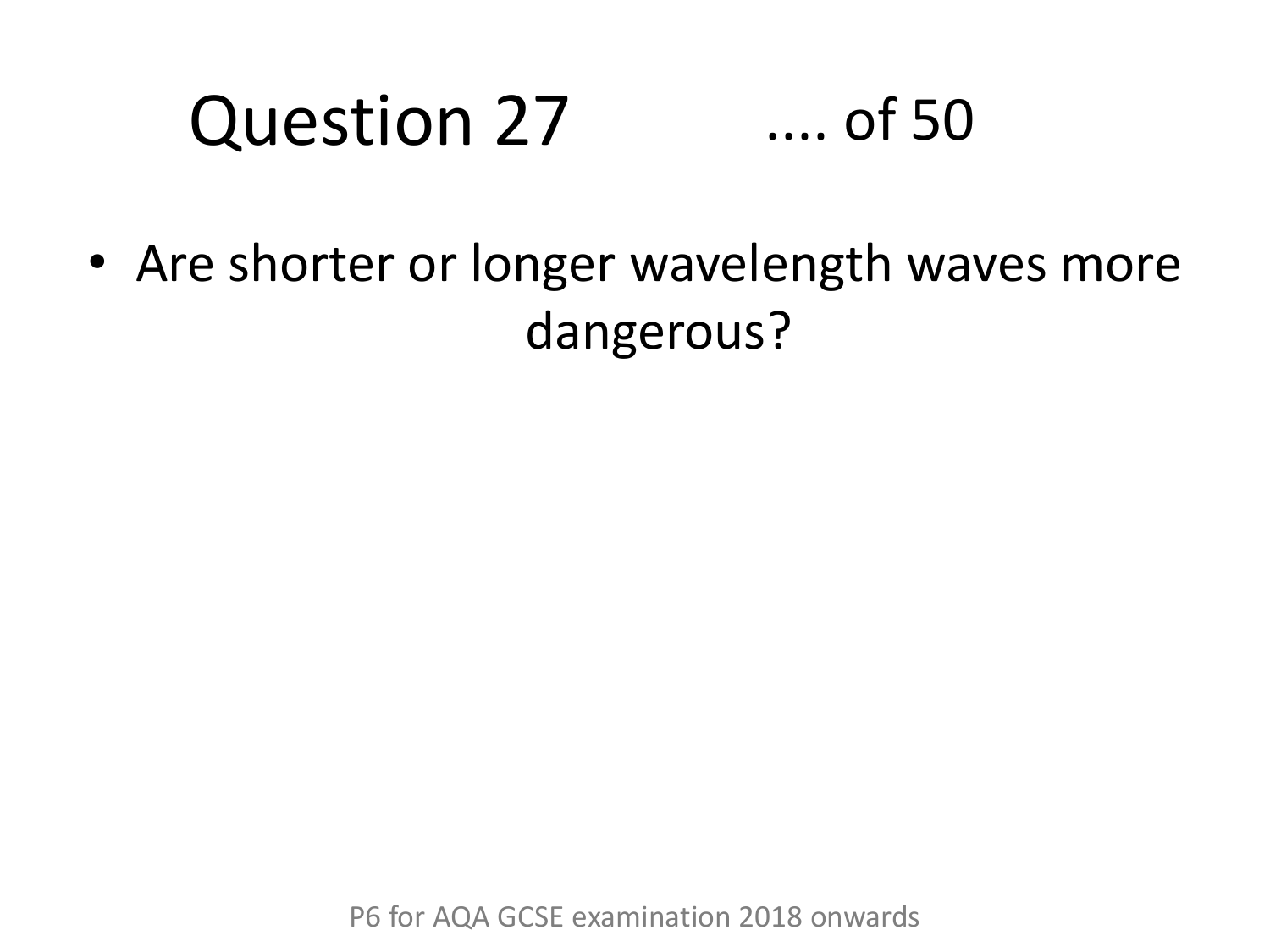## Answer 27 .... of 50

• Shorter wavelengths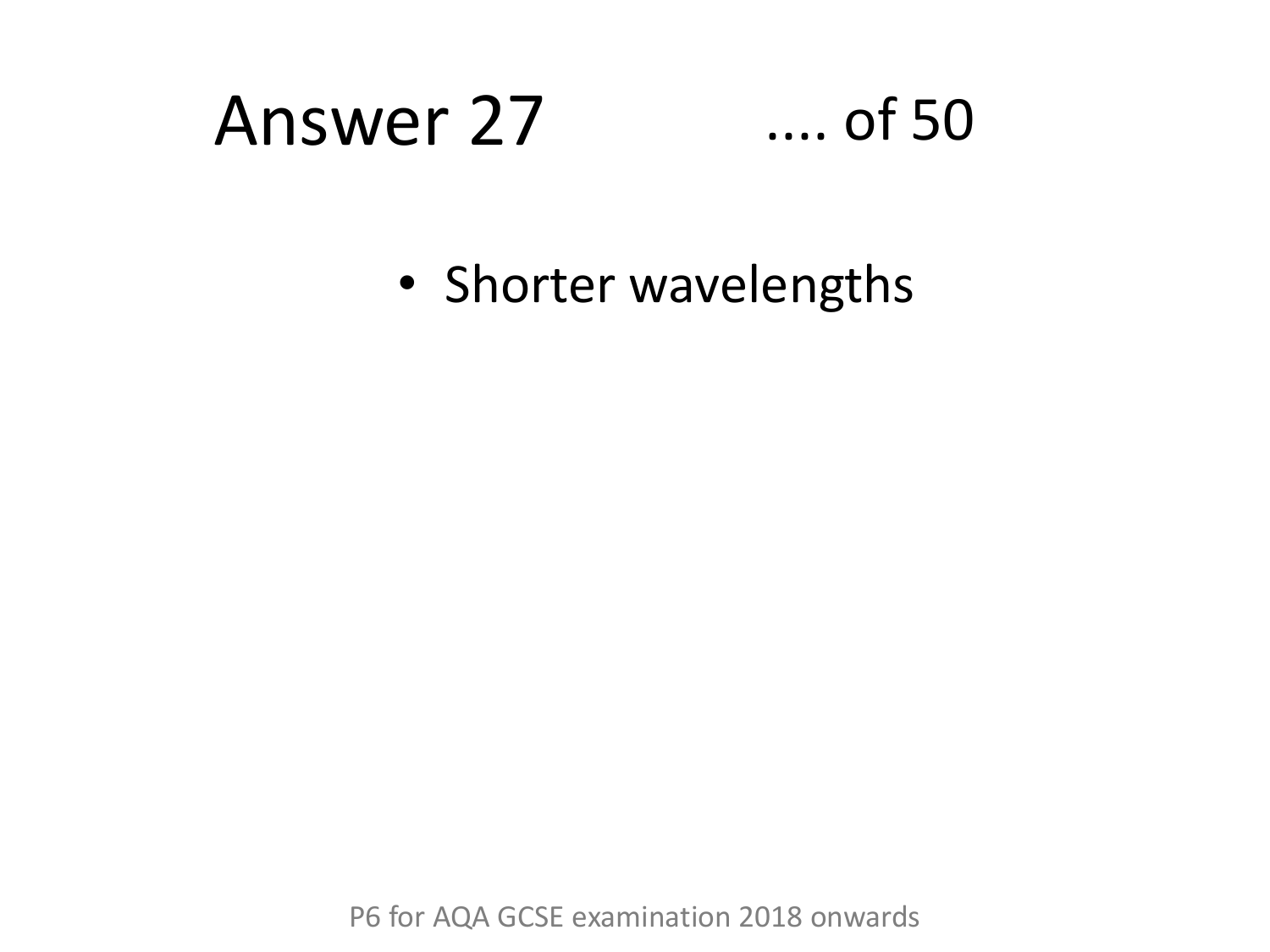#### Question 28 .... of 50

• What is a wavefront?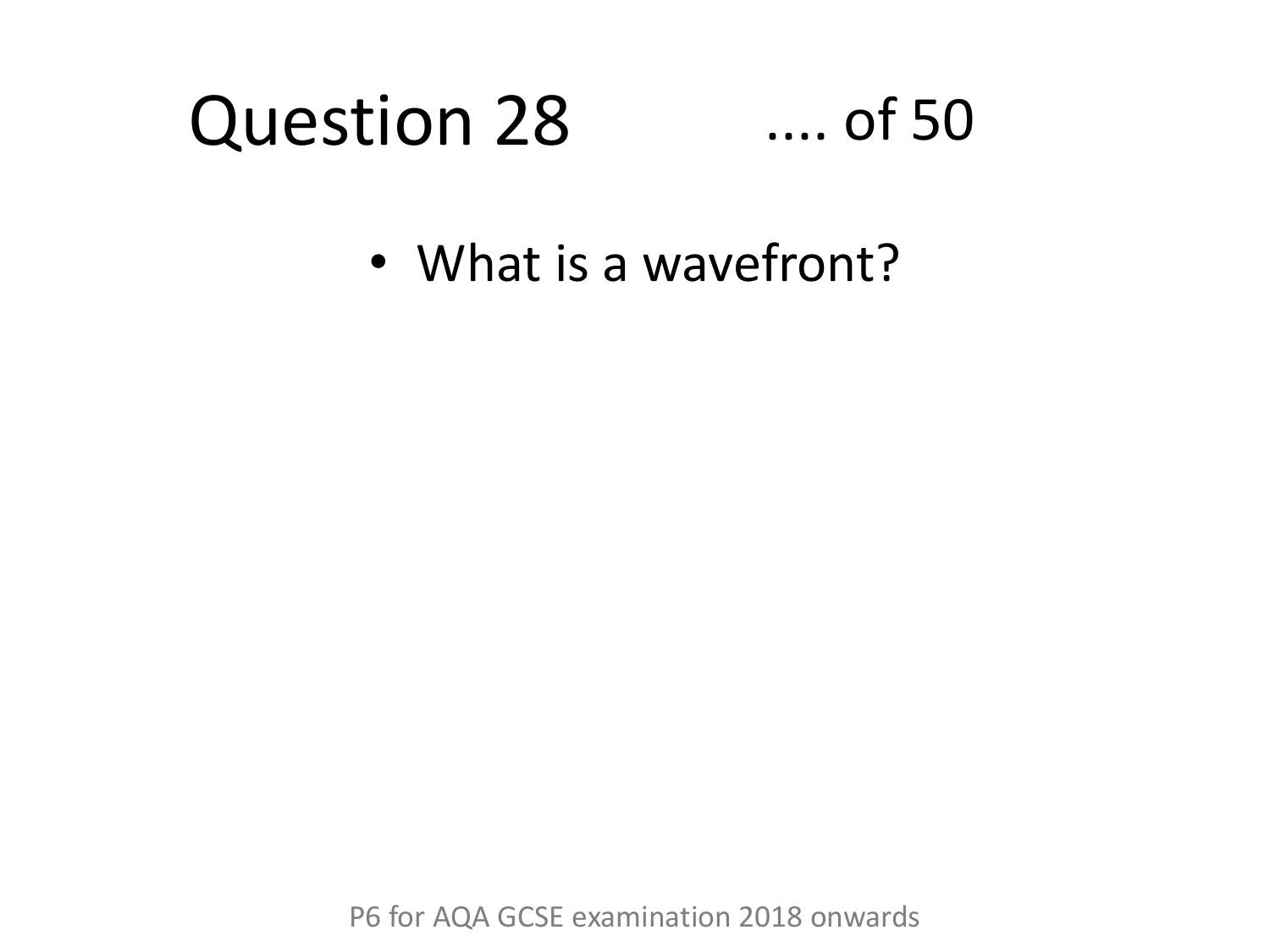# Answer 28 .... of 50

• A line that joins all the points on a wave which are moving up and down together at the same time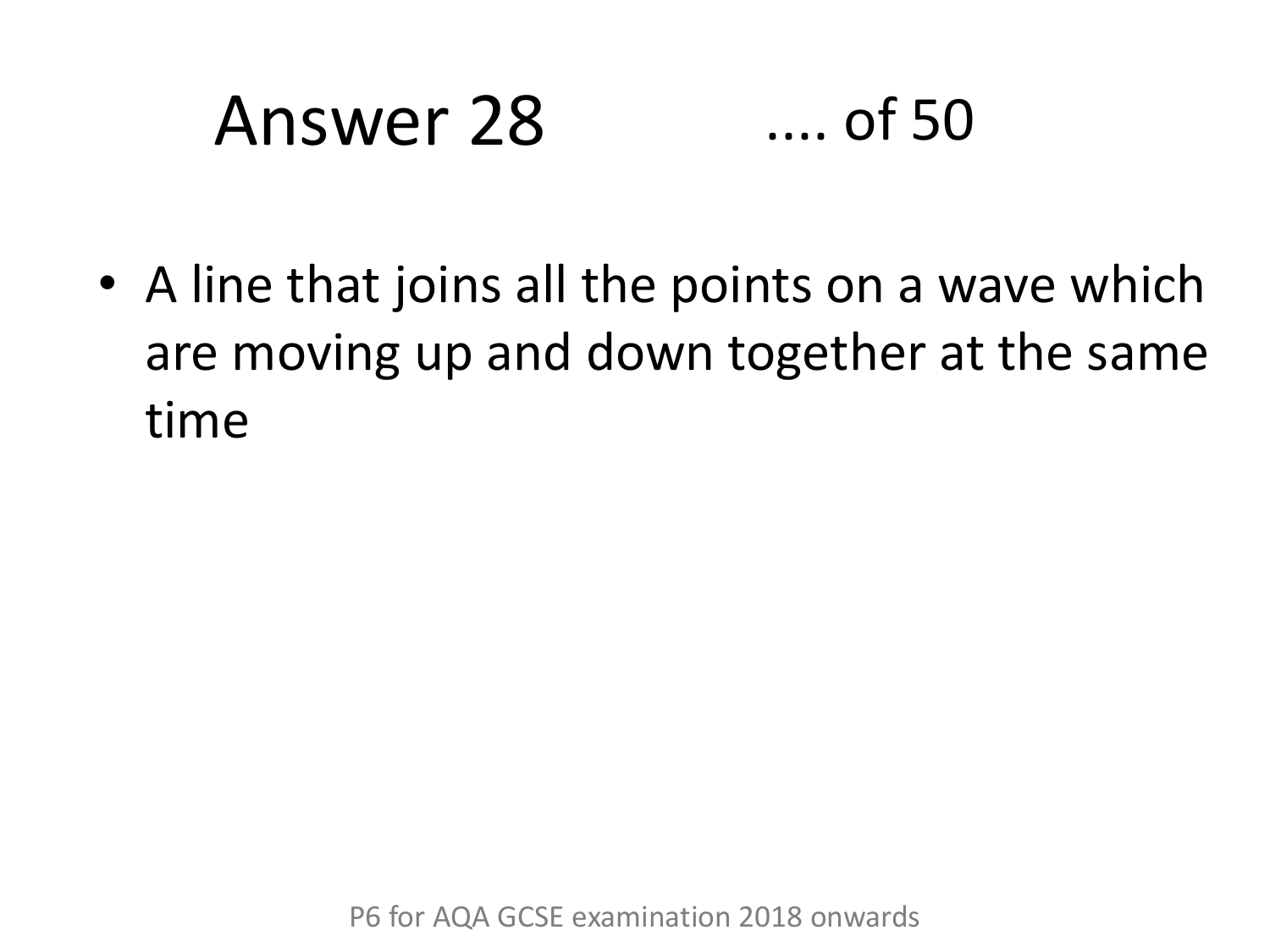#### Question 29 .... of 50

• What is the half life of technetium-99m and why is this important?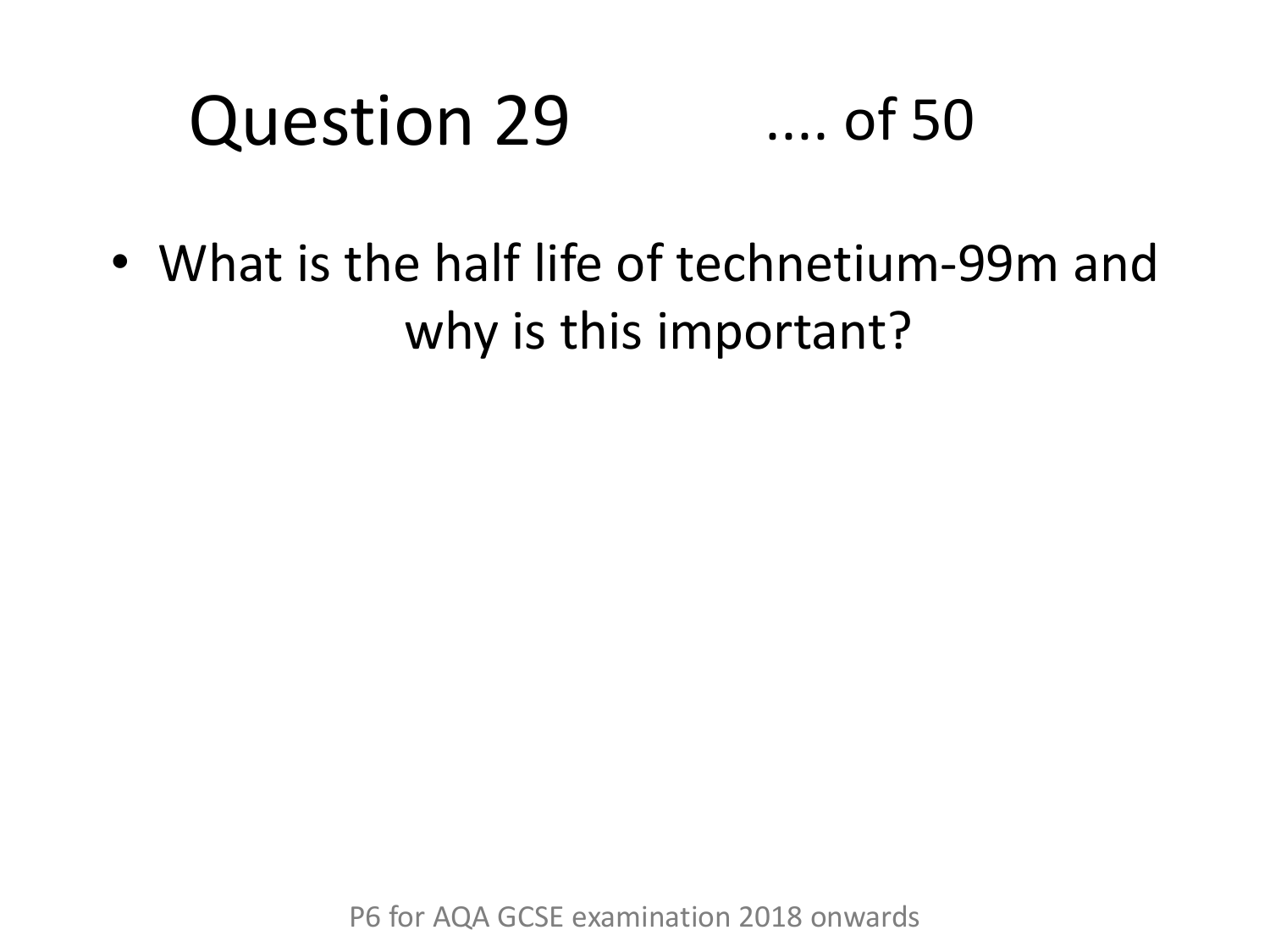# Answer 29 .... of 50

- 6 hours
- It stays in the body long enough for diagnosis but not long enough to cause lasting damage to cells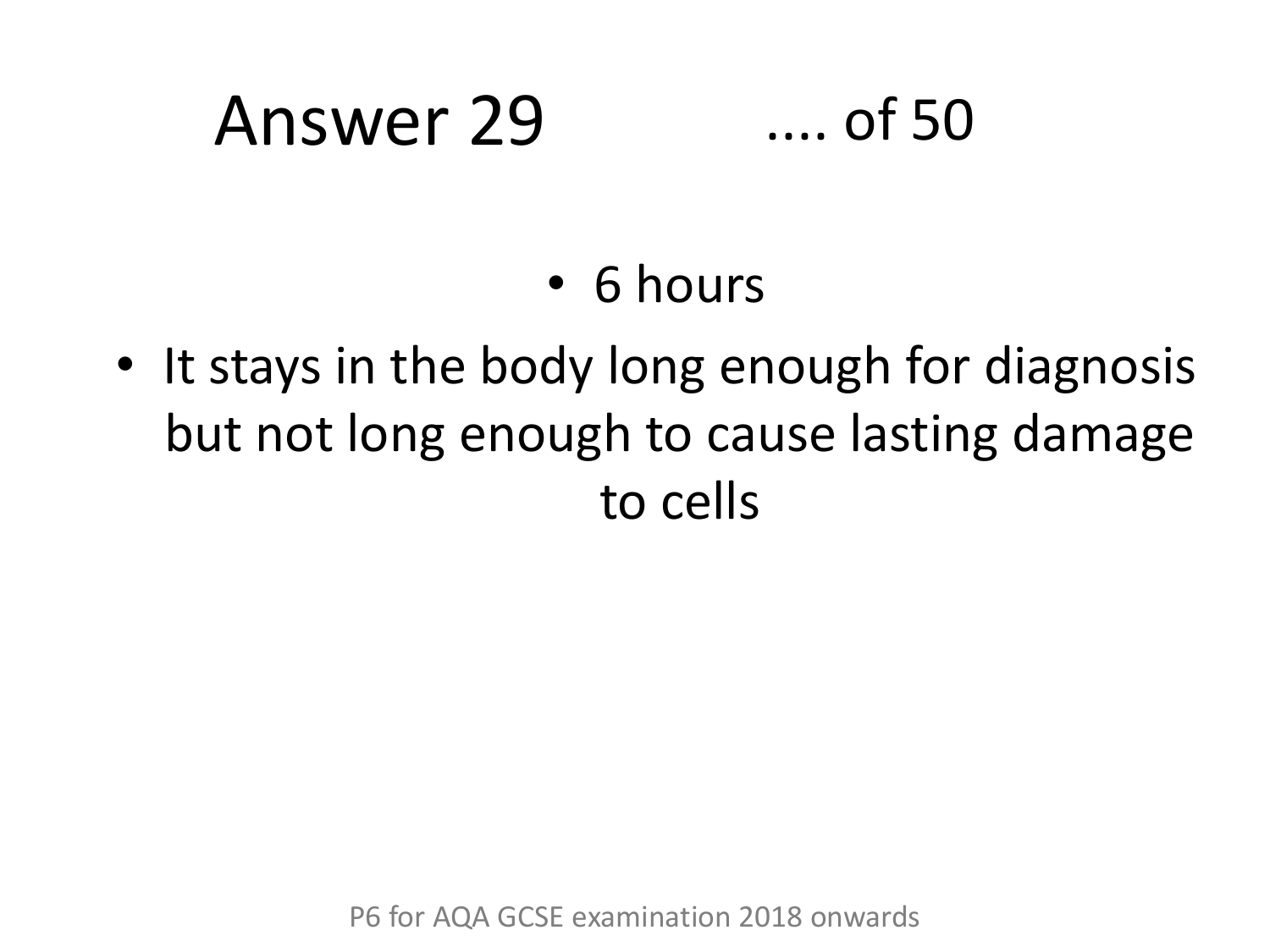#### Question 30 .... of 50

• What is the key difference between gamma rays and X-rays?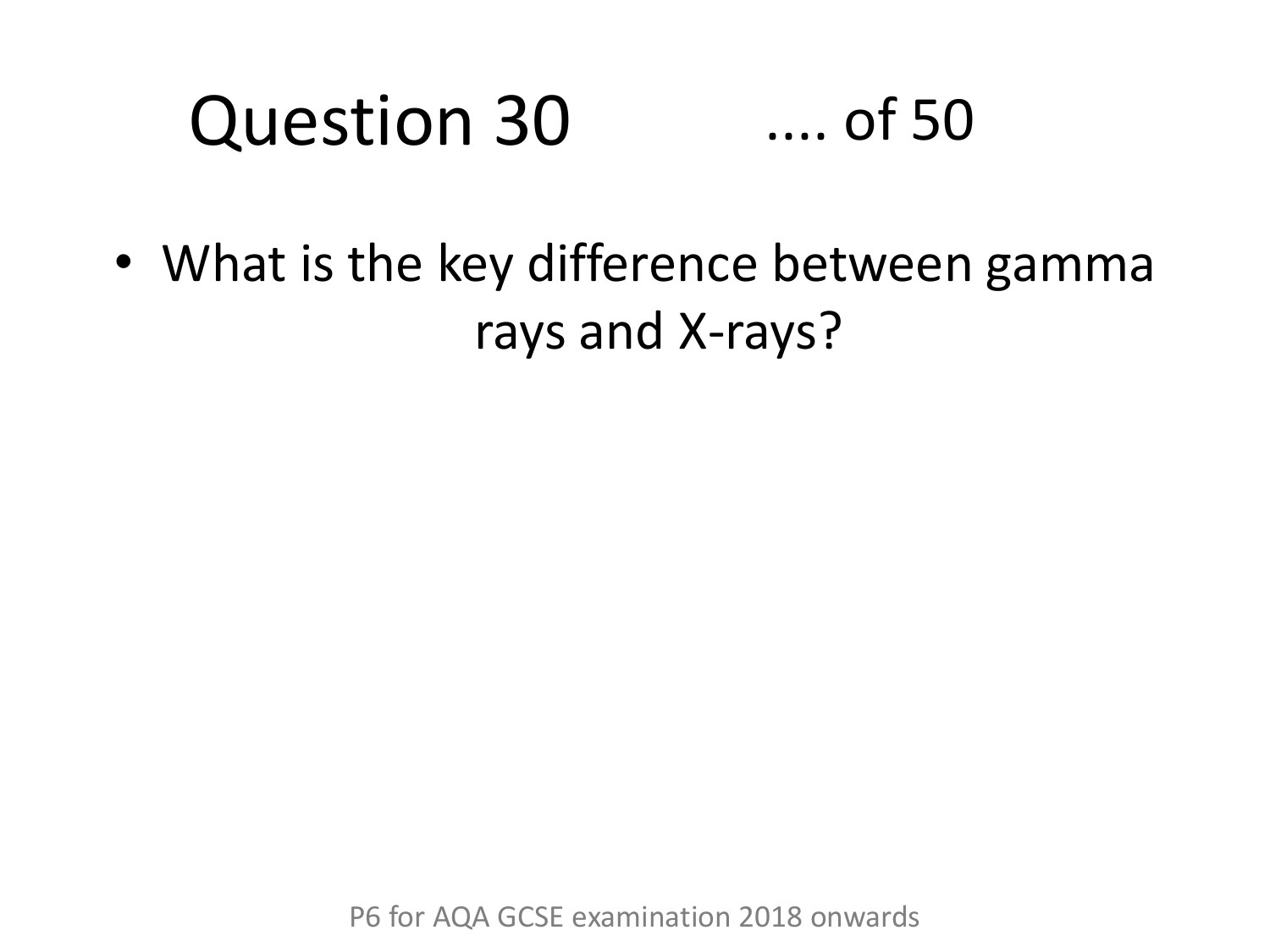### Answer 30 .... of 50



- How they are produce
- Gamma rays emitted from the nucleus of an unstable atom during radioactive decay
- X-rays generated by an x-ray machine when high speed electrons collide with metals and lose energy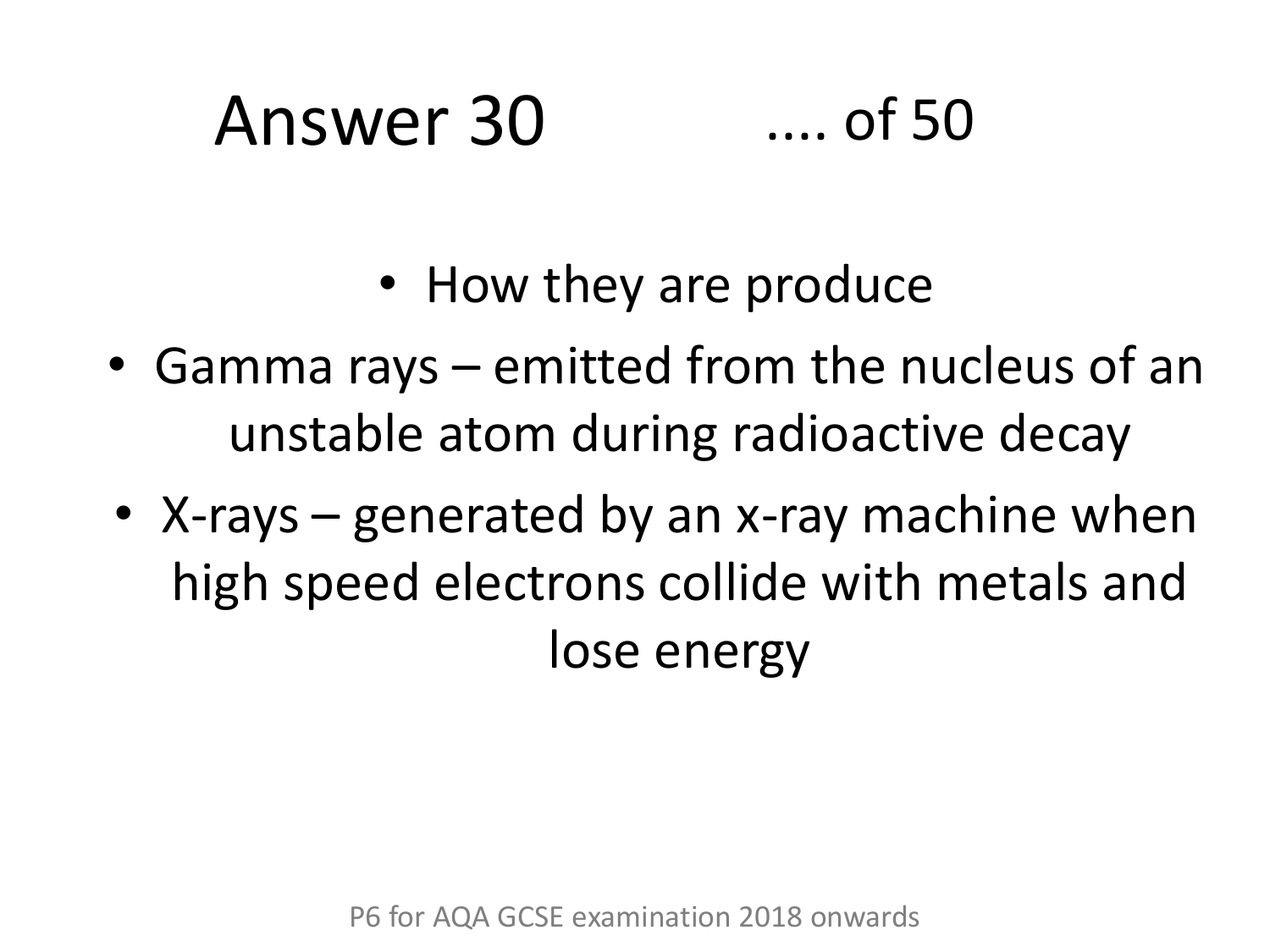#### Question 31 .... of 50

• Give one use of ultraviolet radiation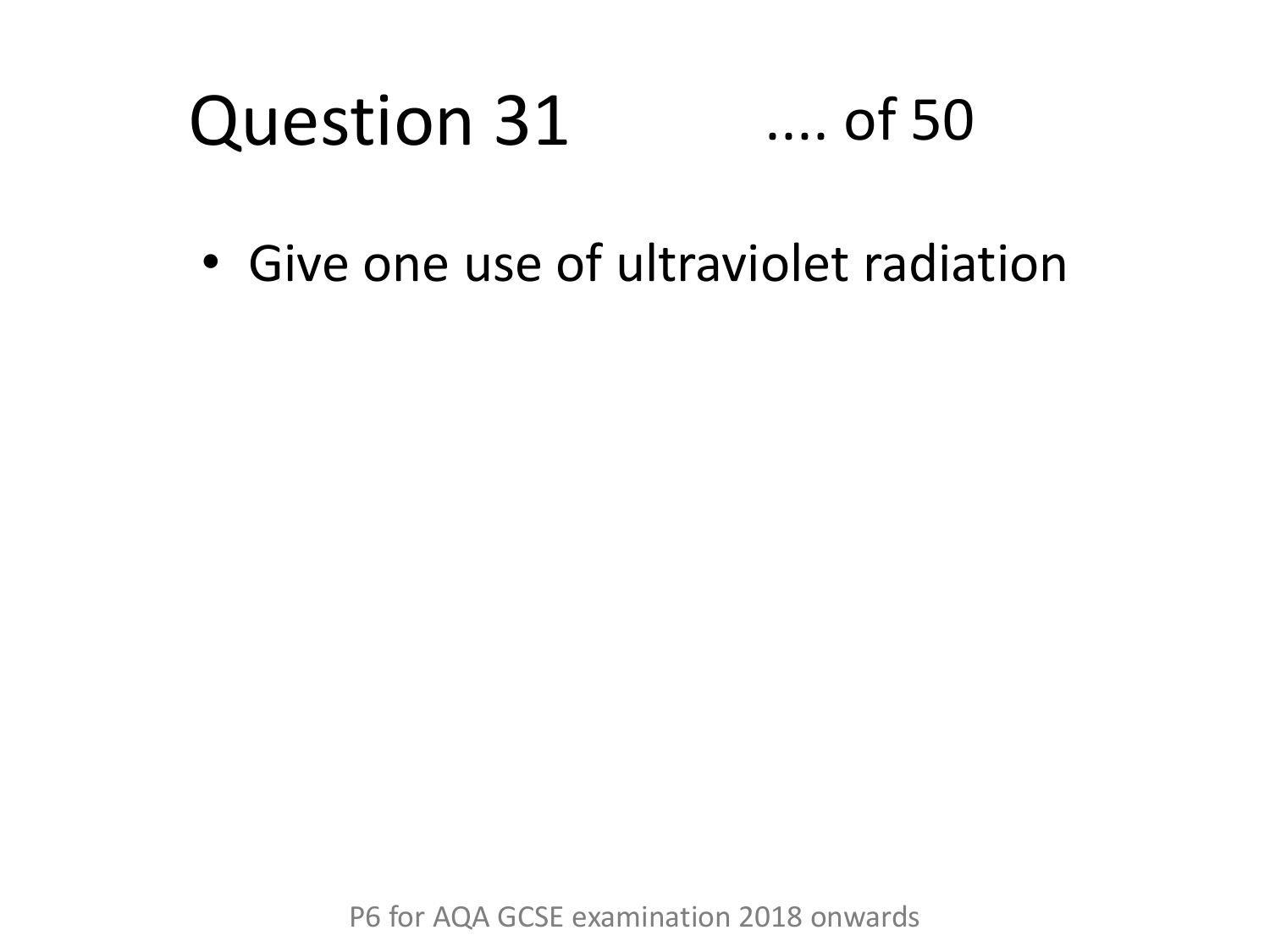### Answer 31 .... of 50

• Fluorescent lighting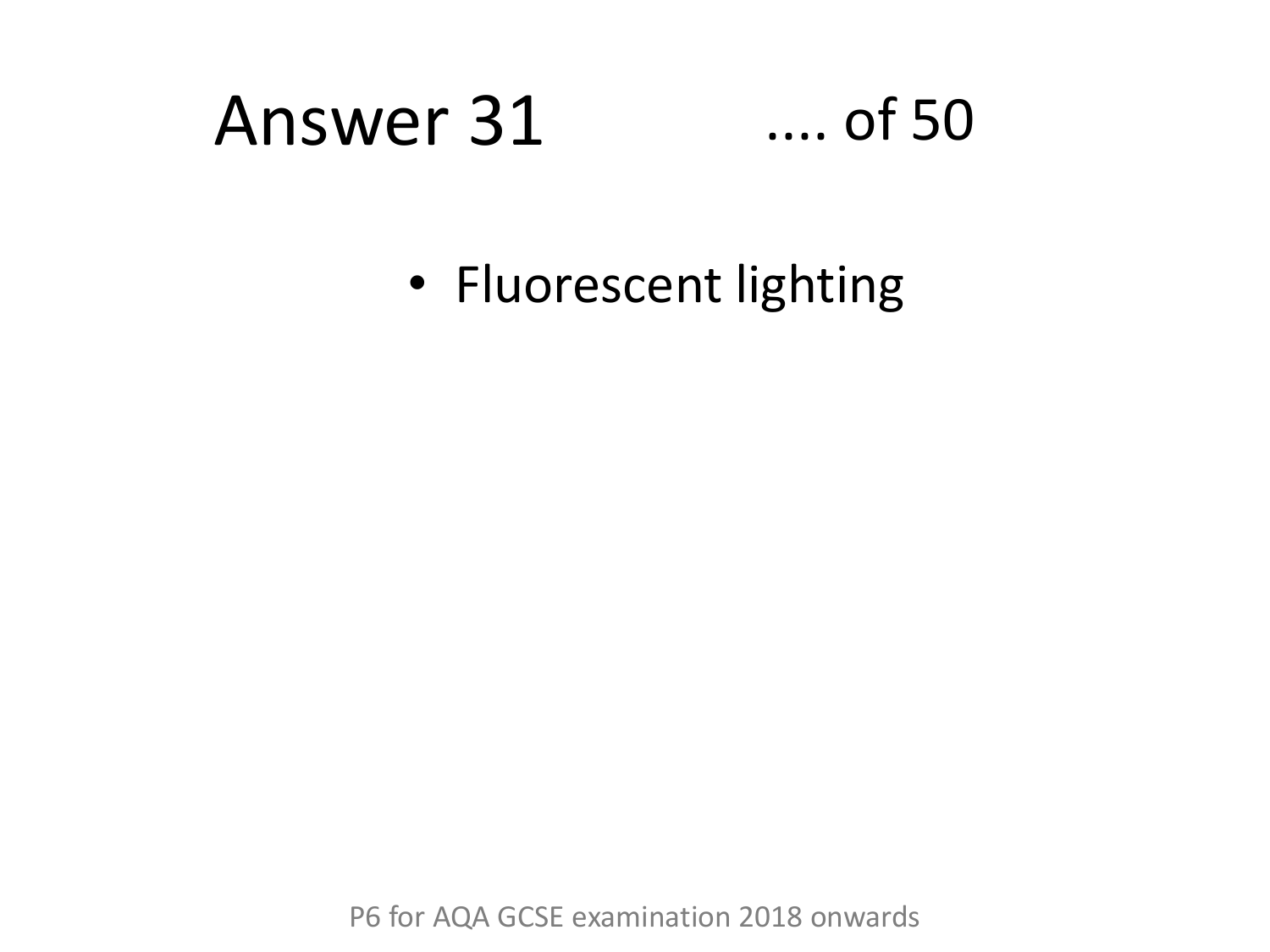#### Question 32 .... of 50

• Why can small doses of UV rays be good for you but large doses harmful?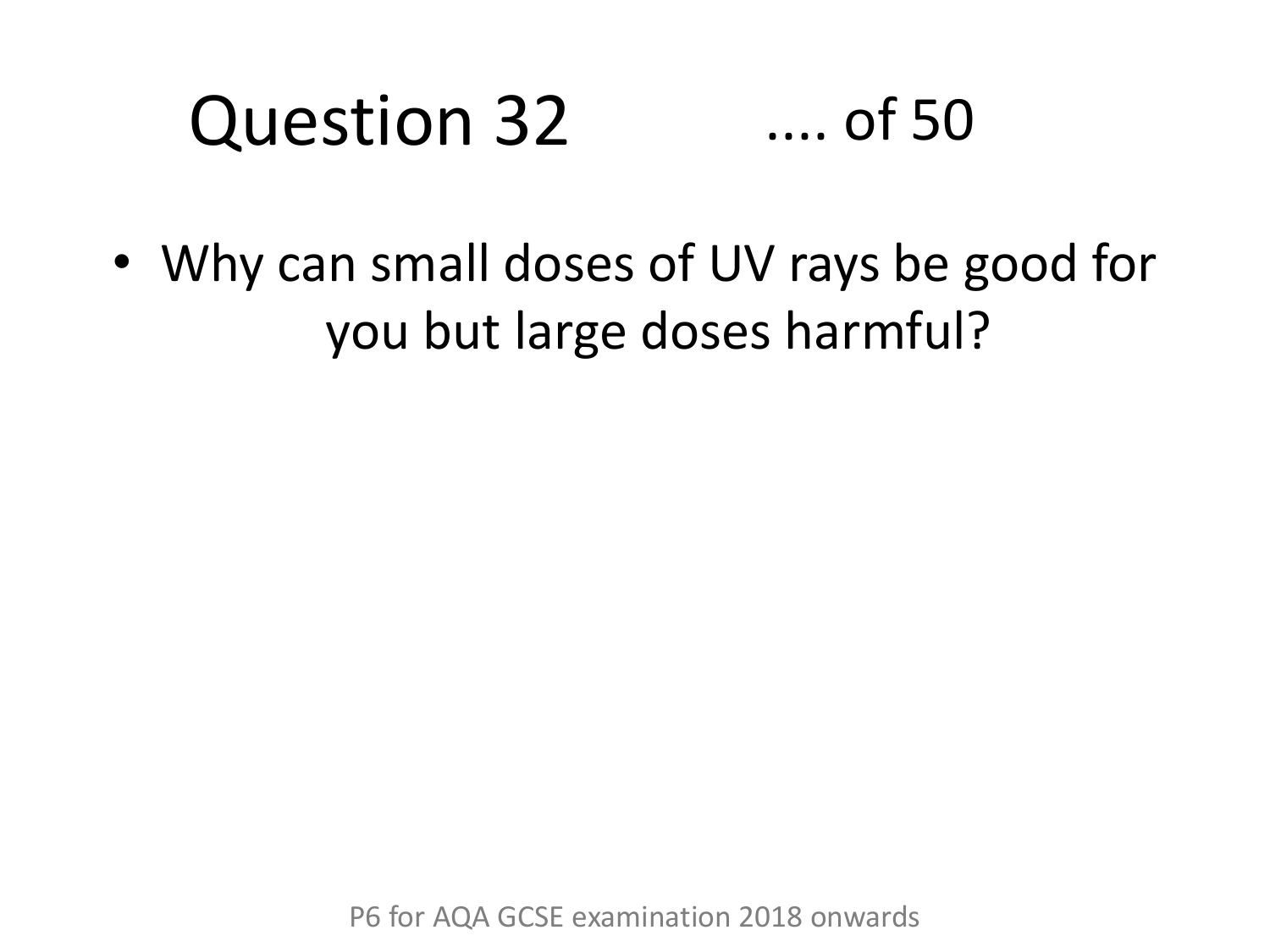# Answer 32 .... of 50

- Small doses = production of vitamin D
- Too much = wrinkles and dark pigmentation spots (premature ageing), harmful to the eyes and even sometimes skin cancer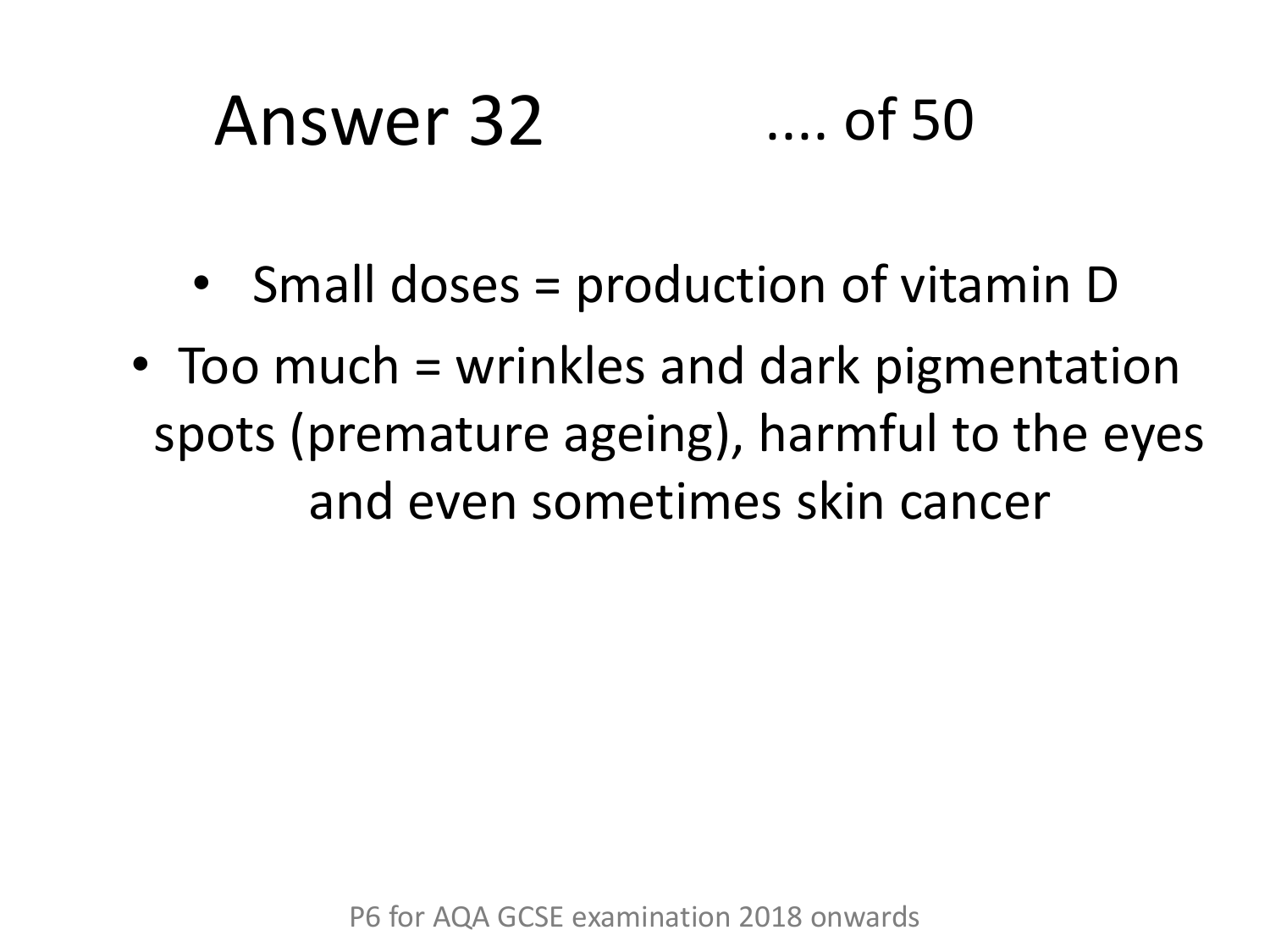#### Question 33 .... of 50

• Describe the absorption of infrared radiation by food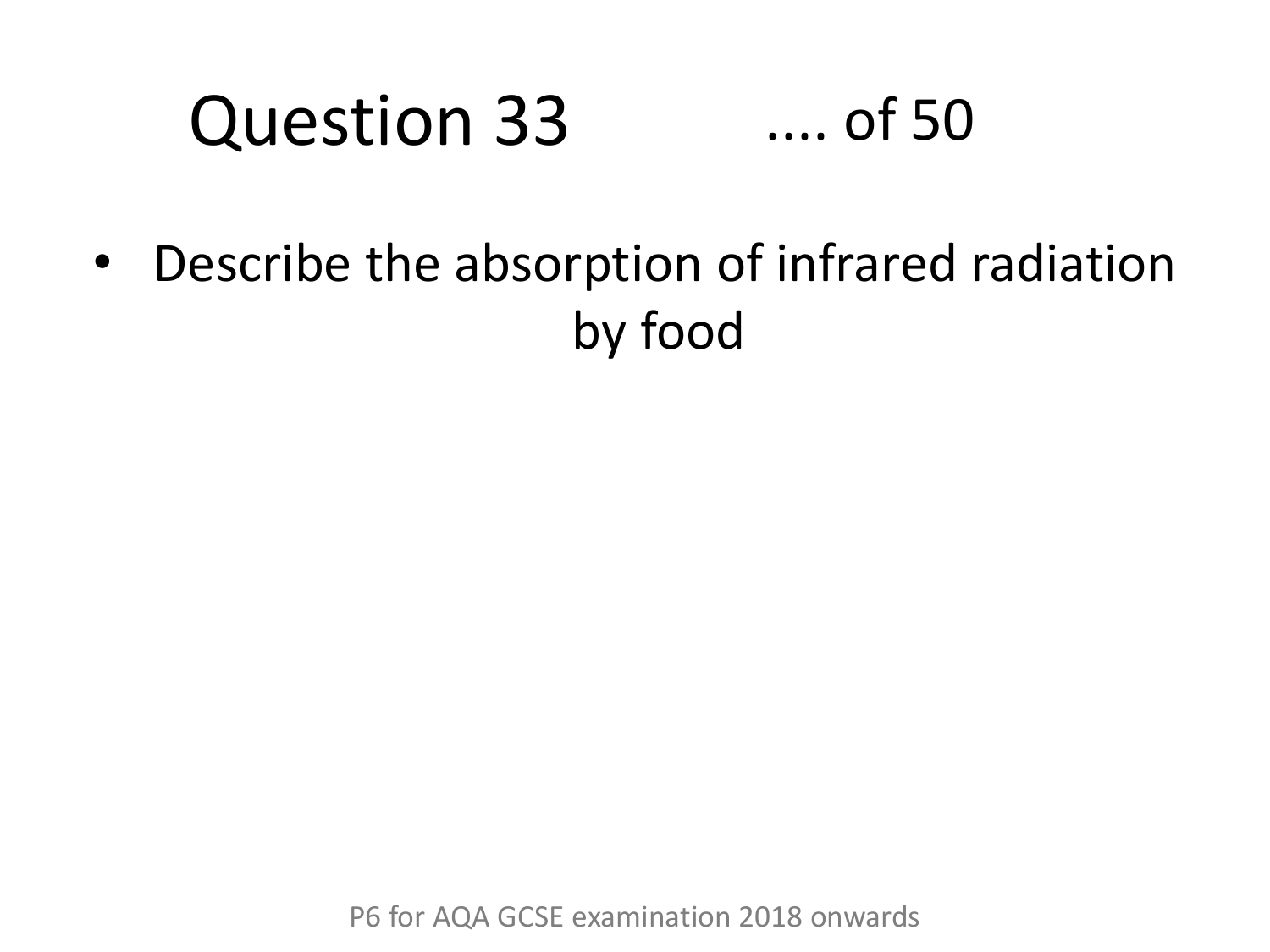# Answer 33 .... of 50

- Energy from infrared radiation is absorbed by the particles on the surface of the food
	- They vibrate more and energy can then be transferred slowly by conduction to the food below the surface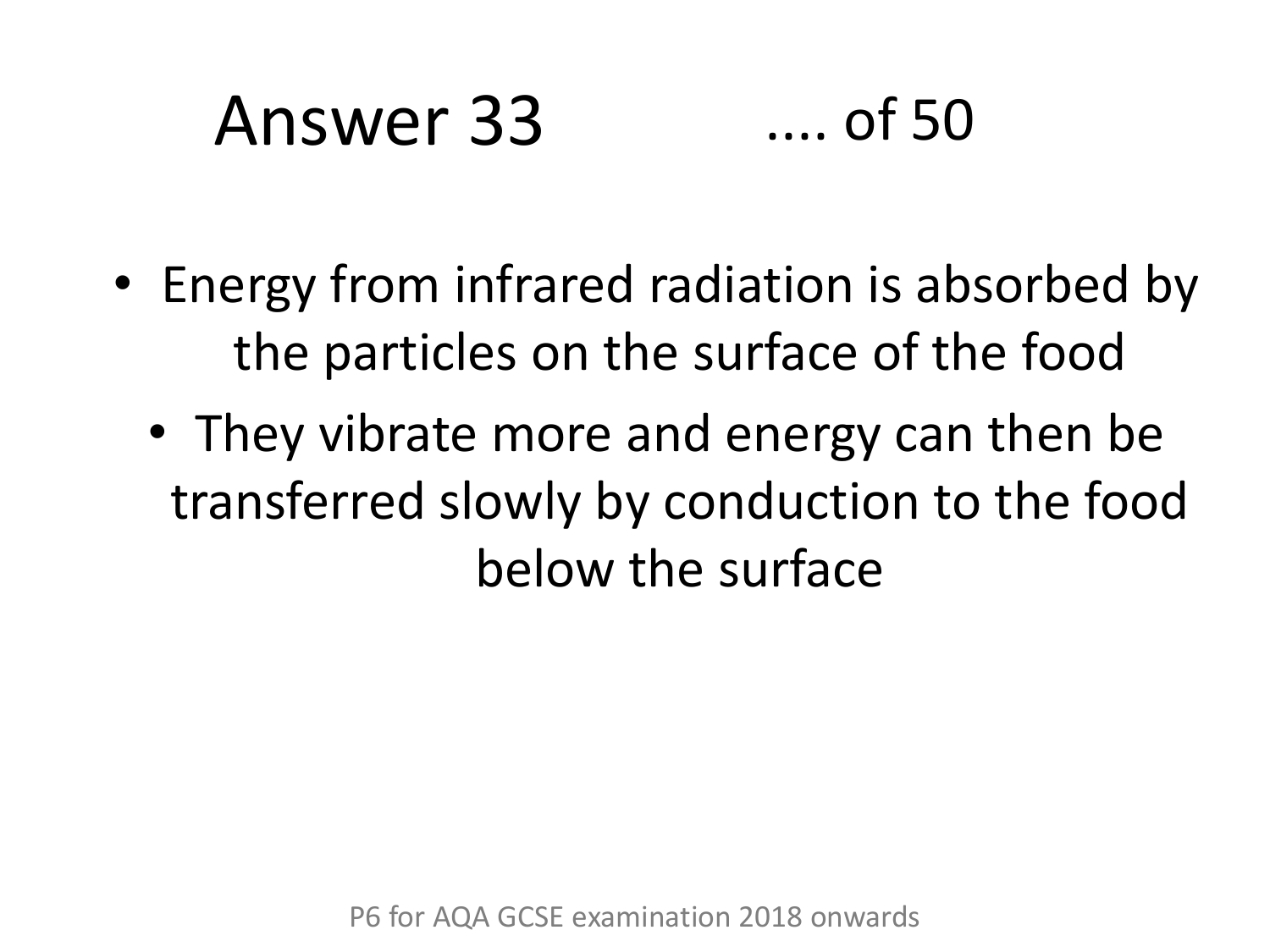### Question 34

• What device can be used to detect low levels of infrared radiation from warm objects?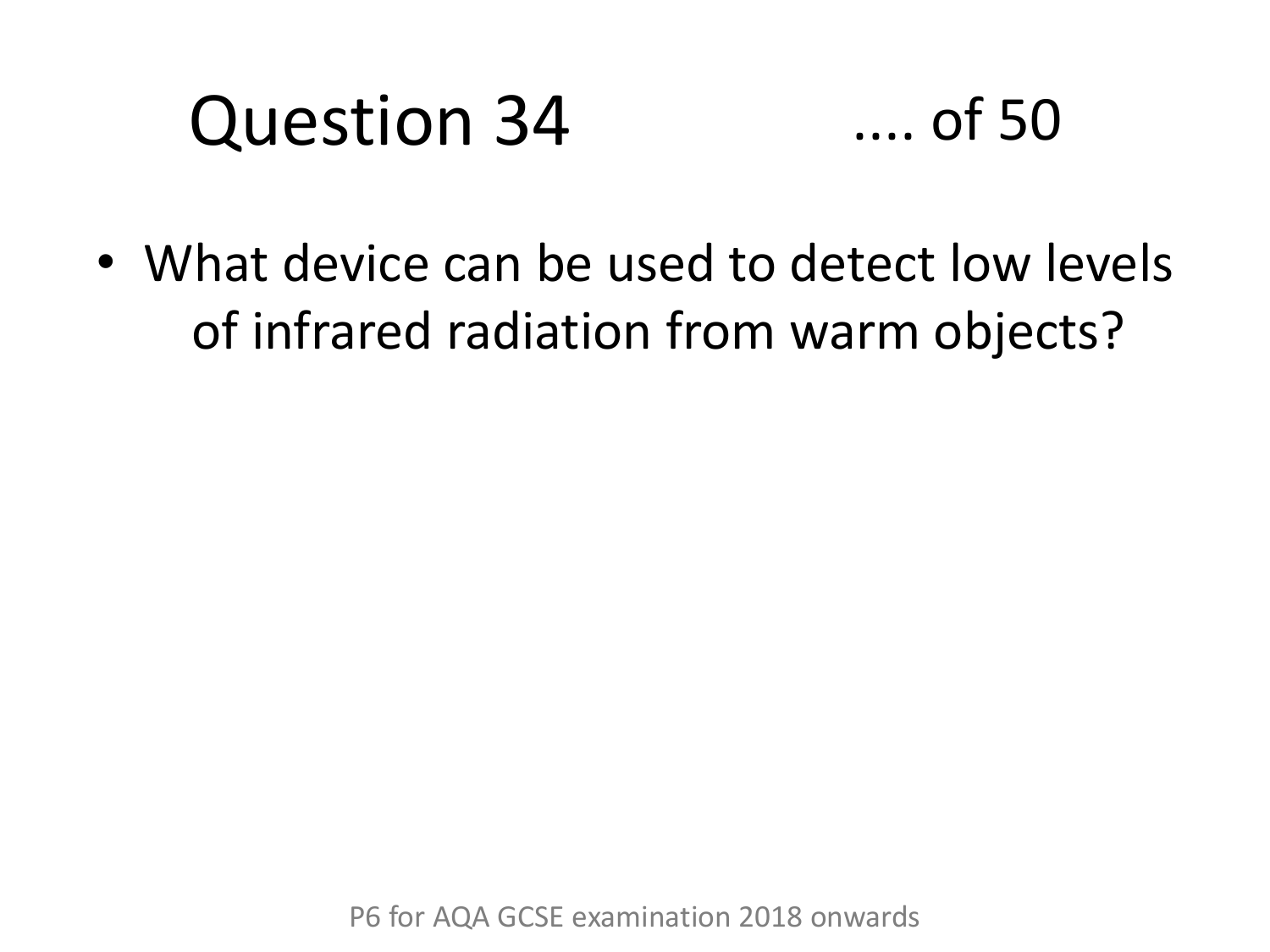## Answer 34 .... of 50

• Thermal imaging cameras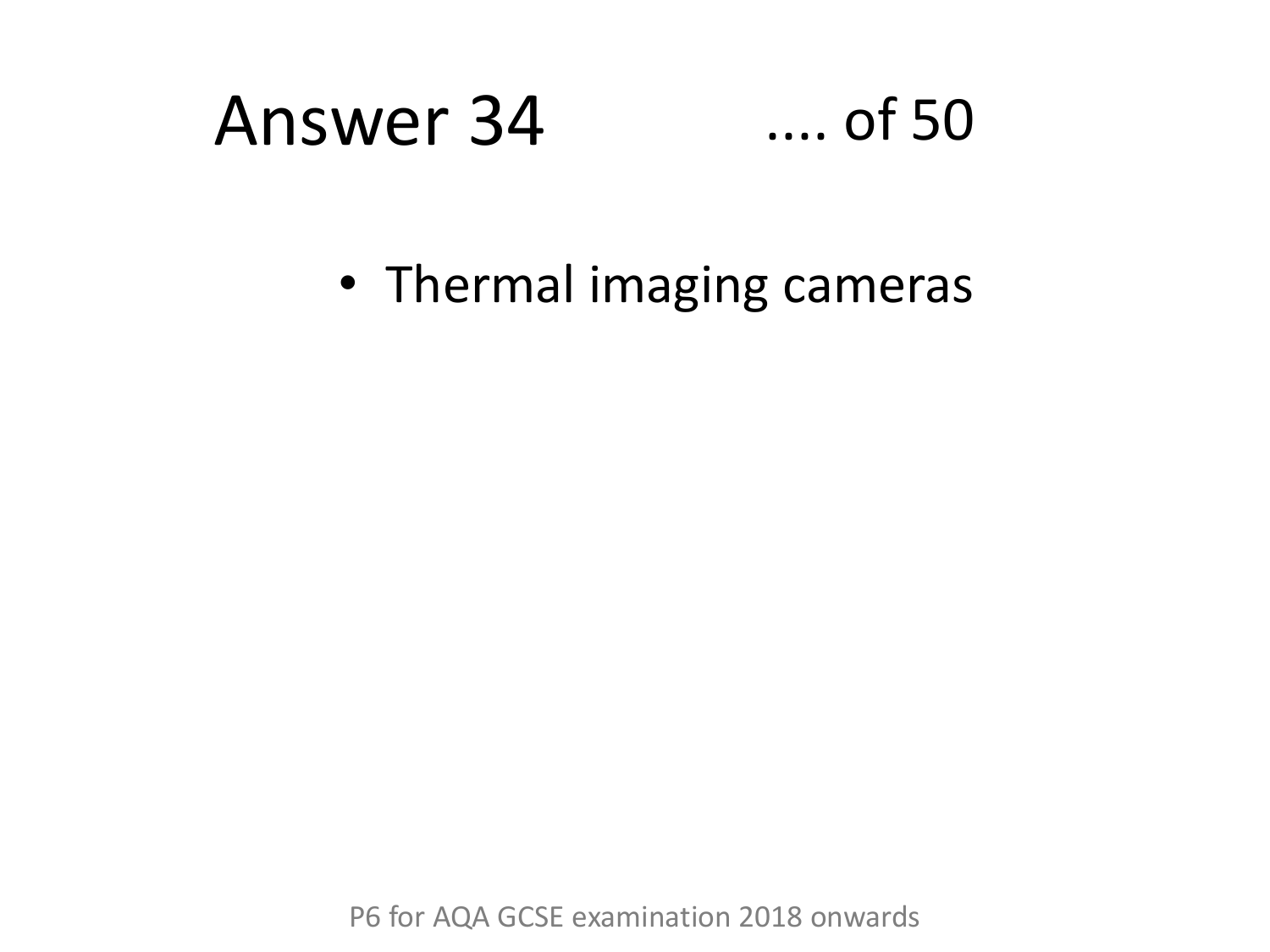### Question 35



• How in an experiment can you compare different surfaces to see which is better at absorbing infrared radiation?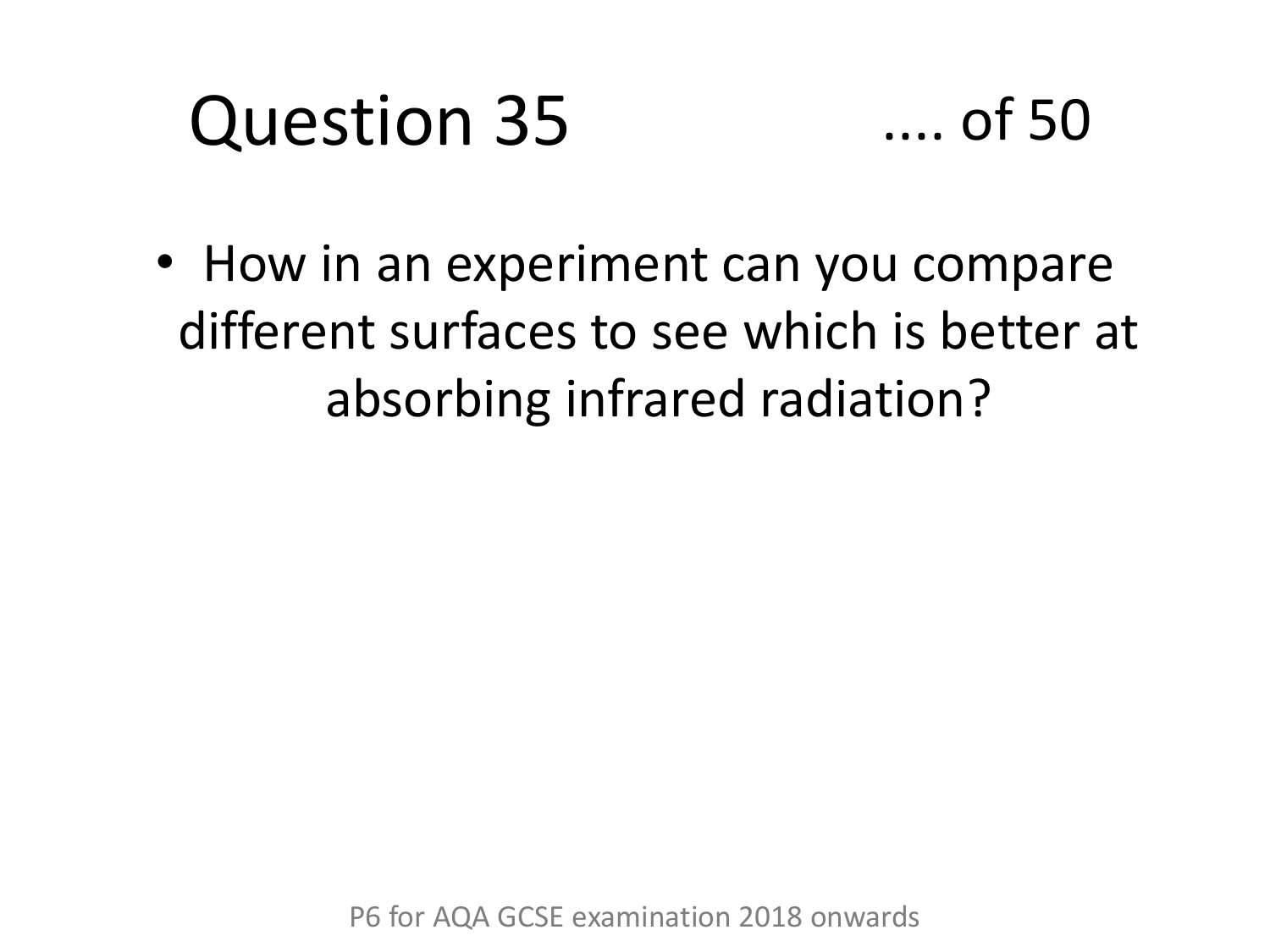# Answer 35 .... of 50

- Set up 2 metal plates, either side of a heater
- One with a shiny surface, the other blackened
- Stick a glass stopper on the back of each plate with wax
	- After a few minutes one of the stoppers will drop off (the one that absorbs the most infrared radiation first)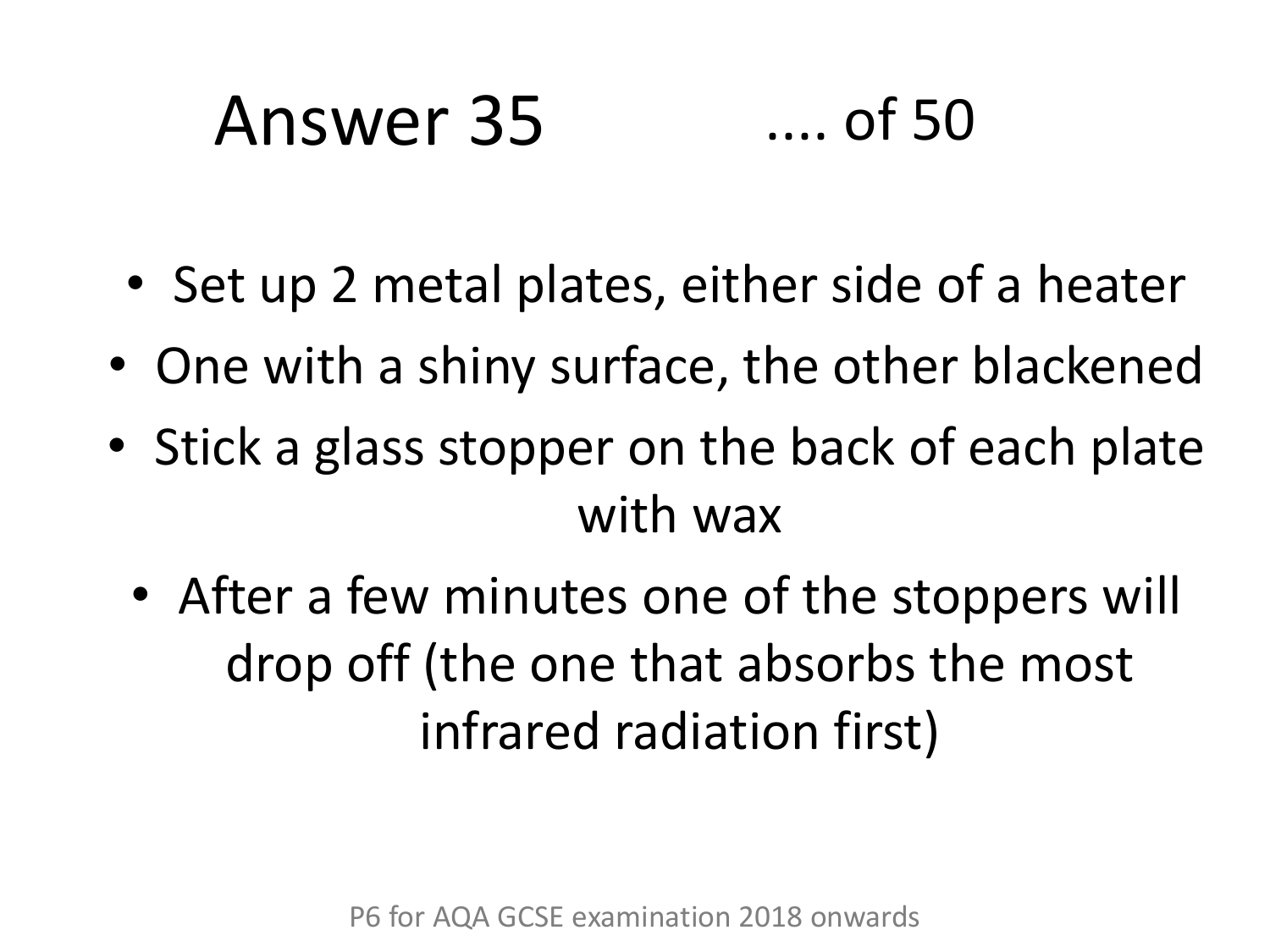### Question 36

### .... of 50

• What are microwaves?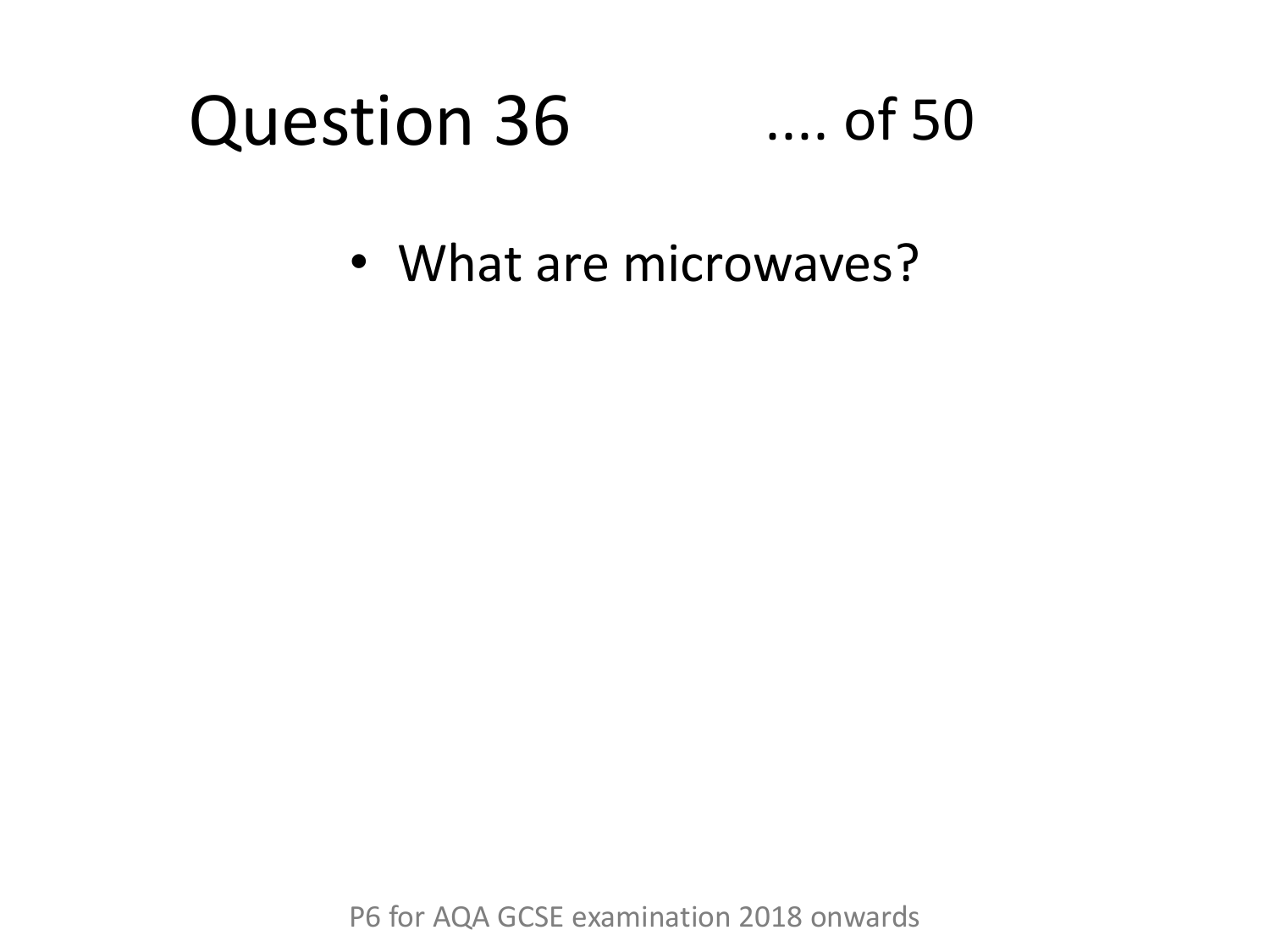# Answer 36 .... of 50

• Radio waves with short wavelengths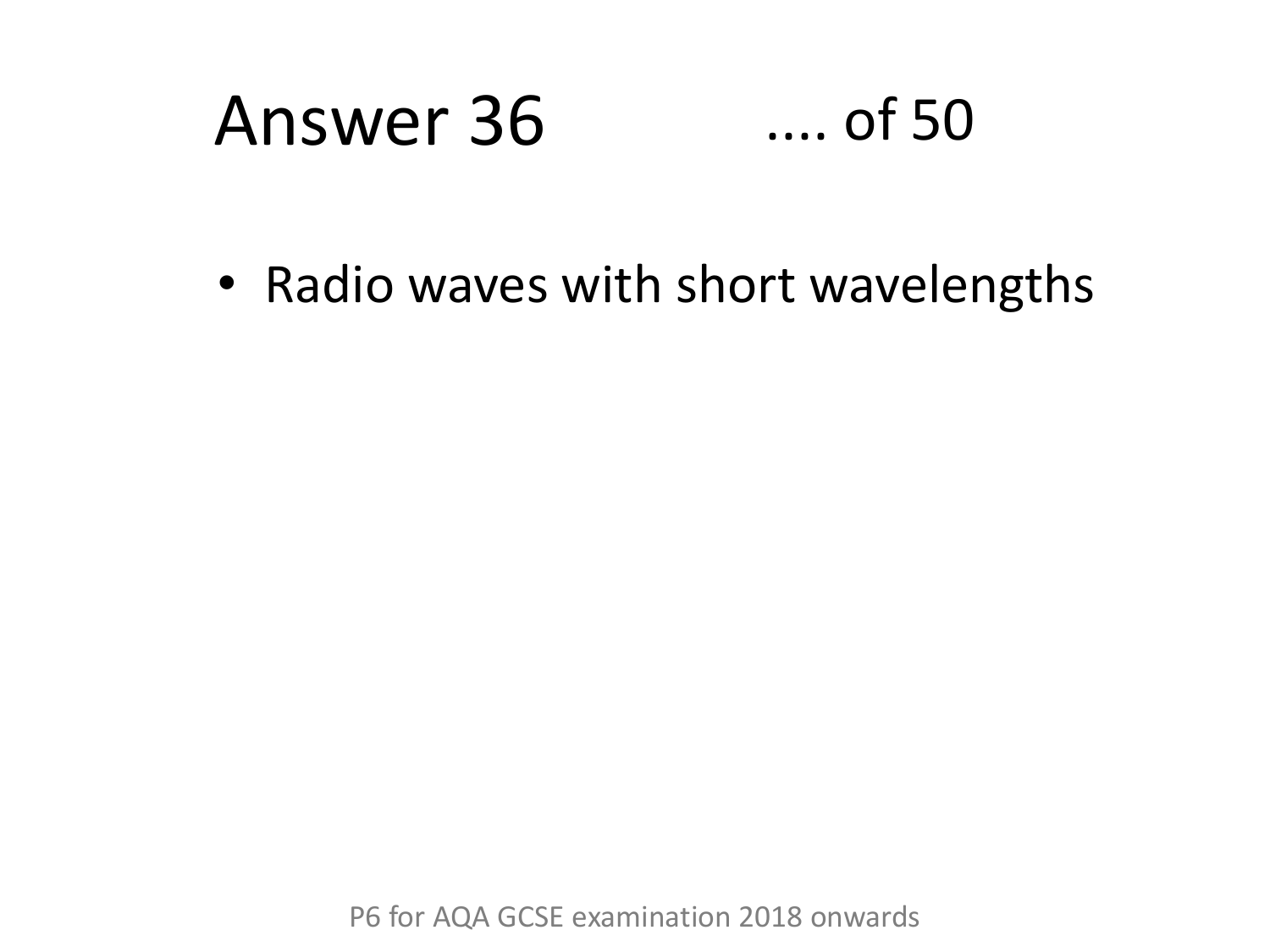### Question 37 .... of 50

• Give two uses of microwaves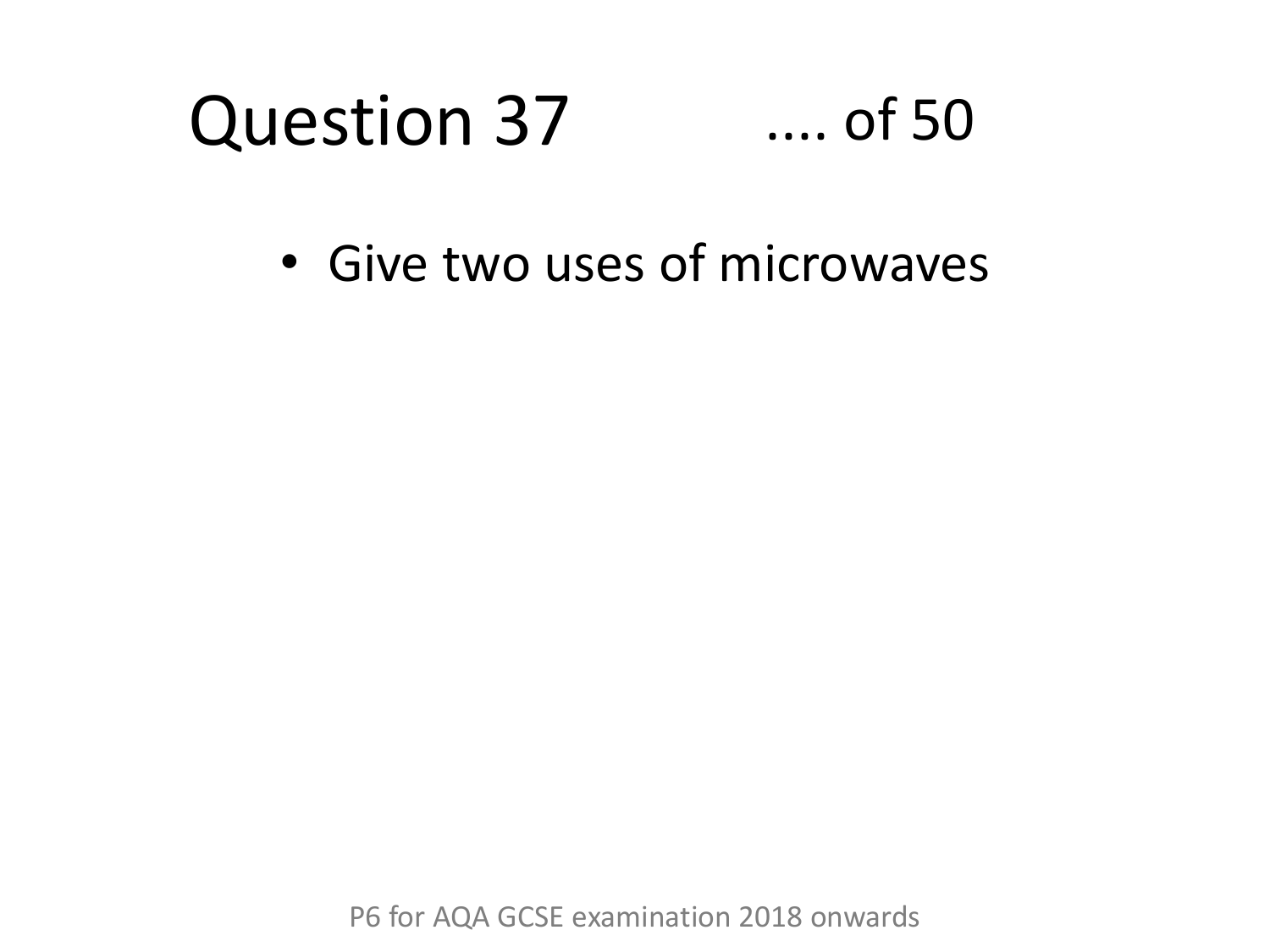## Answer 37 .... of 50

- Communication
	- Cooking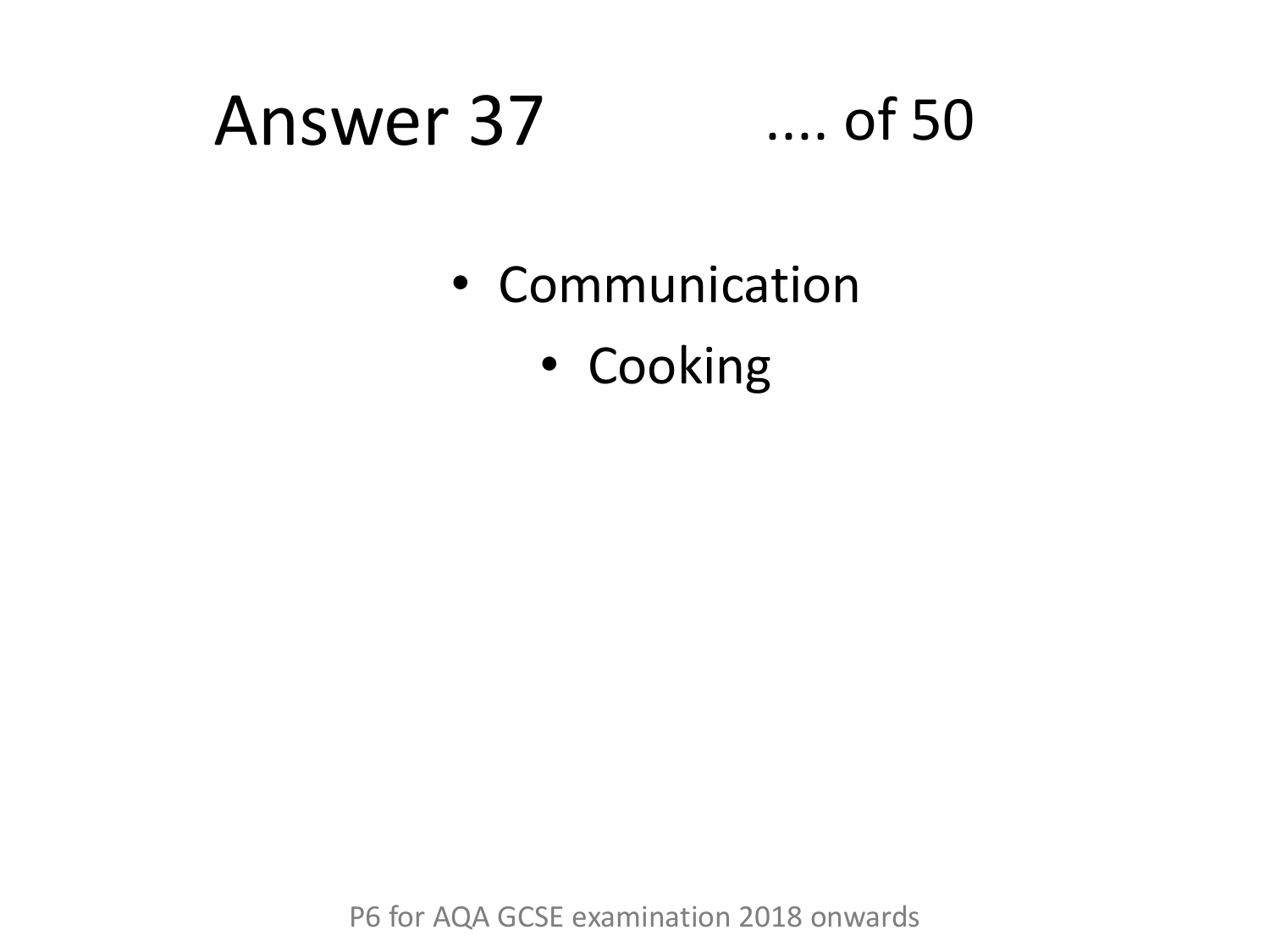### Question 38 .... of 50

• How do microwaves heat food?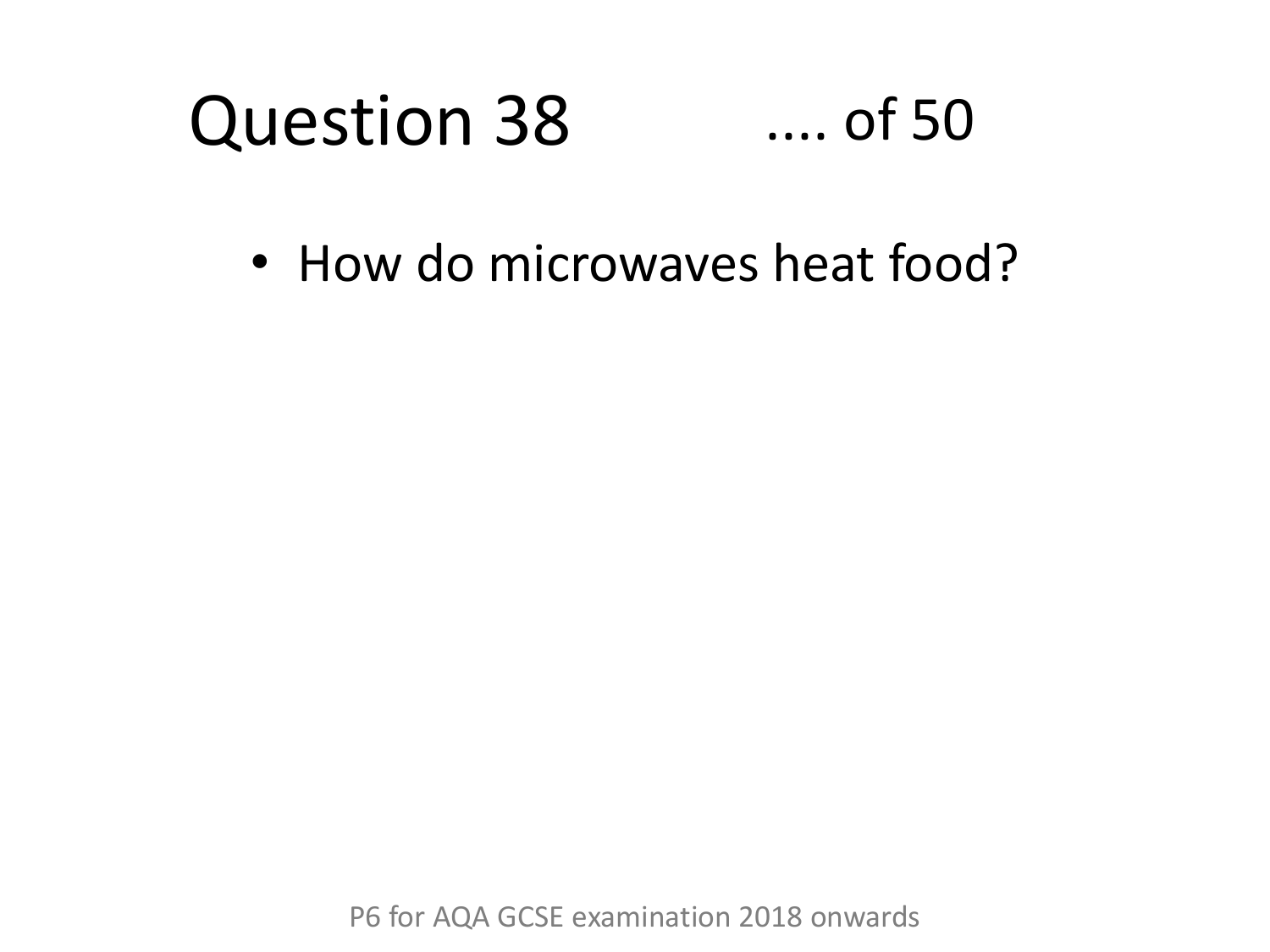# Answer 38 .... of 50

- Microwaves penetrate the outer layers of food by about 1cm
	- Energy transferred by the microwaves makes water or fat molecules in the outer layers of the food vibrate more
		- Energy is transferred from the vibrating water/fat to the centre of the food by conduction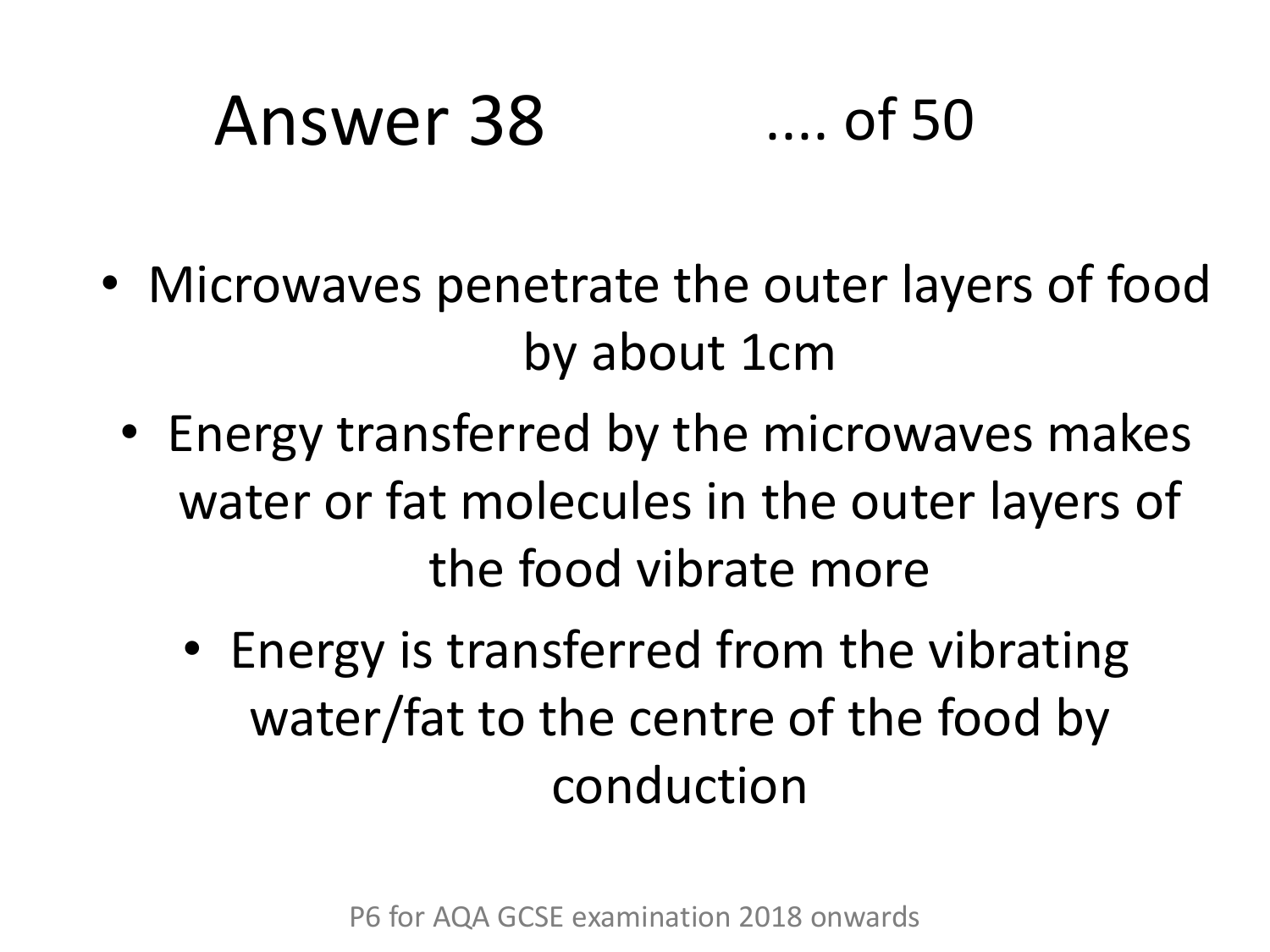### Question 39 .... of 50

• How does radar work?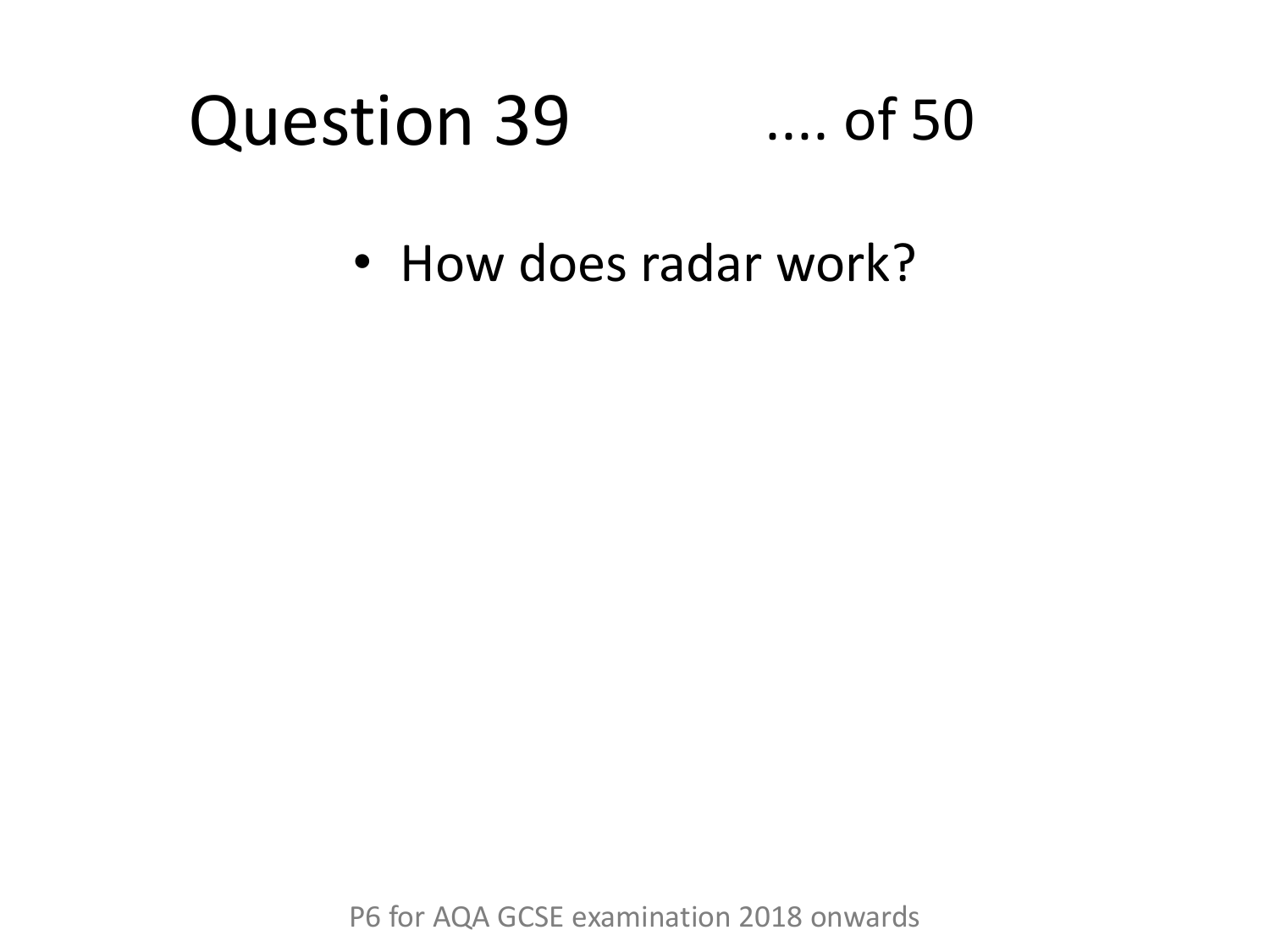# Answer 39 .... of 50

- Sends out microwave pulses from a transmitter mounted on the aircraft
- Microwaves reflect from a metal target
- Reflected microwaves are detected by the radar system's receiving antenna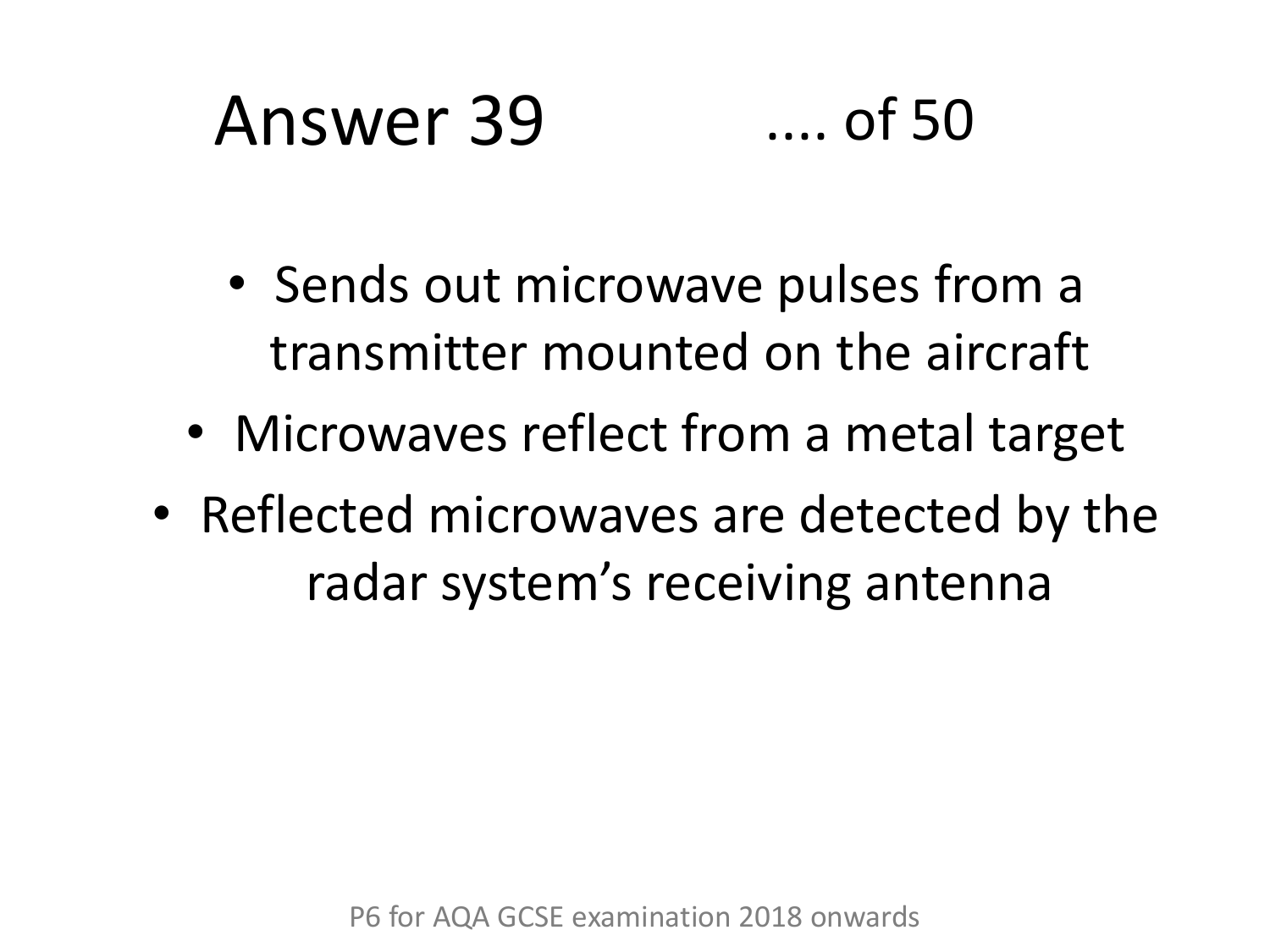### Question 40 .... of 50

• How can radio waves be produced?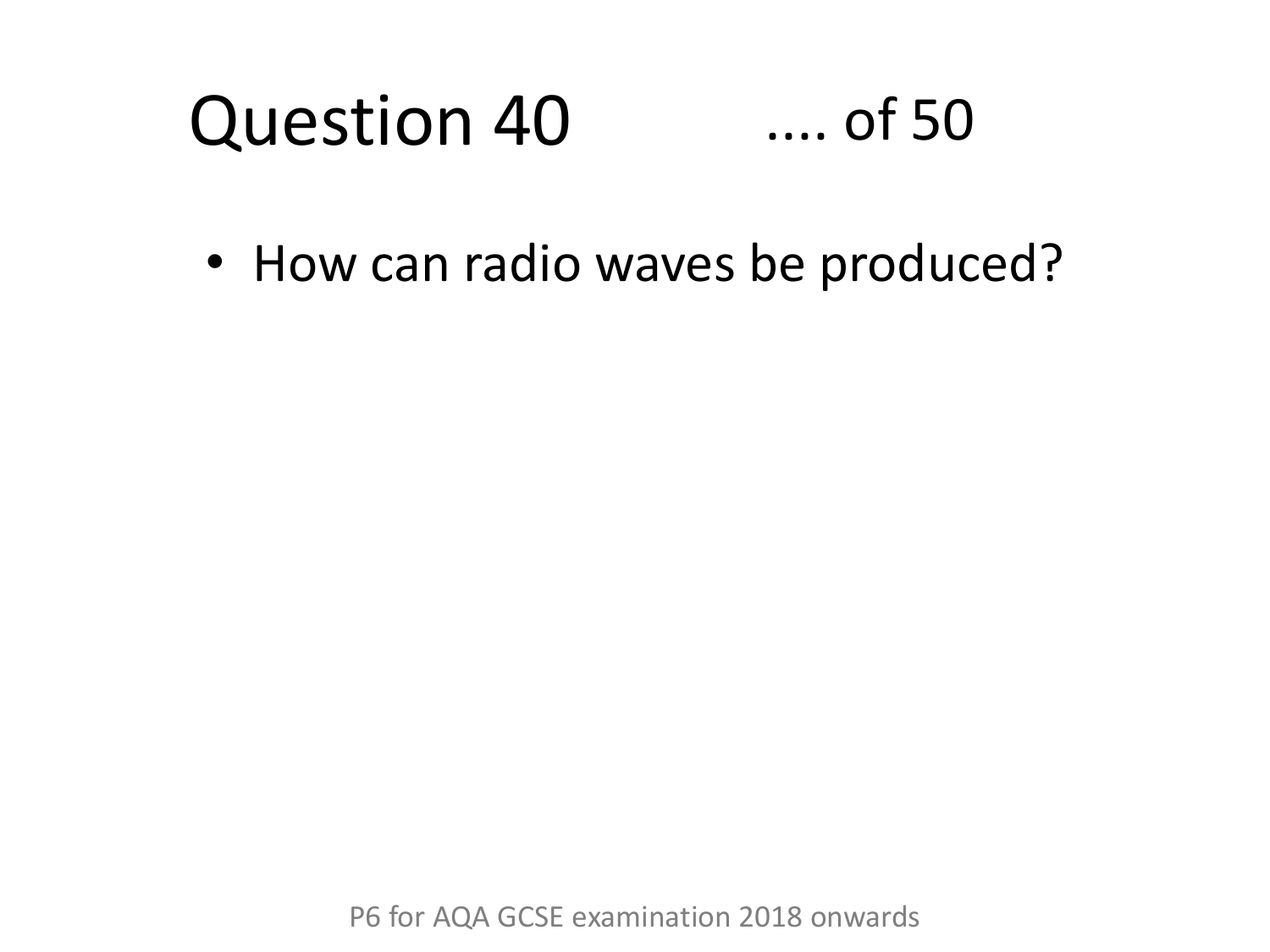# Answer 40 .... of 50

• Oscillations in electrical circuits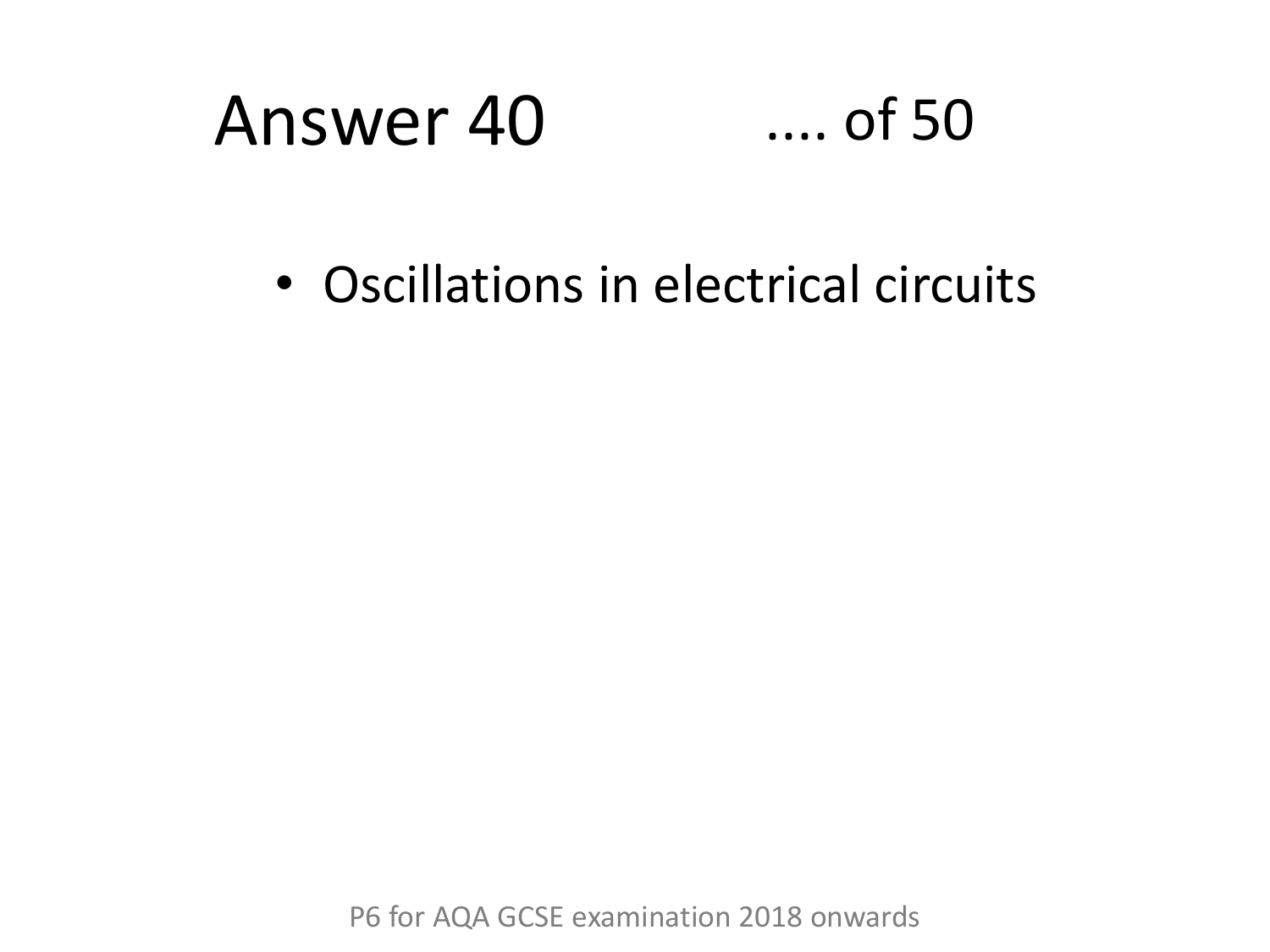### Question 41 .... of 50

• Where are radio waves refracted so it returns to the earth surface?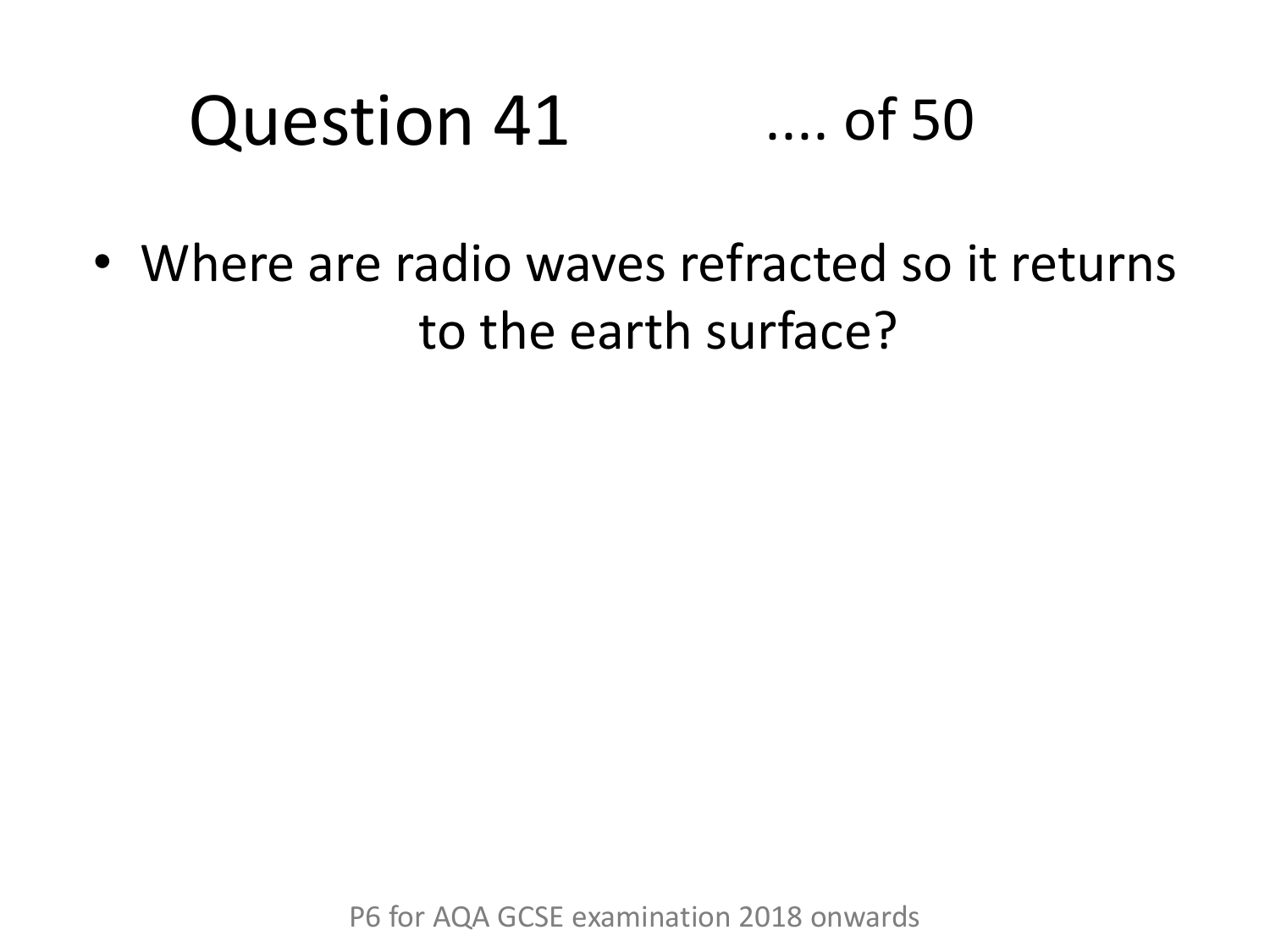# Answer 41 .... of 50

• Ionosphere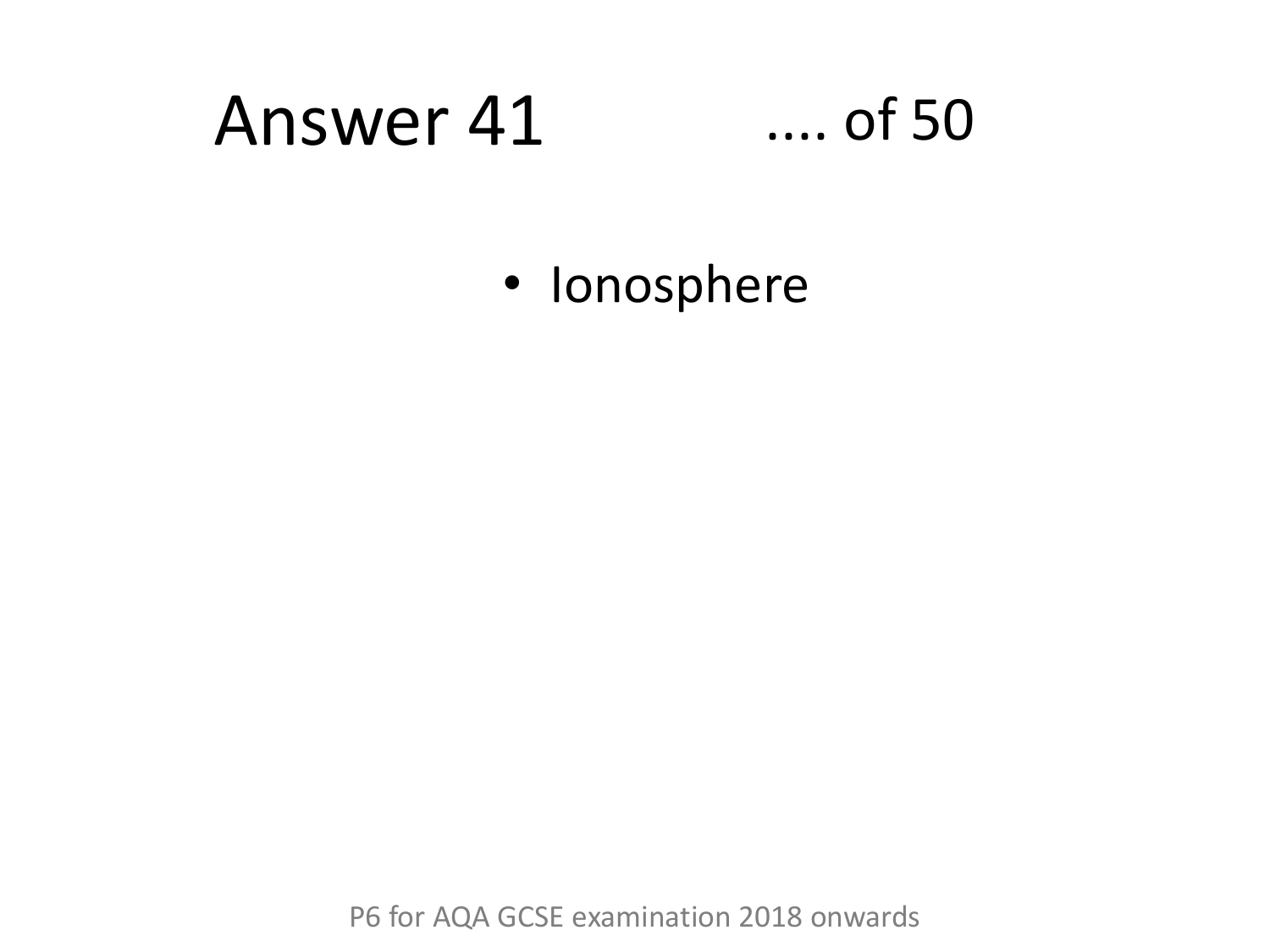# Question 42

### .... of 50 **SS**

• Define opaque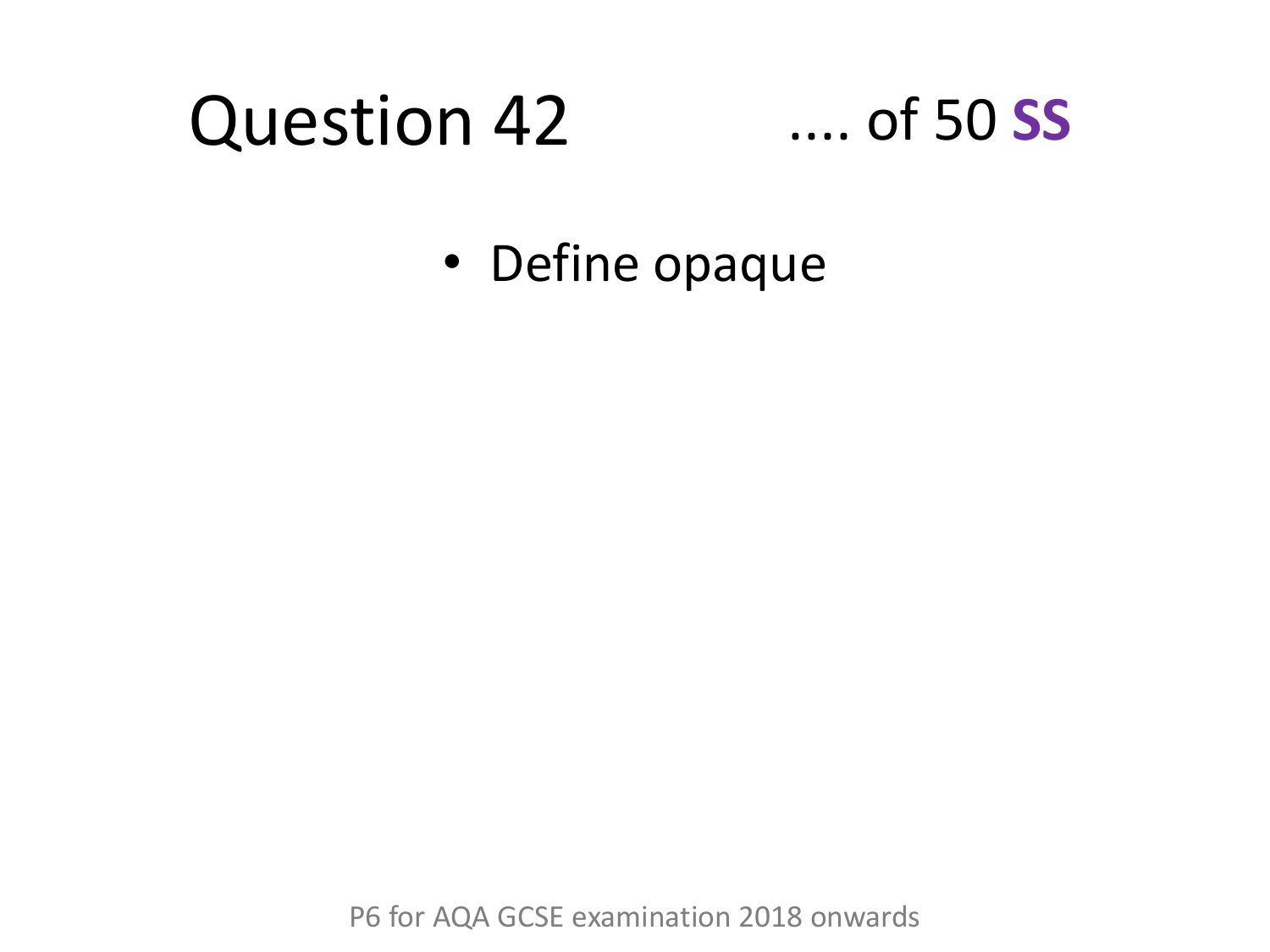# Answer 42 .... of 50 **SS**

• An object that doesn't allow light to travel through it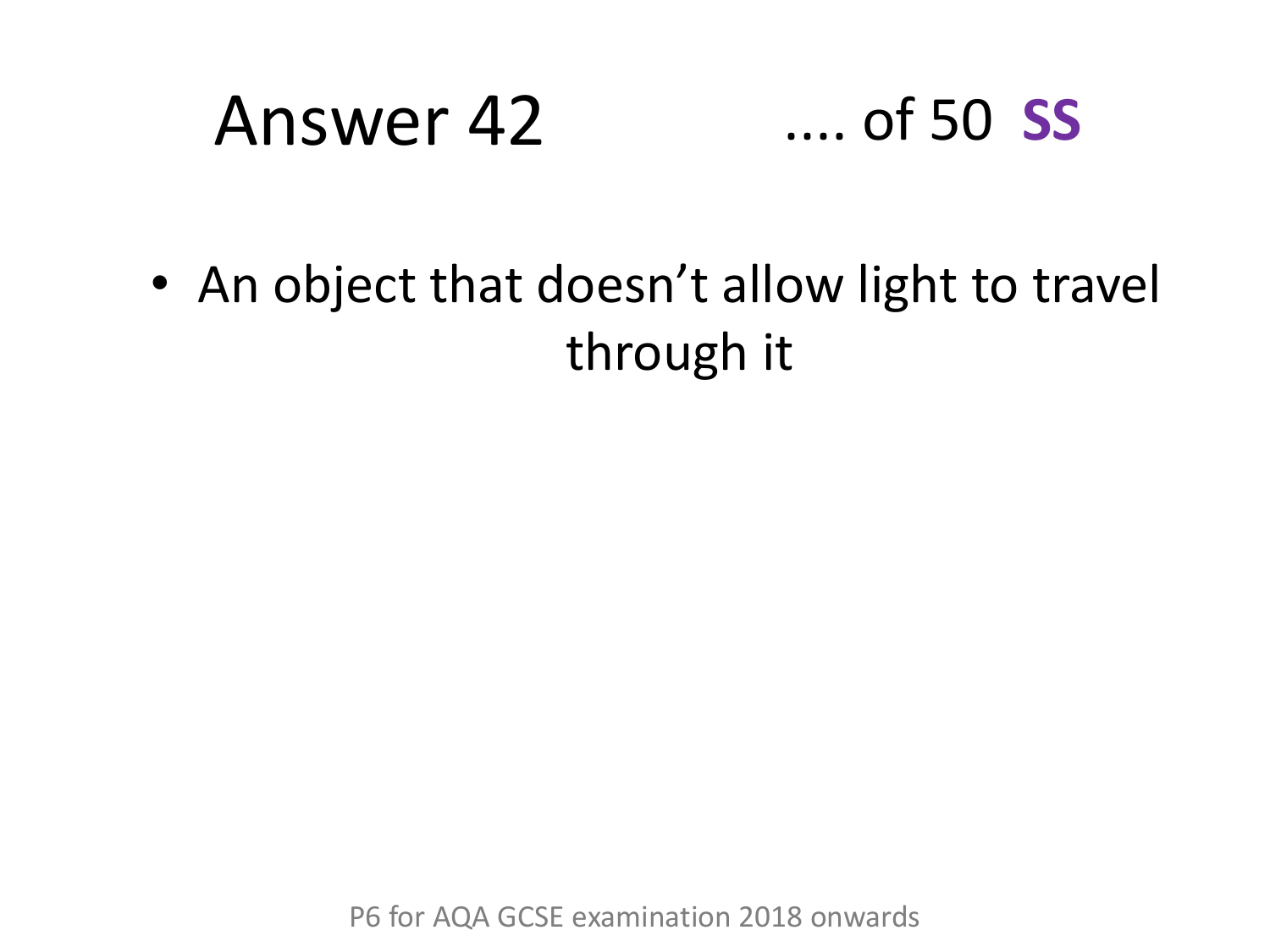### Question 43 .... of 50 **SS**

• Describe a convex lens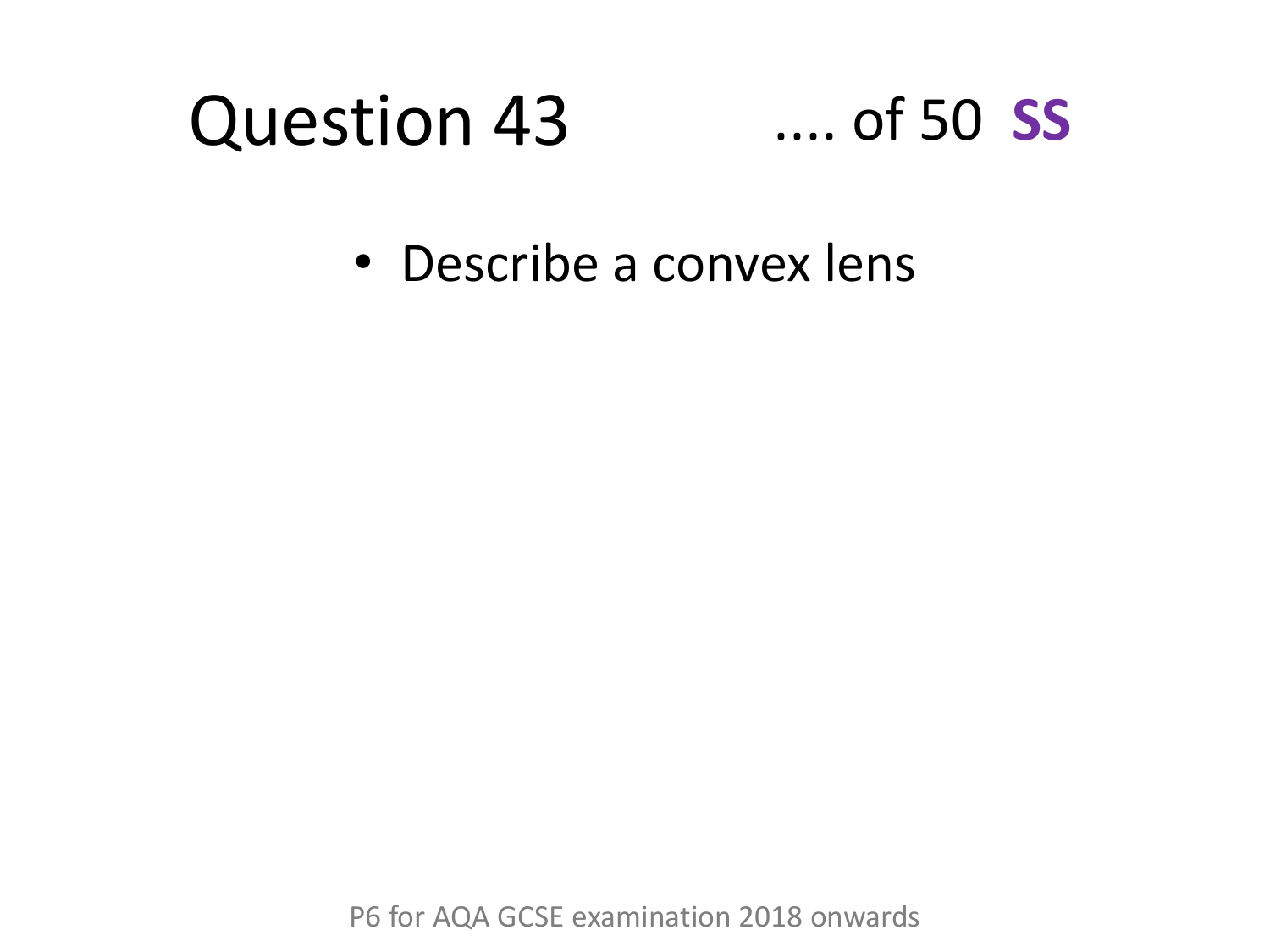### Answer 43 .... of 50 **SS**



• Narrow at the outside and bulges in the middle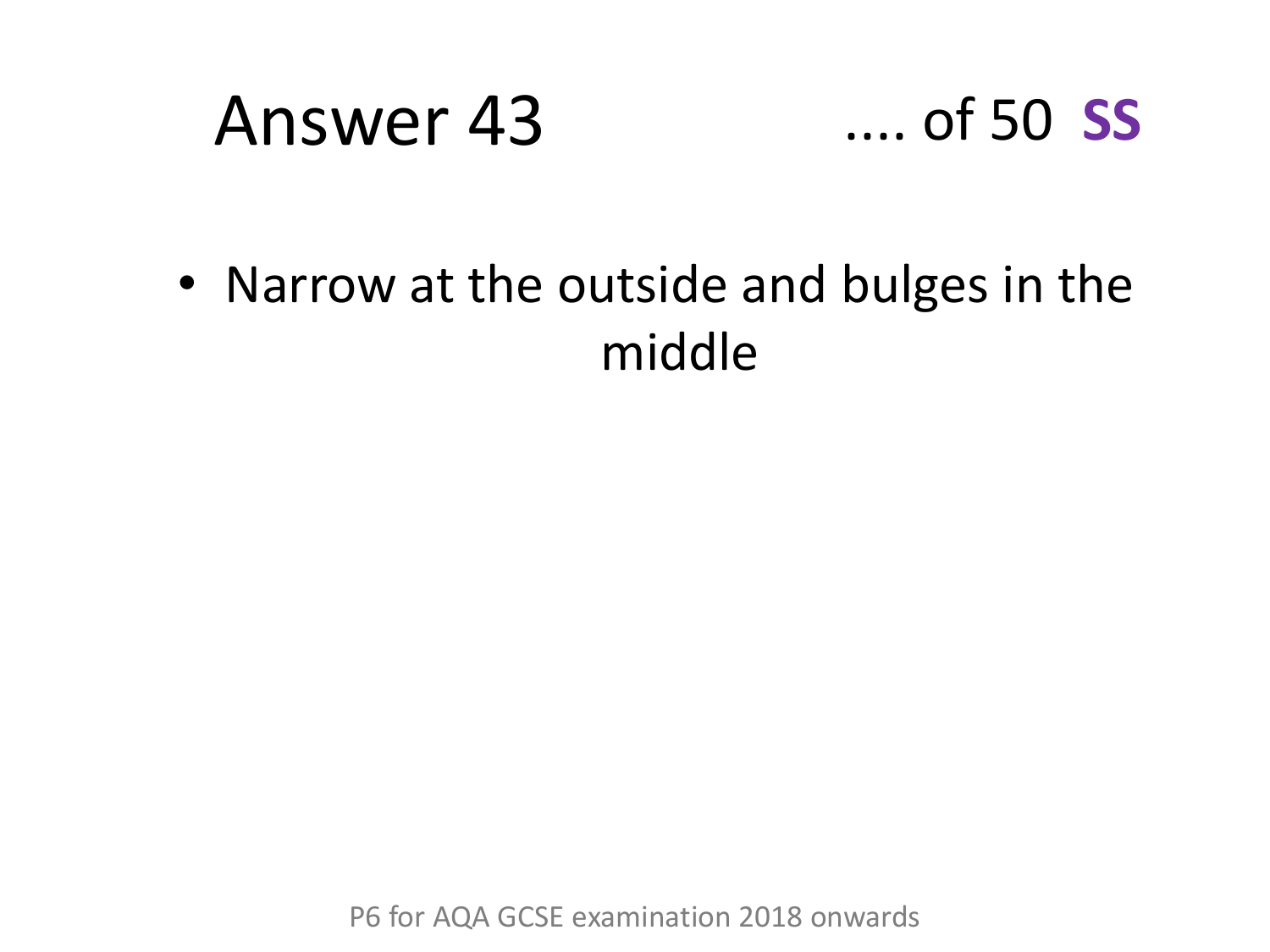

• What does a concave lens do?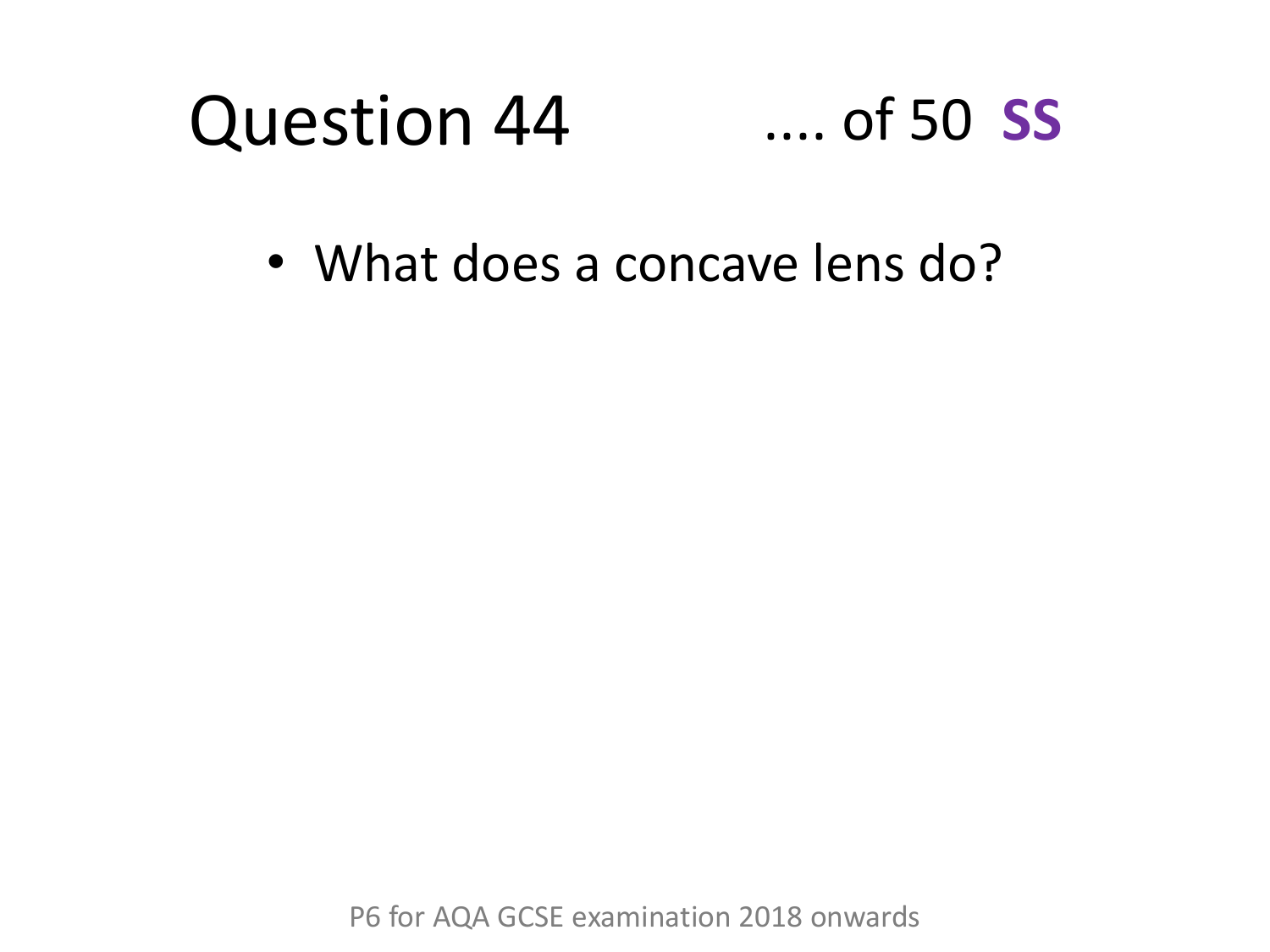# Answer 44 .... of 50 **SS**

• Makes rays move away from each other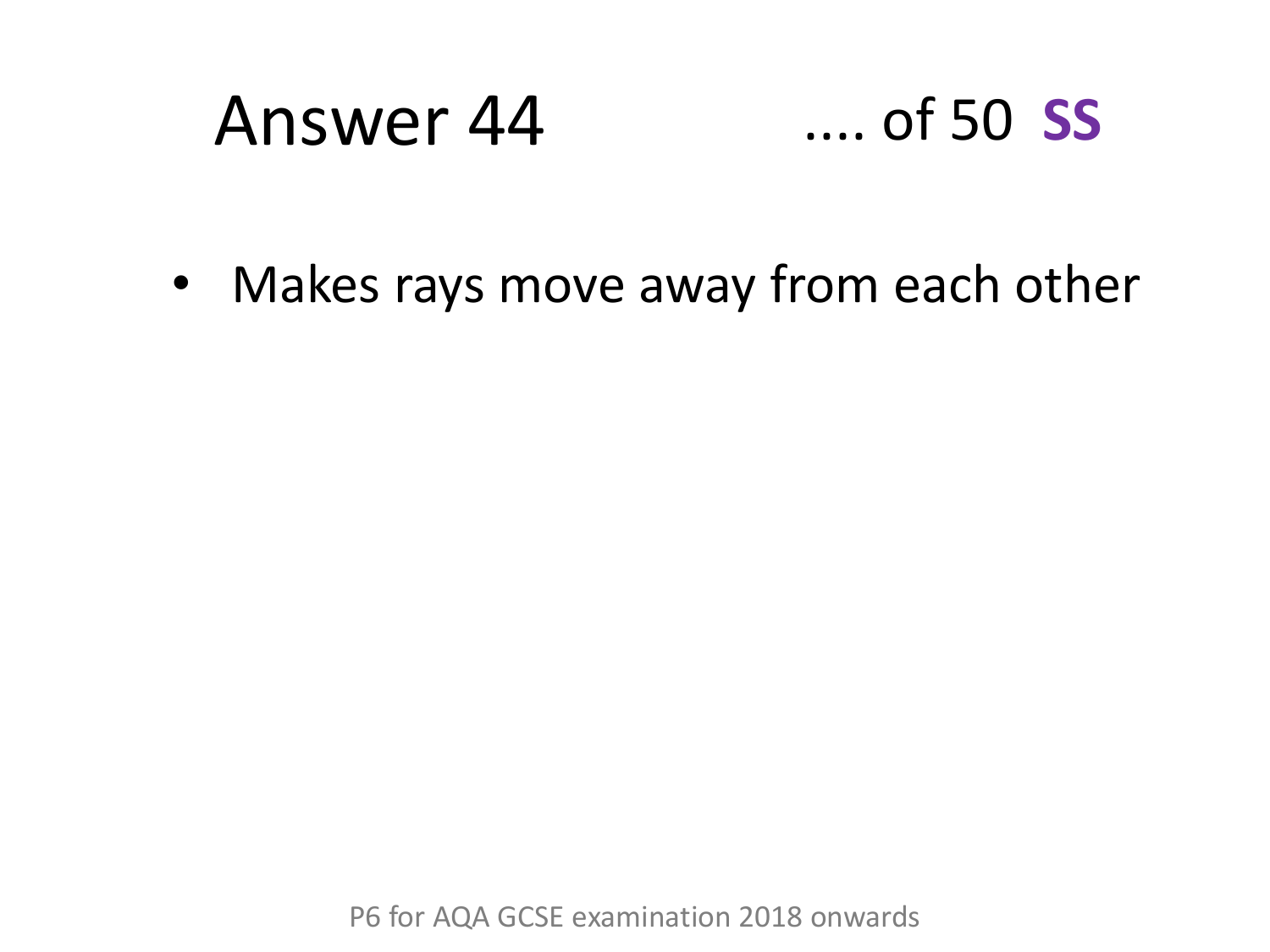### Question 45 .... of 50 **SS**

• How is a virtual image produced?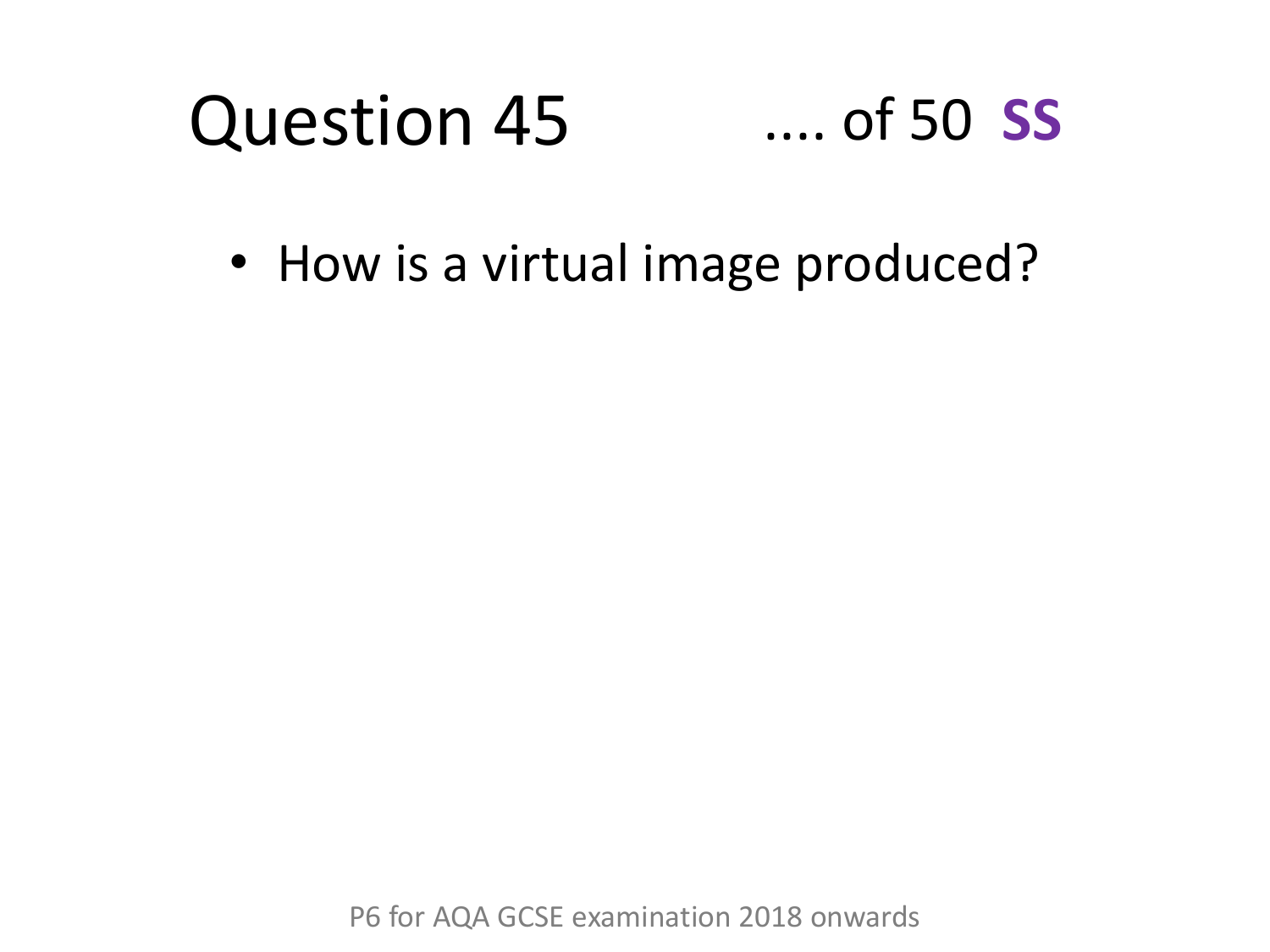# Answer 45 .... of 50

• When an object is placed between the principal focus and a convex lens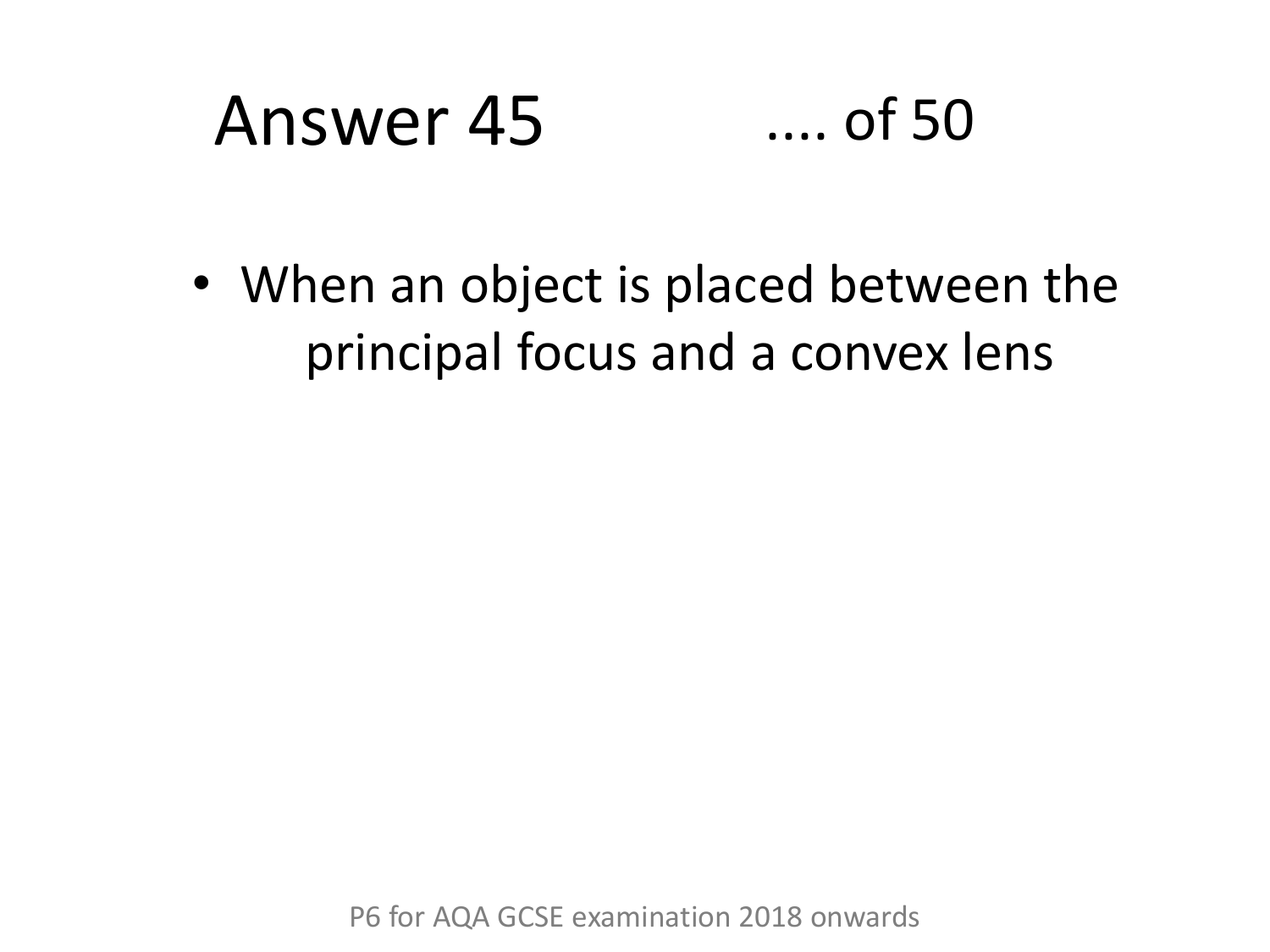### Question 46 .... of 50 **SS**

• Give the equation for magnification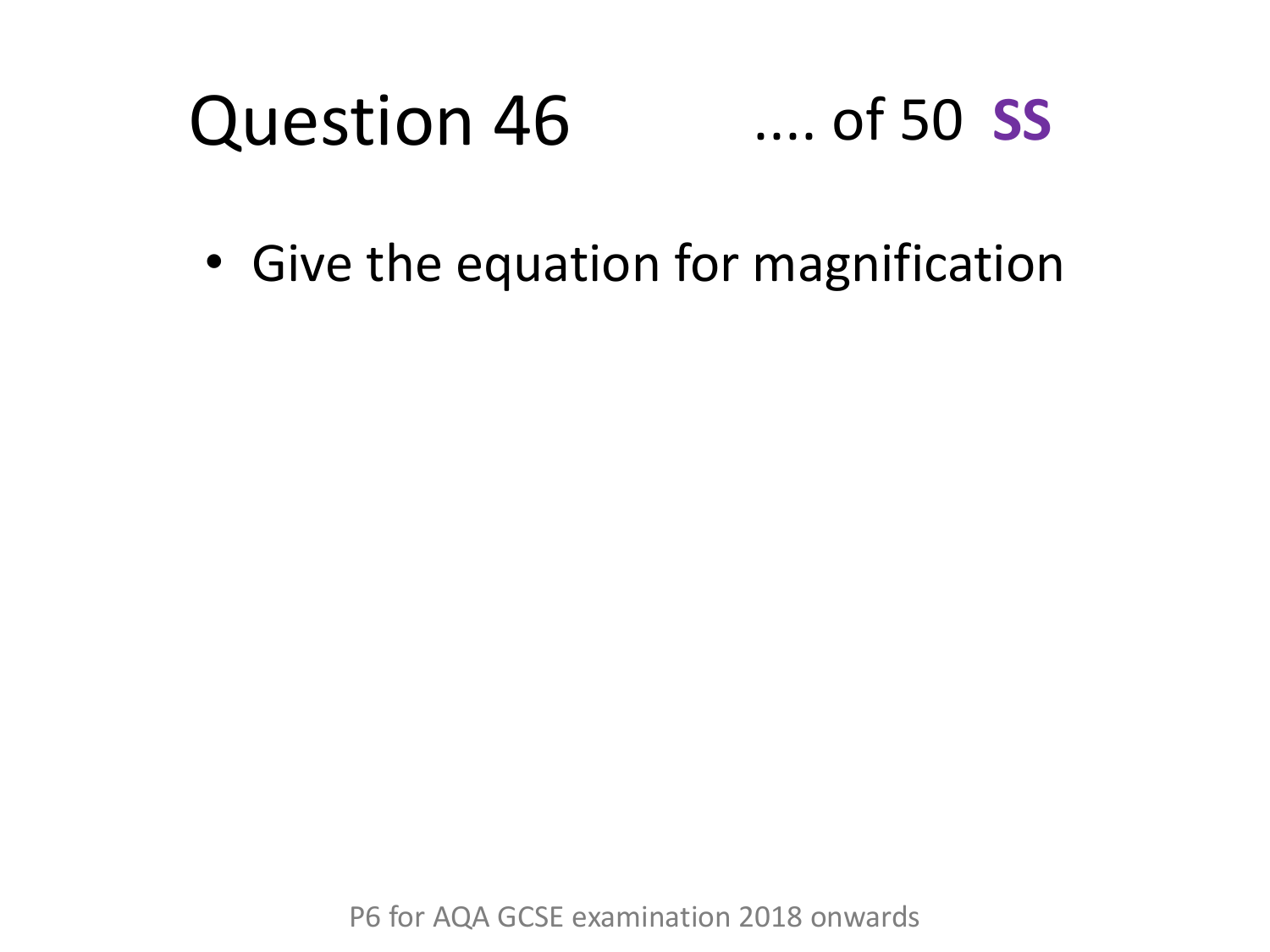# Answer 46 .... of 50

• Magnification = image height/object height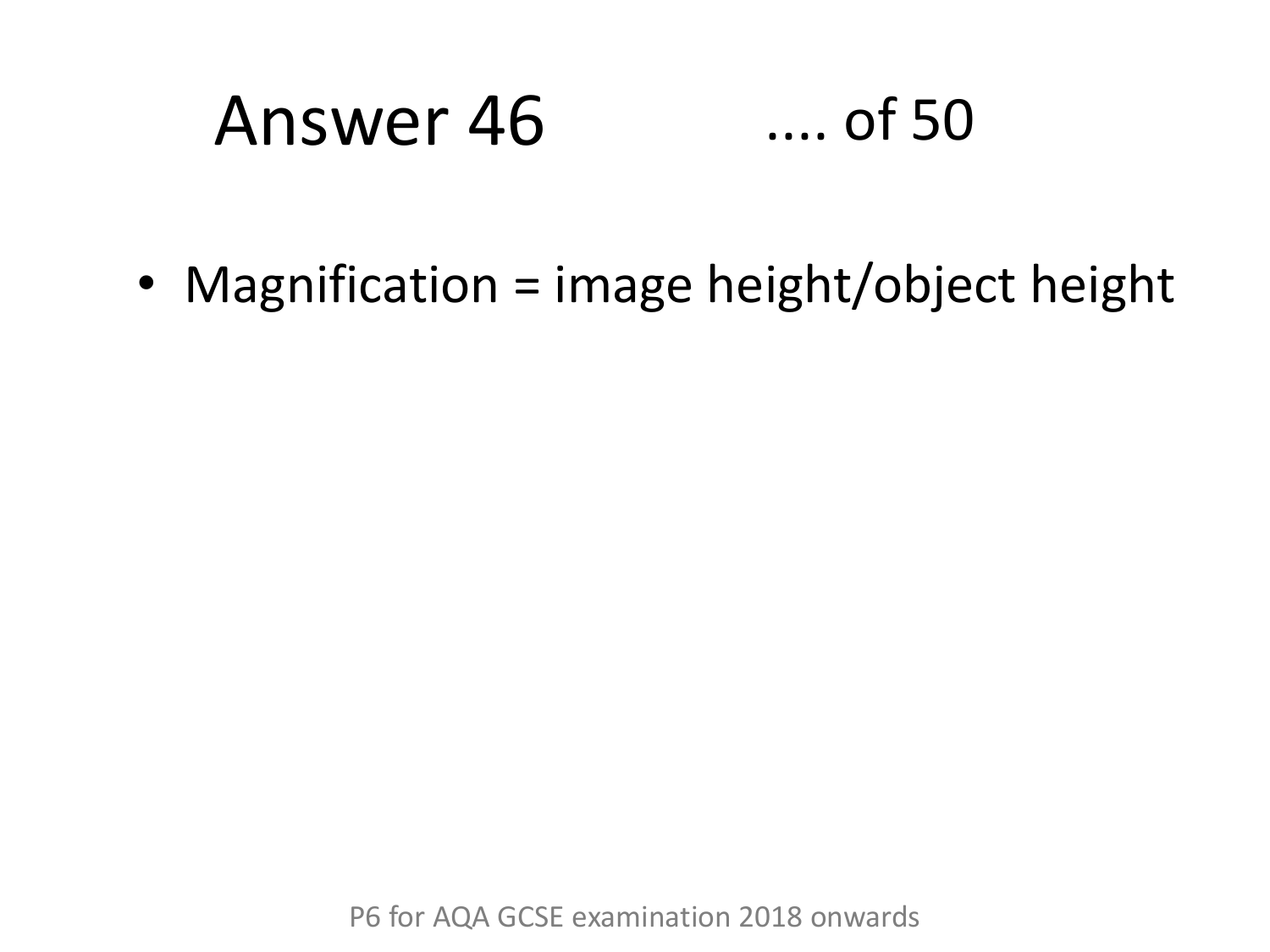# Question 47



• A lens is used to focus an image of person 1.76m tall onto a white wall. The image on the wall is 1.9cm tall. Calculate the magnification produced by the lens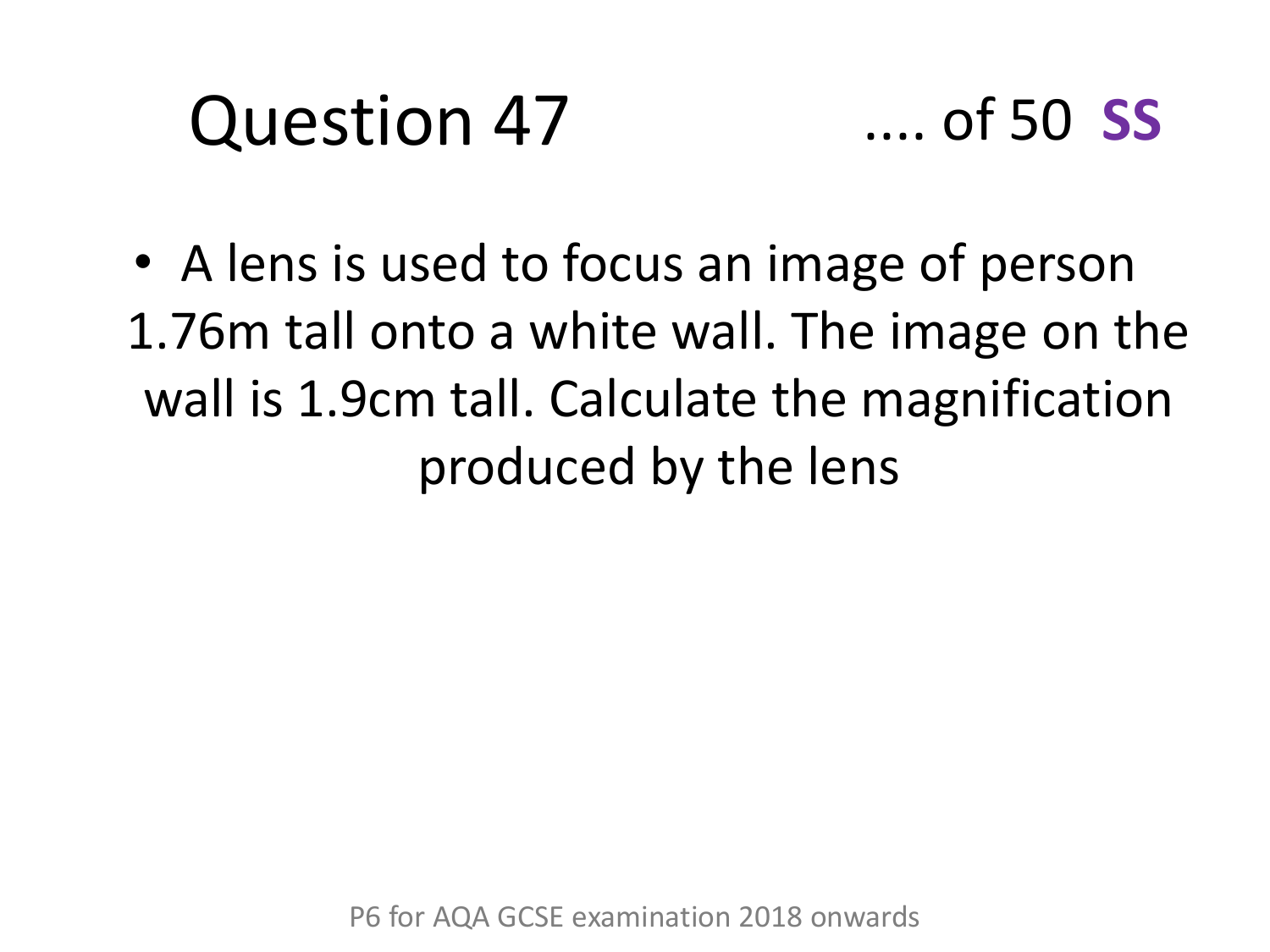# Answer 47 .... of 50

• Magnification = image height/object height

 $= 190/1.76$  $= 107.95$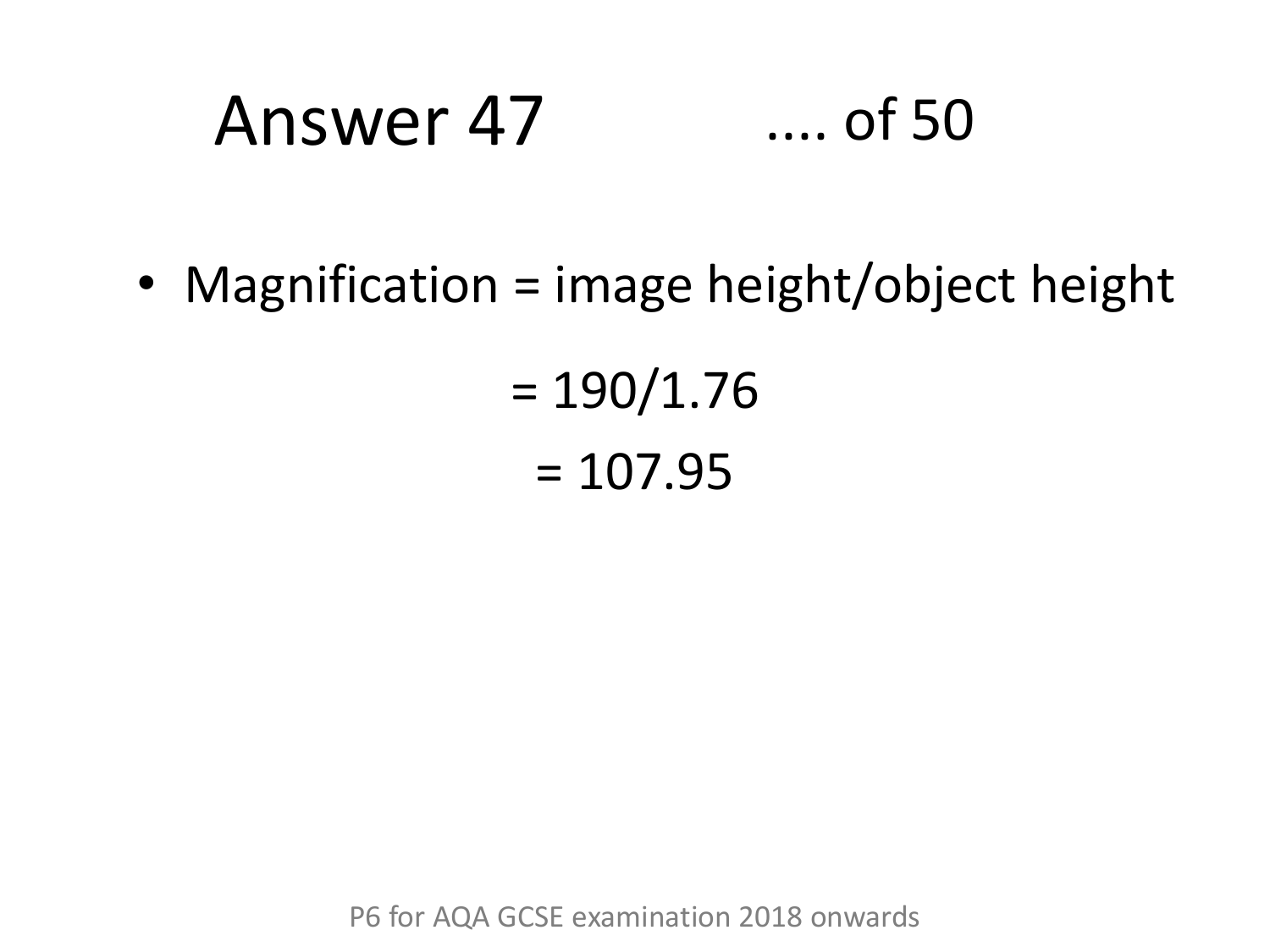### Question 48 .... of 50 **SS**

• What sort of surfaces are poor at absorbing and emitting infrared radiation?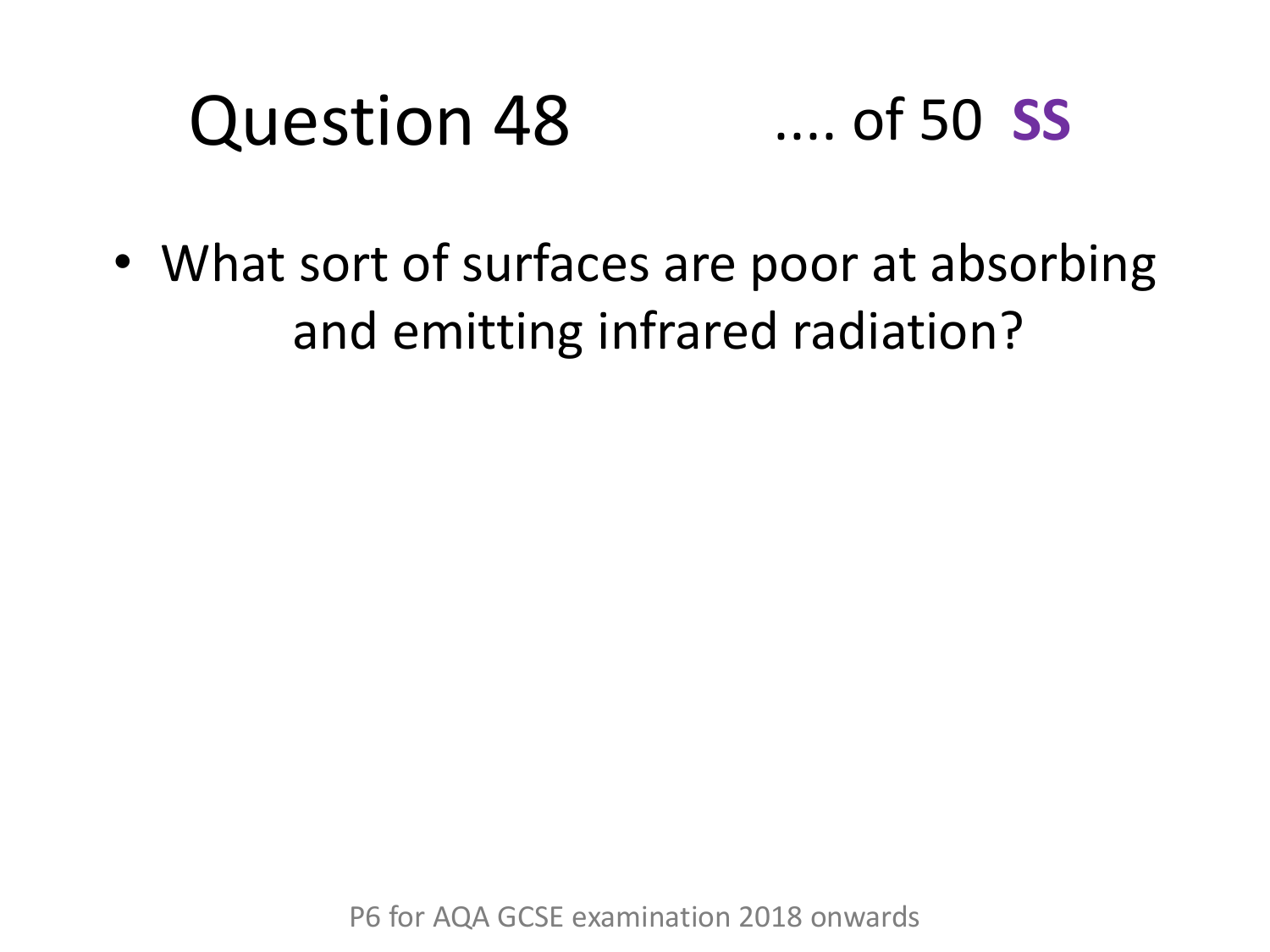# Answer 48 .... of 50 **SS**

- White, shiny surfaces
- Hence why in hot countries, houses are often painted white to keep them cool inside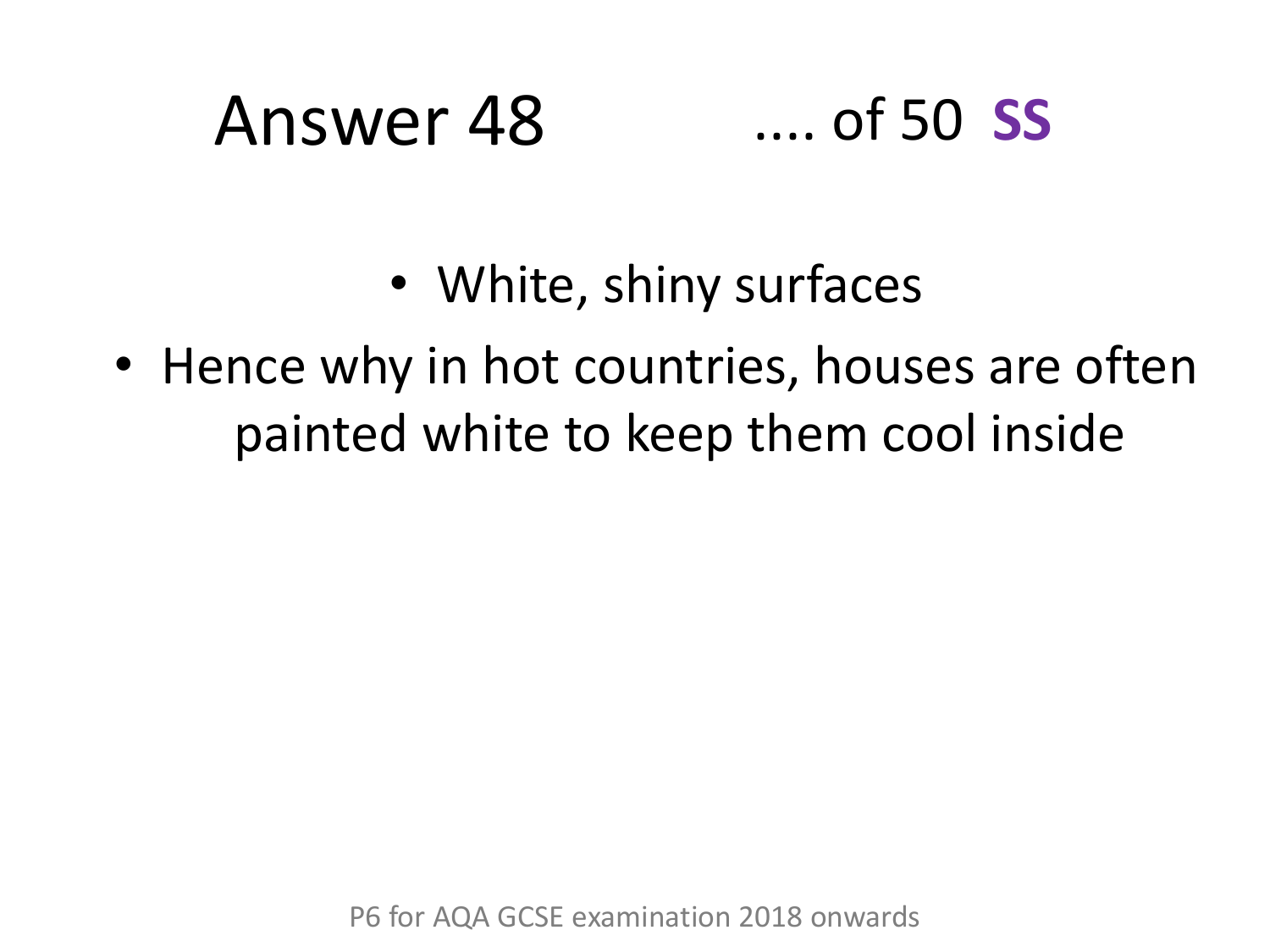### Question 49 .... of 50 **SS**

• How can the temperature of the Earth be altered?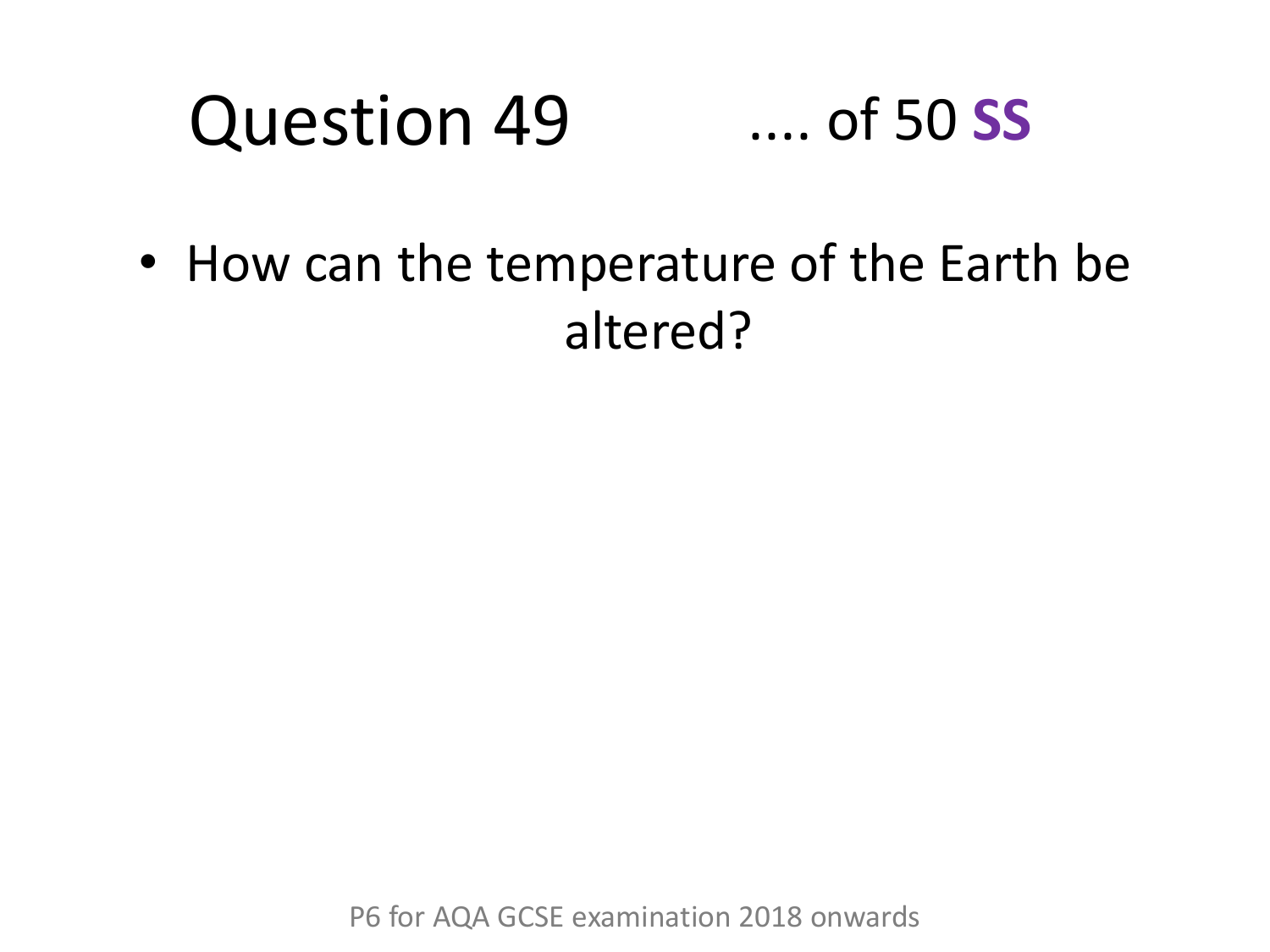# Answer 49 .... of 50

• Change rates of absorption, emission and reflection of radiation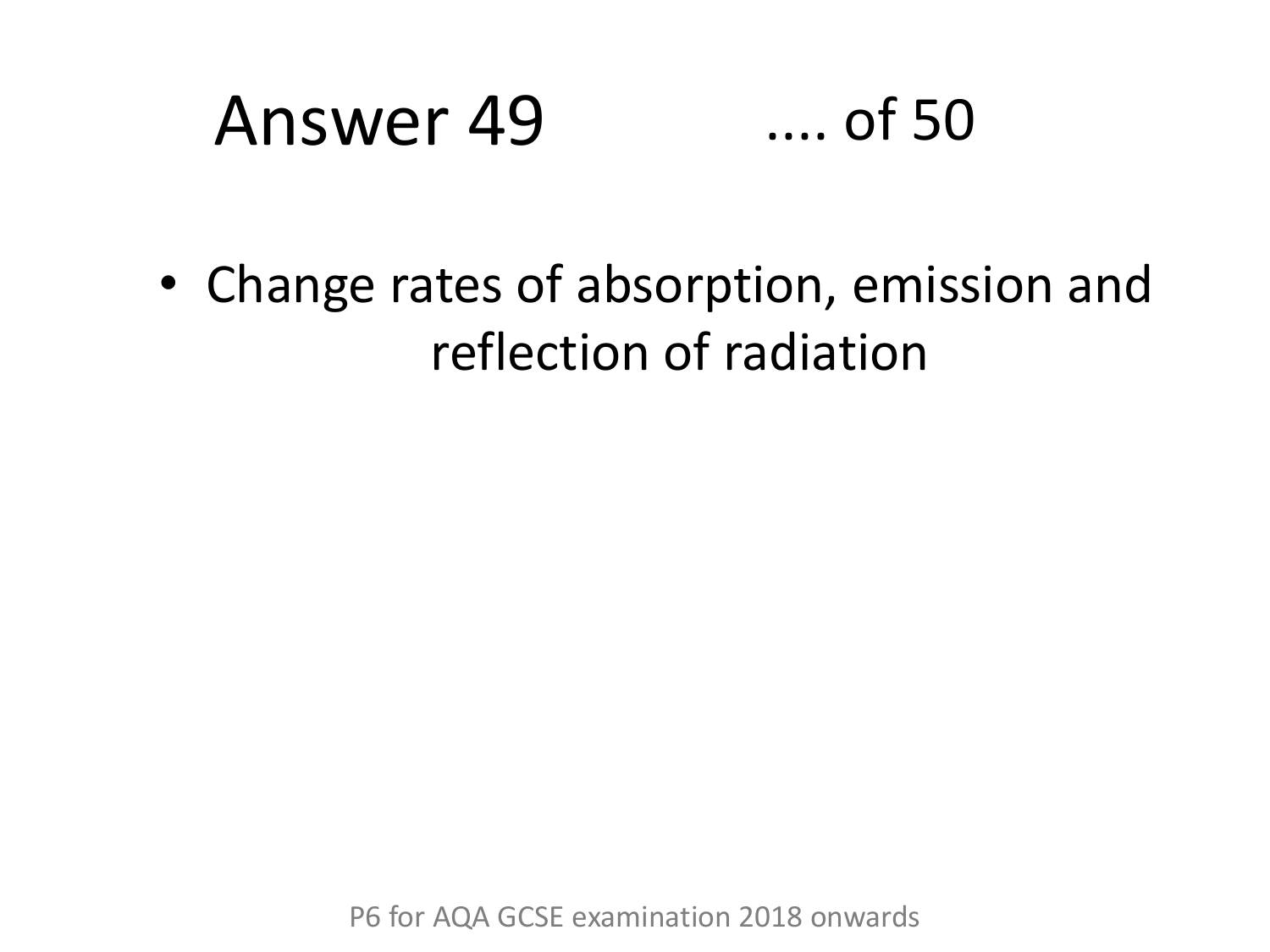### Question 50 .... of 50

• Work out the period of a wave when the frequency is 15000 Hz